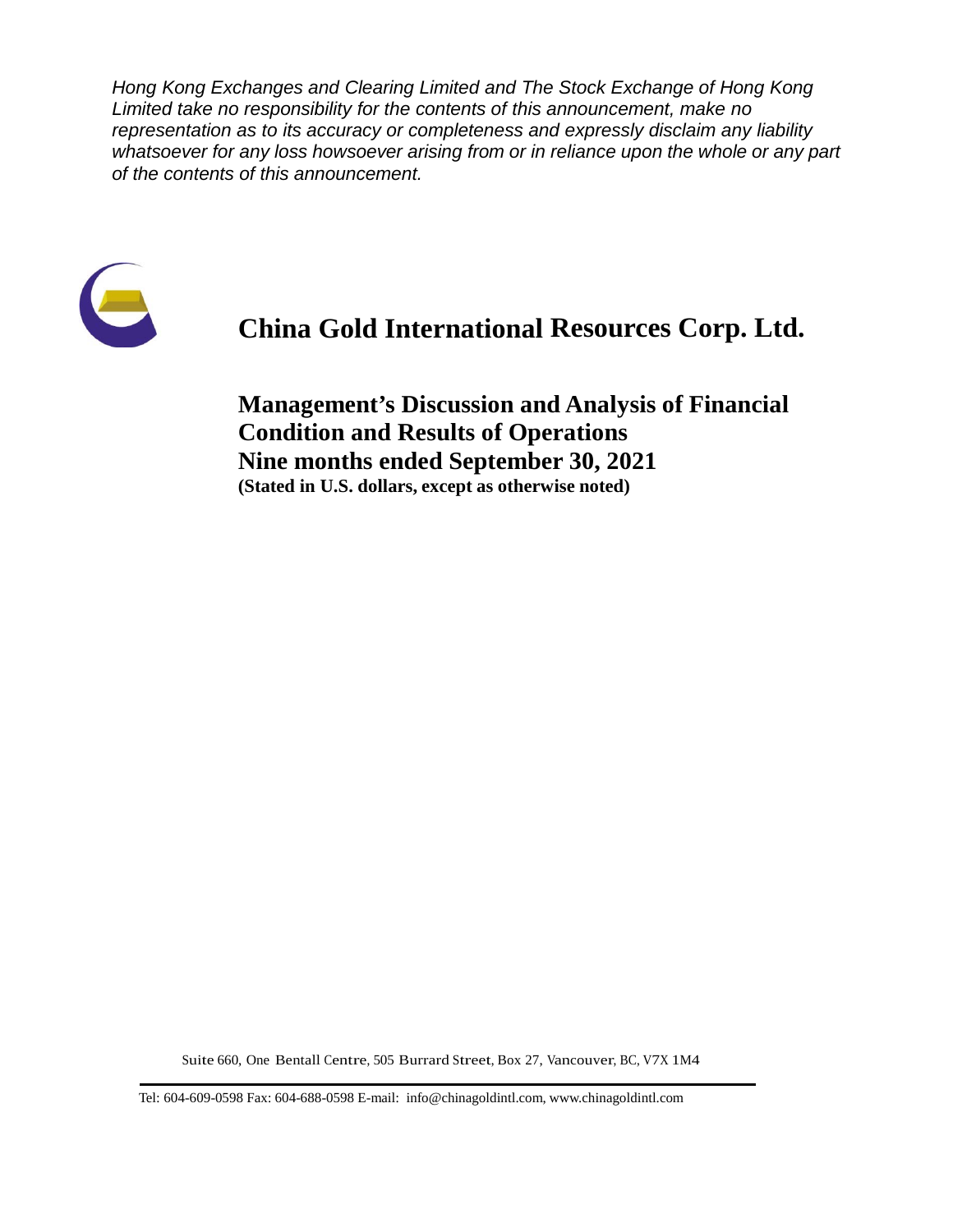# MANAGEMENT'S DISCUSSION AND ANALYSIS

*Management's Discussion and Analysis of Financial Condition and Results of Operations for the three and nine months ended September 30, 2021. (Stated in U.S. dollars, except as otherwise noted)*

| <b>FORWARD-LOOKING STATEMENTS</b>                                                                                                                                | $\overline{2}$ |
|------------------------------------------------------------------------------------------------------------------------------------------------------------------|----------------|
| <b>THE COMPANY</b>                                                                                                                                               | 3              |
| <b>OVERVIEW</b><br>PERFORMANCE HIGHLIGHTS<br><b>OUTLOOK</b>                                                                                                      | 3<br>3<br>3    |
| <b>RESULTS OF OPERATIONS</b>                                                                                                                                     | 4              |
| SELECTED QUARTERLY FINANCIAL DATA<br>SELECTED QUARTERLY PRODUCTION DATA AND ANALYSIS<br><b>REVIEW OF QUARTERLY DATA</b>                                          | 4<br>4<br>6    |
| <b>NON-IFRS MEASURES</b>                                                                                                                                         | 7              |
| <b>MINERAL PROPERTIES</b>                                                                                                                                        | 8              |
| THE CSH MINE<br>THE JIAMA MINE                                                                                                                                   | 8<br>10        |
| <b>LIQUIDITY AND CAPITAL RESOURCES</b>                                                                                                                           | 12             |
| <b>CASH FLOWS</b>                                                                                                                                                | 13             |
| <b>OPERATING CASH FLOW</b><br><b>INVESTING CASH FLOW</b><br><b>FINANCING CASH FLOW</b>                                                                           | 13<br>13<br>13 |
| SIGNIFICANT INVESTMENTS, ACQUISITIONS AND DISPOSAL OF SUBSIDIARIES. ASSOCIATES AND<br>JOINT VENTURES, AND FUTURE PLAN FOR MATERIAL INVESTMENTS OF CAPITAL ASSETS | 14             |
| <b>CHARGE ON ASSETS</b>                                                                                                                                          | 14             |
| <b>EXPOSURE TO FLUCTUATIONS IN EXCHANGE RATES AND RELATED HEDGES</b>                                                                                             | 14             |
| <b>COMMITMENTS</b>                                                                                                                                               | 14             |
| <b>RELATED PARTY TRANSACTIONS</b>                                                                                                                                | 15             |
| PROPOSED TRANSACTIONS                                                                                                                                            | 15             |
| <b>CRITICALACCOUNTING ESTIMATES</b>                                                                                                                              | 15             |
| <b>CHANGE IN ACCOUNTING POLICIES</b>                                                                                                                             | 16             |
| FINANCIAL INSTRUMENTS AND OTHER INSTRUMENTS                                                                                                                      | <b>16</b>      |
| <b>OFF-BALANCE SHEET ARRANGEMENTS</b>                                                                                                                            | 16             |
| DIVIDEND AND DIVIDEND POLICY                                                                                                                                     | 16             |
| <b>OUTSTANDING SHARES</b>                                                                                                                                        | <b>16</b>      |
| DISCLOSURE CONTROLS AND PROCEDURES AND INTERNAL CONTROL OVER FINANCIAL<br><b>REPORTING</b>                                                                       | 16             |
| <b>RISK FACTORS</b>                                                                                                                                              | 17             |
| <b>QUALIFIED PERSON</b>                                                                                                                                          | 17             |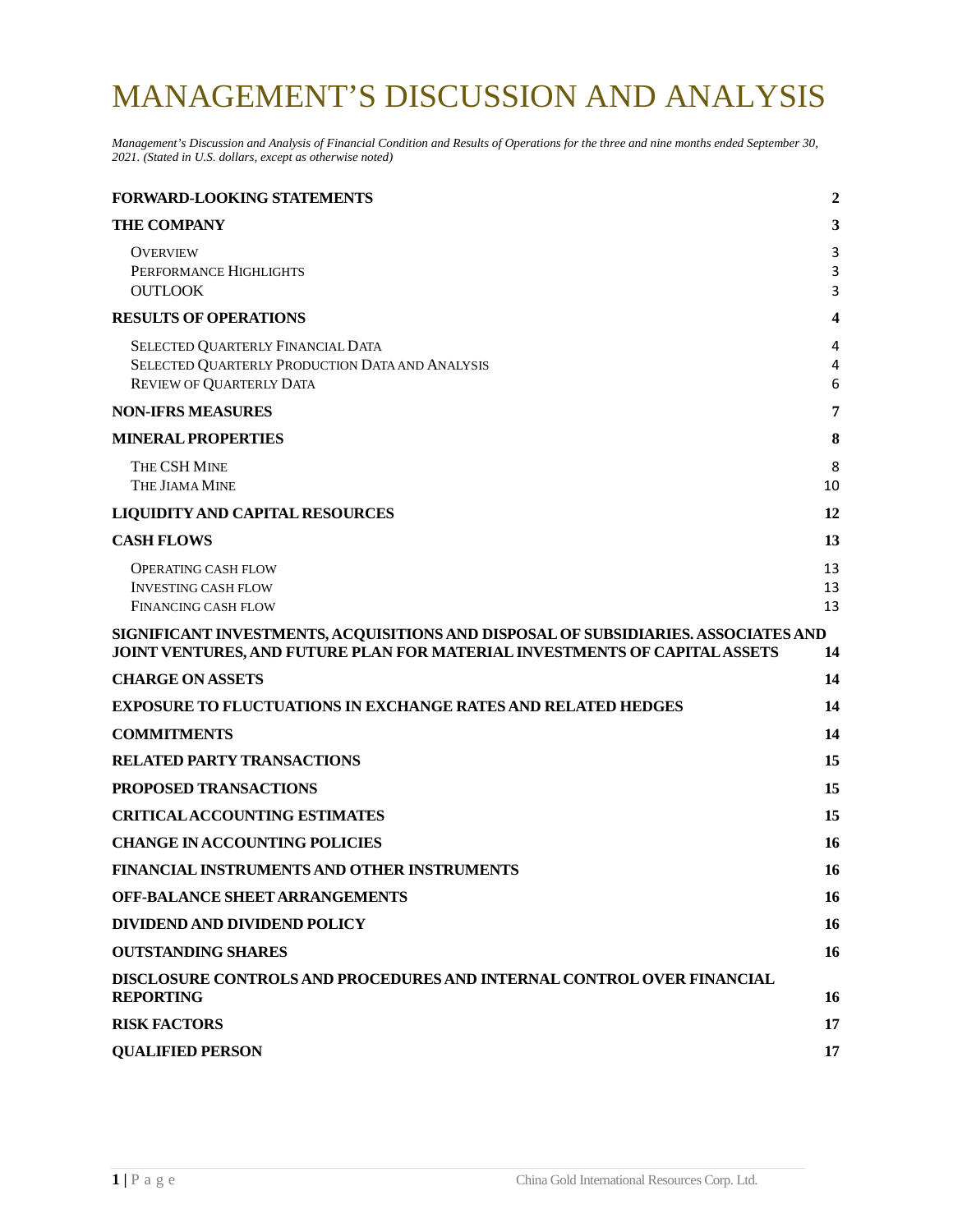The following Management Discussion and Analysis of financial condition and results of operations ("MD&A") is prepared as of November 15, 2021. It should be read in conjunction with the consolidated financial statements and notes thereto of China Gold International Resources Corp. Ltd. (referred to herein as "China Gold International", the "Company", "we" or "our" as the context may require) for the three and nine months ended September 30, 2021 and the three and nine months ended September 30, 2020, respectively. Unless the context otherwise provides, references in this MD&A to China Gold International or the Company refer to China Gold International and each of its subsidiaries collectively on a consolidated basis.

The following discussion contains certain forward-looking statements relating to the Company's plans, objectives, expectations and intentions, which are based on the Company's current expectations and are subject to risks, uncertainties and changes in circumstances. Readers should carefully consider all of the information set out in this MD&A, including the risks and uncertainties outlined further in the Company's Annual Information Form ("Annual Information Form" or "AIF") dated March 30, 2020 on SEDAR at [www.sedar.com,](http://www.sedar.com/) [www.chinagoldintl.com](http://www.chinagoldintl.com/) and www.hkex.com.hk. For further information on risks and other factors that could affect the accuracy of forward-looking statements and the result of operations of the Company, please refer to the sections titled "Forward-Looking Statements" and "Risk Factors" and to discussions elsewhere within this MD&A. China Gold International's business, financial condition or results of operations could be materially and adversely affected by any of these risks.

### <span id="page-2-0"></span>**FORWARD-LOOKING STATEMENTS**

Certain statements made herein, other than statements of historical fact relating to the Company, represent forward-looking information. In some cases, this forward-looking information can be identified by words or phrases such as "may", "will", "expect", "anticipate", "contemplates", "aim", "estimate", "intend", "plan", "believe", "potential", "continue", "is/are likely to", "should" or the negative of these terms, or other similar expressions intended to identify forward-looking information. This forward-looking information includes, among other things; China Gold International's production estimates, business strategies and capital expenditure plans; the development and expansion plans and schedules for the CSH Mine and the Jiama Mine; China Gold International's financial condition; the regulatory environment as well as the general industry outlook; general economic trends in China; and statements respecting anticipated business activities, planned expenditures, corporate strategies, participation in projects and financing, and other statements that are not historical facts.

By their nature, forward-looking information involves numerous assumptions, both general and specific, which may cause the actual results, performance or achievements of China Gold International and/or its subsidiaries to be materially different from any future results, performance or achievements expressed or implied by the forward–looking information. Some of the key assumptions include, among others, the absence of any material change in China Gold International's operations or in foreign exchange rates, the prevailing price of gold, copper and other non-ferrous metal products; the absence of lower-than-anticipated mineral recovery or other production problems; effective income and other tax rates and other assumptions underlying China Gold International's financial performance as stated in the Company's technical reports for its CSH Mine and Jiama Mine; China Gold International's ability to obtain regulatory confirmations and approvals on a timely basis; continuing positive labor relations; the absence of any material adverse effects as a result of political instability, terrorism, natural disasters, pandemics such as COVID-19, litigation or arbitration and adverse changes in government regulation; the availability and accessibility of financing to China Gold International; and the performance by counterparties of the terms and conditions of all contracts to which China Gold International and its subsidiaries are a party. The forward-looking information is also based on the assumption that none of the risk factors identified in this MD&A or in the AIF that could cause actual results to differ materially from the forward-looking information actually occurs.

Forward-looking information contained herein as of the date of this MD&A is based on the opinions, estimates and assumptions of management. There are a number of important risks, uncertainties and other factors that could cause actual actions, events or results to differ materially from those described as forward-looking information. China Gold International disclaims any obligation to update any forward-looking information, whether as a result of new information, estimates, opinions or assumptions, future events or results, or otherwise except to the extent required by law. There can be no assurance that forward-looking information will prove to be accurate, as actual results and future events could differ materially from those anticipated in such statements. The forward-looking information in this MD&A is expressly qualified by this cautionary statement. The reader is cautioned not to place undue reliance on forward-looking information.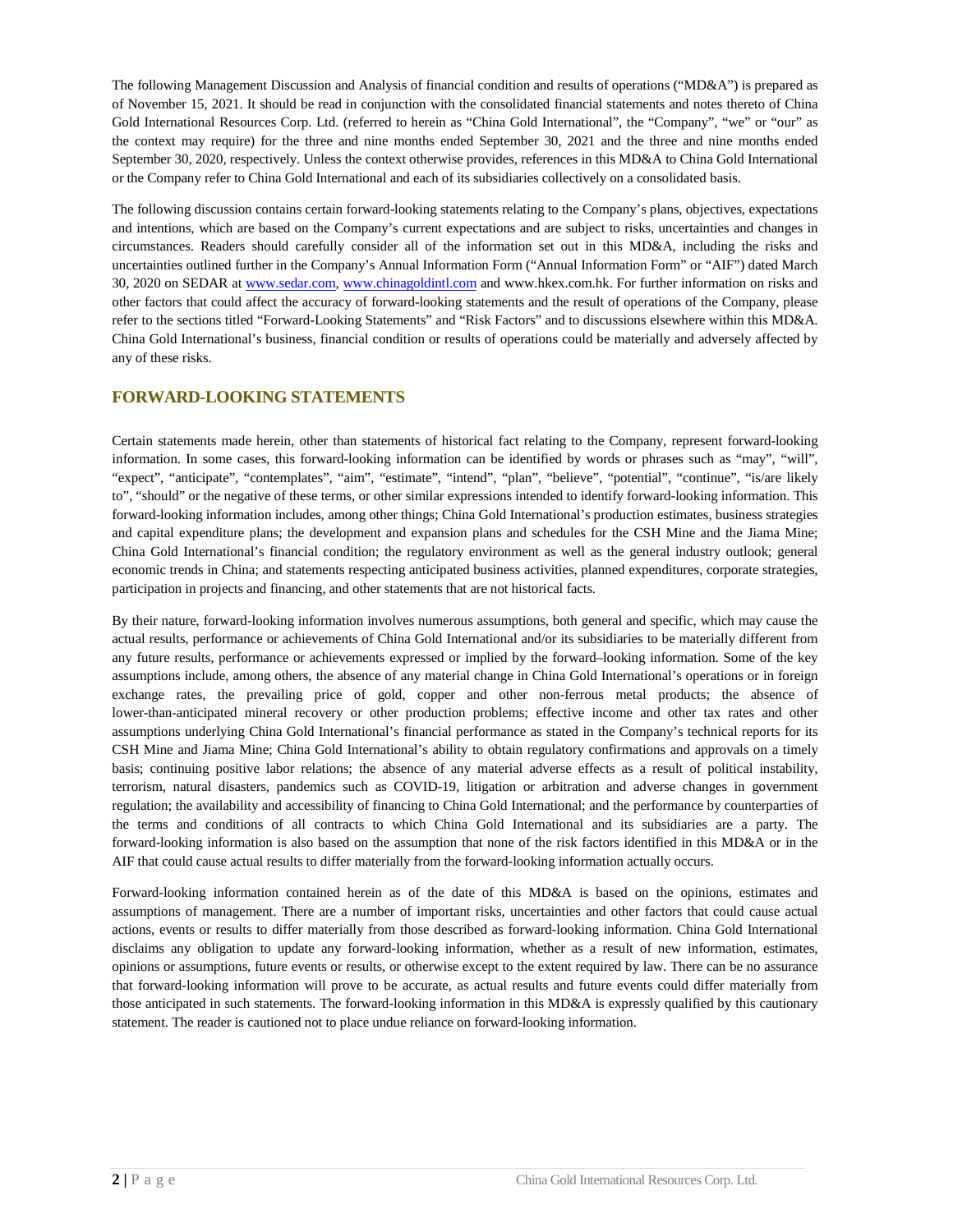### <span id="page-3-0"></span>**THE COMPANY**

### <span id="page-3-1"></span>*Overview*

China Gold International is a gold and base metal mining company registered in British Columbia Canada. The Company's main business involves the operation, acquisition, development and exploration of gold and base metal properties.

The Company's principal mining operations are the Chang Shan Hao Gold Mine ("CSH Mine" or "CSH"), located in Inner Mongolia, China and the Jiama Copper-Gold Polymetallic Mine ("Jiama Mine" or "Jiama"), located in Tibet, China. China Gold International holds a 96.5% interest in the CSH Mine, while its Chinese joint venture ("CJV") partner holds the remaining 3.5% interest. The Company owns a 100% interest in the Jiama Mine, which hosts a large scale copper-gold polymetallic deposit containing copper, gold, molybdenum, silver, lead and zinc metals.

China Gold International's common shares are listed on the Toronto Stock Exchange ("TSX") and The Stock Exchange of Hong Kong Limited ("HKSE") under the symbol CGG and the stock code 2099, respectively. Additional information about the Company, including the Company's Annual Information Form, is available on SEDAR at sedar.com as well as Hong Kong Exchange News at hkexnews.hk.

### <span id="page-3-2"></span>*Performance Highlights*

#### *Three months ended September 30, 2021*

- Revenue increased by 3% to US\$248.3 million from US\$240.5 million for the same period in 2020.
- Mine operating earnings increased by 25% to US\$82.6 million from US\$66.1 million for the same period in 2020.
- Net income of US\$52.2 million increased by 10% or US\$4.6 million from US\$47.6 million for the same period in 2020.
- Cash flow from operation increased by 14% to US\$117.5 million from US\$103.3 million for the same period in 2020.
- Total gold production decreased by 14% to 57,288 ounces from 66,799 ounces for the same period in 2020.
- Total copper production decreased by 14% to 41.8 million pounds (approximately 18,947 tonnes) from 48.6 million pounds (approximately 22,029 tonnes) for the same period in 2020.

#### *Nine months ended September 30, 2021*

- Revenue increased by 38% to US\$825.3 million from US\$598.2 million for the same period in 2020.
- Mine operating earnings increased by 144% to US\$292.3 million from US\$119.8 million for the same period in 2020.
- Net income of US\$209.9 million increased by 265% or US\$152.4 million from US\$57.5 million for the same period in 2020.
- Cash flow from operation increased by 127% to US\$393.9 million from US\$173.7 million for the same period in 2020.
- Total gold production increased by 0.2% to 182,034 ounces from 181,671 ounces for the same period in 2020.
- Total copper production increased by 10% to 143.3 million pounds (approximately 65,013 tonnes) from 130.8 million pounds (approximately 59,317 tonnes) for the same period in 2020.

### <span id="page-3-3"></span>*OUTLOOK*

- Projected gold production of 235,000 ounces in 2021.
- Projected copper production of 177 million pounds in 2021.
- The Company continues to focus its efforts on optimizing the operation at both mines, stabilizing the Jiama Mine's production and potentially extending the mine life of CSH Mine.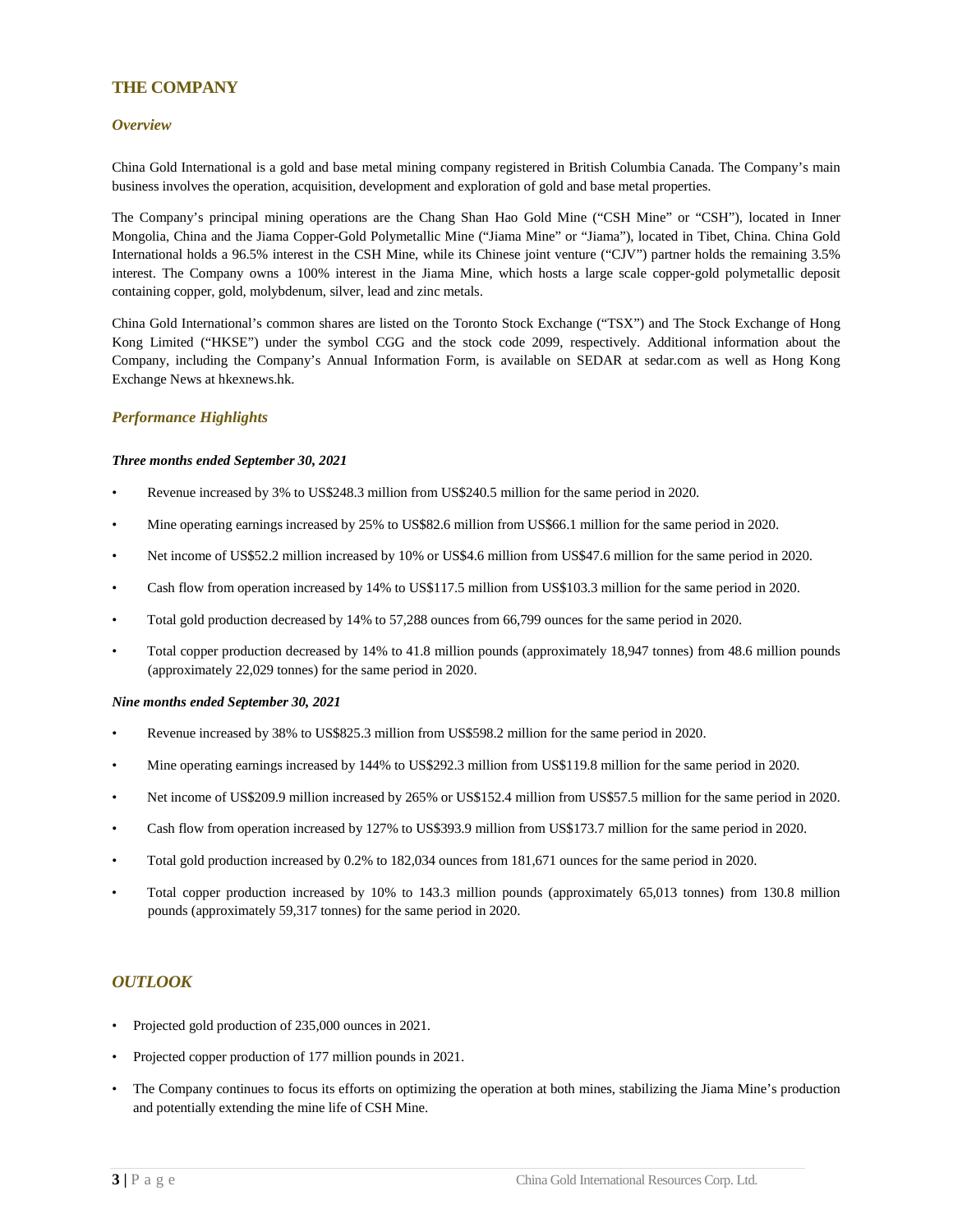- To fulfill its growth strategy, the Company continues to work with CNG and other interested parties to identify potential international mining acquisition opportunities.
- The Company has not experienced any significant impact on its operations from the COVID-19 pandemic. Both of the Company's mines have been able to operate and sell products without significant interruption during the nine months ended September 30, 2021. The Company continues to closely monitor the health of its employees and supply chains to be able to respond to any potential disruptions, should any arise. The Company is also managing its cash reserves to be able to withstand any financial ramifications of potential disruptions.

# <span id="page-4-0"></span>**RESULTS OF OPERATIONS**

### <span id="page-4-1"></span>*Selected Quarterly Financial Data*

|                                           |          |           |         | <b>Ouarter ended</b> |          |            |          |           |
|-------------------------------------------|----------|-----------|---------|----------------------|----------|------------|----------|-----------|
|                                           |          | 2021      |         |                      |          | 2019       |          |           |
| (US\$ in thousands except per share)      | $30-Sep$ | $30-J$ un | 31-Mar  | 31-Dec               | $30-Sep$ | $30 - Jun$ | $31-Mar$ | $31$ -Dec |
| Revenue                                   | 248,326  | 304,944   | 272,070 | 265,810              | 240,451  | 209,188    | 148,583  | 162,326   |
| Cost of sales                             | 165,681  | 179,001   | 188,319 | 175,717              | 174,346  | 173,701    | 130,414  | 146,952   |
| Mine operating earnings.                  | 82,645   | 125,943   | 83,751  | 90,093               | 66,105   | 35,487     | 18,169   | 15,374    |
| General and administrative expenses       | 9,462    | 10,294    | 8,099   | 13,656               | 8,026    | 5,793      | 9,186    | 15,280    |
| Exploration and evaluation expenses       | 260      | 59        | 41      | 174                  | 77       | 165        | 61       | (156)     |
| Research and development expenses         | 6,619    | 5,051     | 4,424   | 11,019               | 3,251    | 2,264      | 1,966    | 3,200     |
| Income (loss) from operations             | 66,304   | 110,539   | 71,187  | 65,244               | 54,751   | 27,265     | 6,956    | (2,950)   |
| Gain on recognition of other assets       |          |           |         |                      |          |            |          | 14,067    |
| Foreign exchange (loss) gain              | (161)    | 4,944     | 1,728   | 4,806                | 6,366    | (2, 331)   | (5, 438) | 4,074     |
| Finance costs                             | 8,670    | 9,604     | 9,743   | 9,732                | 10,241   | 11,525     | 10,516   | 10,398    |
| Profit (loss) before income tax           | 57,885   | 108,486   | 64,079  | 63,961               | 51,665   | 17,597     | (7,793)  | 4,732     |
| Income tax expense (credit)               | 5,650    | 7,789     | 7,112   | 7,513                | 4,029    | (926)      | 876      | 9,037     |
| Net profit (loss)                         | 52,235   | 100,697   | 56,967  | 56,448               | 47,636   | 18,523     | (8,669)  | (4,305)   |
| Basic earnings (loss) per share (cents)   | 13.11    | 25.27     | 14.30   | 14.10                | 11.87    | 4.52       | (2.25)   | (1.19)    |
| Diluted earnings (loss) per share (cents) | N/A      | N/A       | N/A     | N/A                  | N/A      | N/A        | N/A      | N/A       |

### <span id="page-4-2"></span>*Selected Quarterly Production Data and Analysis*

| <b>CSH Mine</b>                                 | Three months ended September 30, |        | Nine months ended September 30, |         |  |
|-------------------------------------------------|----------------------------------|--------|---------------------------------|---------|--|
|                                                 | 2021                             | 2020   | 2021                            | 2020    |  |
| Gold sales (US\$ million)                       | 65.66                            | 76.22  | 187.42                          | 196.77  |  |
| Realized average price (US\$) of gold per ounce | 1,790                            | 1,849  | 1.801                           | 1.705   |  |
| Gold produced (ounces)                          | 37,838                           | 40,672 | 105,230                         | 114,819 |  |
| Gold sold (ounces)                              | 36,682                           | 41,212 | 104,050                         | 115.394 |  |
| Total production cost (US\$ per ounce)          | 1,499                            | 1,381  | 1,521                           | 1,367   |  |
| Cash production $cost^{(1)}$ (US\$ per ounce)   | 903                              | 906    | 977                             | 864     |  |

*(1)* Non-IFRS measure. See 'Non-IFRS measures' section of this MD&A

Gold production at the CSH Mine decreased by 7% to 37,838 ounces for the three months ended September 30, 2021 compared to 40,672 ounces for the same period in 2020. The total production cost of gold for the three months ended September 30, 2021 increased to US\$1,499 per ounce compared to US\$1,381 for the same period in 2020. The cash production cost of gold for the three months ended September 30, 2021 decreased to US\$903 per ounce from US\$906 for the same period in 2020. The increase in total production cost is mainly due to higher depreciation and depletion and higher volumes of ore mined, whereas cash production costs remained fairly the same due to consistent overall direct costs.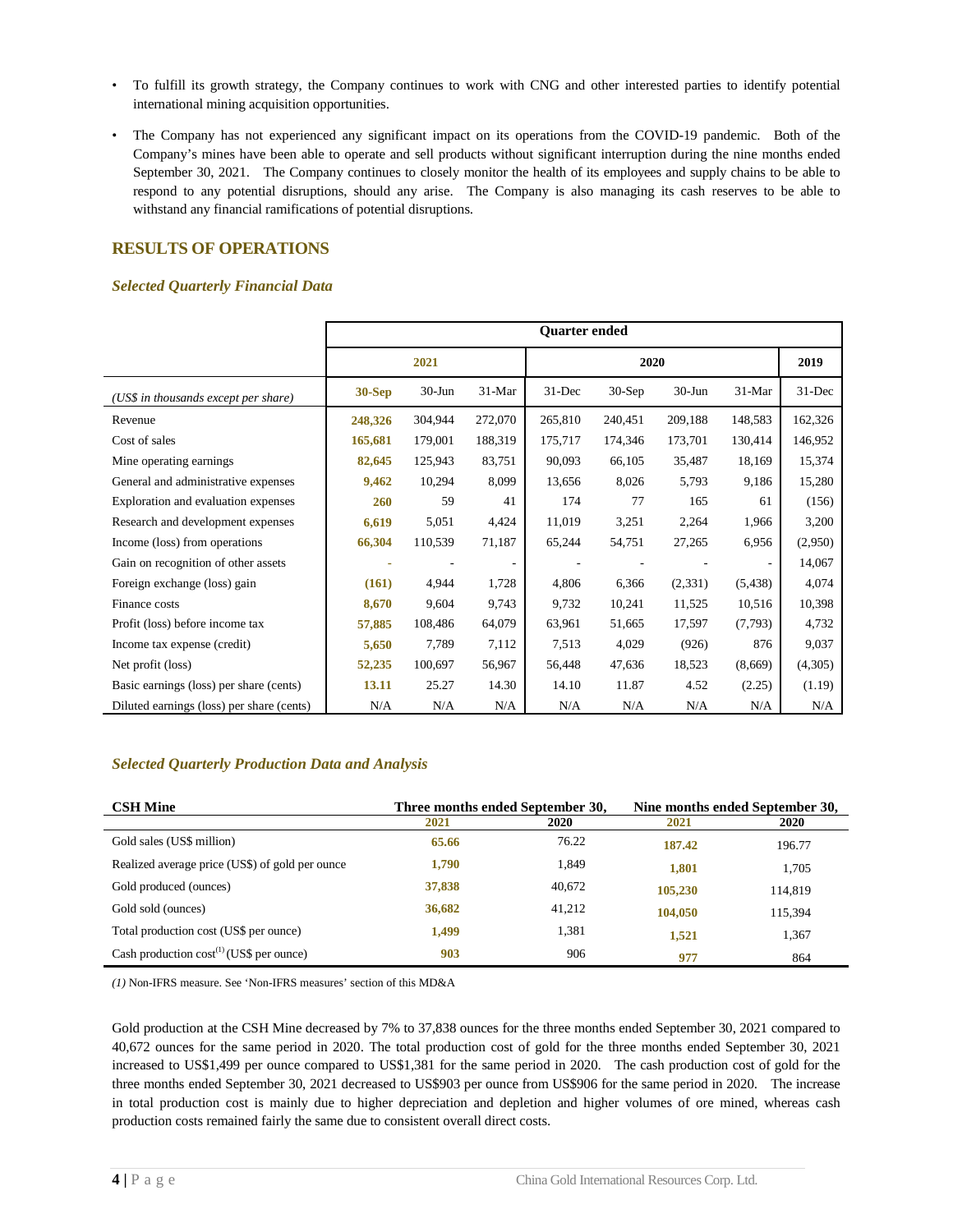| <b>Jiama</b> Mine                                                                                   |            | Three months ended September 30, | Nine months ended September 30, |             |  |
|-----------------------------------------------------------------------------------------------------|------------|----------------------------------|---------------------------------|-------------|--|
|                                                                                                     | 2021       | 2020                             | 2021                            | 2020        |  |
| Copper sales (US\$ in millions)<br>Realized average price $\frac{1}{1}$ (US\$) of copper per        | 135.11     | 77.24                            | 389.17                          | 195.89      |  |
| pound after smelting fee discount                                                                   | 3.35       | 1.67                             | 2.67                            | 1.56        |  |
| Copper produced (tonnes)                                                                            | 18,947     | 22,029                           | 65,013                          | 59,317      |  |
| Copper produced (pounds)                                                                            | 41,771,610 | 48, 565, 747                     | 143,329,318                     | 130,771,728 |  |
| Copper sold (tonnes)                                                                                | 18,292     | 20,820                           | 66,040                          | 56,918      |  |
| Copper sold (pounds)                                                                                | 40,327,394 | 45,899,928                       | 145,593,665                     | 125,482,808 |  |
| Gold produced (ounces)                                                                              | 19,450     | 26,127                           | 76,804                          | 66,852      |  |
| Gold sold (ounces)                                                                                  | 18,907     | 25,054                           | 77,857                          | 64,772      |  |
| Silver produced (ounces)                                                                            | 887,323    | 1,817,491                        | 4,261,370                       | 4,906,093   |  |
| Silver sold (ounces)                                                                                | 868,034    | 1,764,610                        | 4,407,585                       | 4,706,221   |  |
| Lead produced (tonnes)                                                                              | 2,036      | 19,036                           | 40,208                          | 48,574      |  |
| Lead produced (pounds)                                                                              | 4,487,884  | 41,967,373                       | 88,643,338                      | 107,088,100 |  |
| Lead sold (tonnes)                                                                                  | 2,504      | 17,458                           | 42,978                          | 45,531      |  |
| Lead sold (pounds)                                                                                  | 5,520,336  | 38,487,478                       | 94,749,967                      | 100,378,723 |  |
| Zinc produced (tonnes)                                                                              | 1,243      | 8,823                            | 19,242                          | 23,906      |  |
| Zinc produced (pounds)                                                                              | 2,740,787  | 19,450,577                       | 42,421,856                      | 52,702,045  |  |
| Zinc sold (tonnes)                                                                                  | 1,568      | 8,028                            | 20,669                          | 22,398      |  |
| Zinc sold (pounds)                                                                                  | 3,458,458  | 17,698,229                       | 45,568,038                      | 49,379,434  |  |
| Moly produced (tonnes)                                                                              | 100        |                                  | 203                             |             |  |
| Moly produced (pounds)                                                                              | 221,270    |                                  | 448,079                         |             |  |
| Moly sold (tonnes)                                                                                  | 47         |                                  | 149                             |             |  |
| Moly sold (pounds)                                                                                  | 102,991    |                                  | 328,729                         |             |  |
| Total production cost <sup>2</sup> (US\$) of copper per                                             |            |                                  |                                 |             |  |
| pound                                                                                               | 3.11       | 2.77                             | 2.85                            | 2.77        |  |
| Total production cost $2$ (US\$) of copper per<br>pound after by-products credits <sup>4</sup>      | 1.94       | 0.88                             | 1.15                            | 1.13        |  |
| Cash production $cost^4(US\$ ) per pound of copper<br>Cash production $\cos^3$ (US\$) of copper per | 2.42       | 2.15                             | 2.21                            | 2.08        |  |
| pound after by-products credits <sup>4</sup>                                                        | 1.25       | 0.26                             | 0.51                            | 0.45        |  |

*1* A discount factor of 13.4% to 26.4% is applied to the copper benchmark price to compensate the refinery costs incurred by the buyers, mixed copper concentrate containing lead and zinc have an average discount factor of 69% - 71%. The discount factor is higher if the grade of copper in copper concentrate is below 18%. The industry standard of copper in copper concentrate is between 18-20%.

*2* Production costs include expenditures incurred at the mine sites for the activities related to production including mining, processing, mine site G&A and royalties etc.

*3* Non-IFRS measure. See 'Non-IFRS measures' section of this MD&A

*4* By-products credit refers to the sales of gold and silver during the corresponding period.

During the three months ended September 30, 2021, the Jiama Mine produced 18,947 tonnes (approximately 41.7 million pounds) of copper, a decrease of 14% compared with the three months ended September 30, 2020 (22,029 tonnes, or 48.6 million pounds).

Both total production cost of copper per pound after by-products and cash production cost of copper per pound after by-product increased as compared to the same period in 2020 due to lower head grades,and less by-products recovered of lead and zinc.

Taking advantage of high metal prices in the third quarter of 2021, the Jiama Mine increased the utilization rate of low-grade ores with operating costs being strictly controlled. A flexible mining plan was adopted which is responsive and tailored to the market conditions. The flexible mining plan can effectively maintain the stability of the Jiama Mine's operation results and reduce the impact and risk of metal price fluctuations to ensure sustainable growth in operation performance.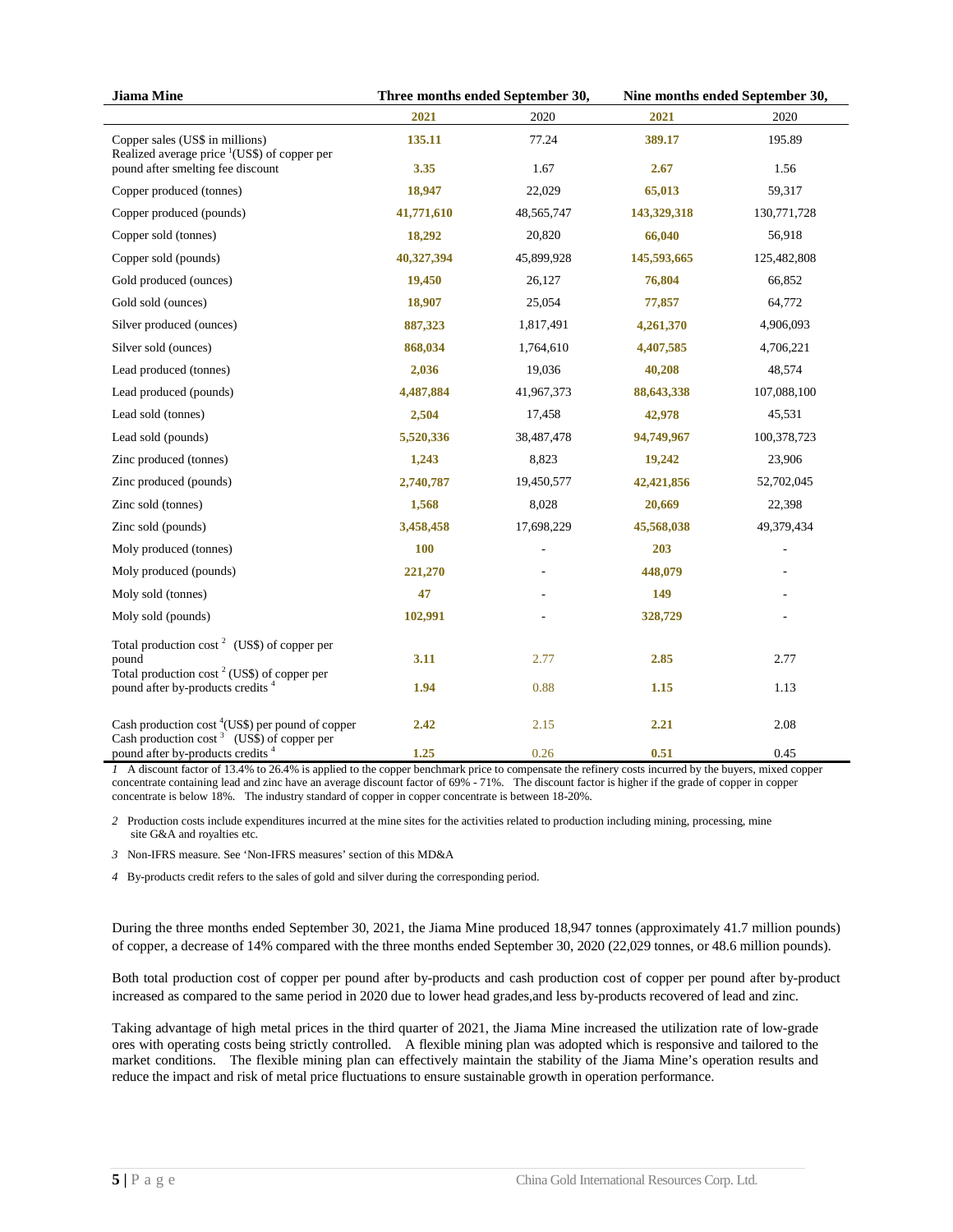### <span id="page-6-0"></span>*Review of Quarterly Data*

### *Three months ended September 30, 2021 compared to three months ended September 30, 2020*

**Revenue** of US\$248.3 million for the third quarter of 2021 increased by US\$7.8 million from US\$240.5 million for the same period in 2020.

Revenue from the CSH Mine was US\$65.7 million, a decrease of 10.5 million from US\$76.2 million for the same period in 2020. Realized average gold price decreased by 3% from US\$1,849/oz in Q3 2020 to US\$1,790/oz in Q3 2021. Gold sold by the CSH Mine was 36,682 ounces (gold produced: 37,838 ounces), compared to 41,212 ounces (gold produced: 40,672 ounces) for the same period in 2020.

Revenue from the Jiama Mine was US\$182.7 million, an increase of US\$18.5 million, compared to US\$164.2 million for the same period in 2020. Total copper sold was 18,292 tonnes (40.3 million pounds) for the three months ended September 30, 2021, a decrease of 12% from 20,820 tonnes (45.9 million pounds) for the same period in 2020.

**Cost of sales** of US\$165.7 million for the quarter ended September 30, 2021, a decrease of US\$8.6 million from US\$174.3 million for the same period in 2020. Cost of sales as a percentage of revenue for the Company decreased from 73% to 67% for the three months ended September 30, 2020 and 2021, respectively. Cost of sales was impacted by many operation factors such as grade of ore, recovery rates and stripping ratio. Refer to the sections below for details of production factors for each individual mine.

**Mine operating earnings** of US\$82.6 million for the three months ended September 30, 2021, an increase of 25%, or US\$16.5 million, from US\$66.1 million for the same period in 2020. Mine operating earnings as a percentage of revenue increased from 27% to 33% for the three months ended September 30, 2020 and 2021, respectively.

**General and administrative expenses** increased by US\$1.5 million, from US\$8.0 million for the quarter ended September 30, 2020 to US\$9.5 million for the quarter ended September 30, 2021. The increase was mainly due to the increase in taxes and surcharges as a result of the increase in sales at the Jiama Mine.

**Research and development expenses** of US\$6.6 million for the three months ended September 30, 2021, increased from US\$3.3 million for the comparative 2020 period. The increase in the third quarter of 2021 was mainly due to the Company's research and development activities in the areas of improvement of recovery rates and optimization of processing and mining processes.

**Income from operations** of US\$66.3 million for the third quarter of 2021, increased by US\$11.5 million, compared to US\$54.8 million for the same period in 2020.

**Finance costs** of US\$8.7 million for the three months ended September 30, 2021, decreased by US\$1.5 million compared to US\$10.2 million for the same period in 2020. The decrease was primarily due to the reduction in the total amount of borrowings outstanding.

**Foreign exchange loss** of US\$0.2 million for the three months ended September 30, 2021, decreased from a gain of US\$6.4 million for the same period in 2020. The loss was attributed to changes in the RMB/USD exchange rates and the revaluation of monetary items held in Chinese RMB.

**Income tax expense** of US\$5.7 million for the quarter ended September 30, 2021, increased by US\$1.7 million from US\$4.0 million for the comparative period in 2020. During the current quarter, the Company had US\$1.3 million of deferred tax credit compared to US\$5.3 million for the same period in 2020.

**Net income o**f US\$52.2 million for the three months ended September 30, 2021, increased by US\$4.6 million from US\$47.6 million for the three months ended September 30, 2020.

#### *Nine months ended September 30, 2021 compared to nine months ended September 30, 2020*

**Revenue** of US\$825.3 million for the nine months ended September 30, 2021 increased by US\$227.1 million from US\$598.2 million for the same period in 2020.

Revenue from the CSH Mine was US\$187.4 million, a decrease of US\$9.4 million, compared to US\$196.8 million for the same period in 2020. Realized average gold price increased by 6% from US\$1,705/oz in the first nine months of 2020 to US\$1,801/oz in 2021. Gold sold by the CSH Mine was 104,050 ounces (gold produced: 105,230 ounces), compared to 115,394 ounces (gold produced: 114,819 ounces) for the same period in 2020.

Revenue from the Jiama Mine was US\$637.9 million, an increase of US\$236.5 million, compared to US\$401.4 million for the same period in 2020. Total copper sold was 66,040 tonnes (145.6 million pounds) for the nine months ended September 30, 2021, an increase of 16% from 56,918 tonnes (125.5 million pounds) for the same period in 2020.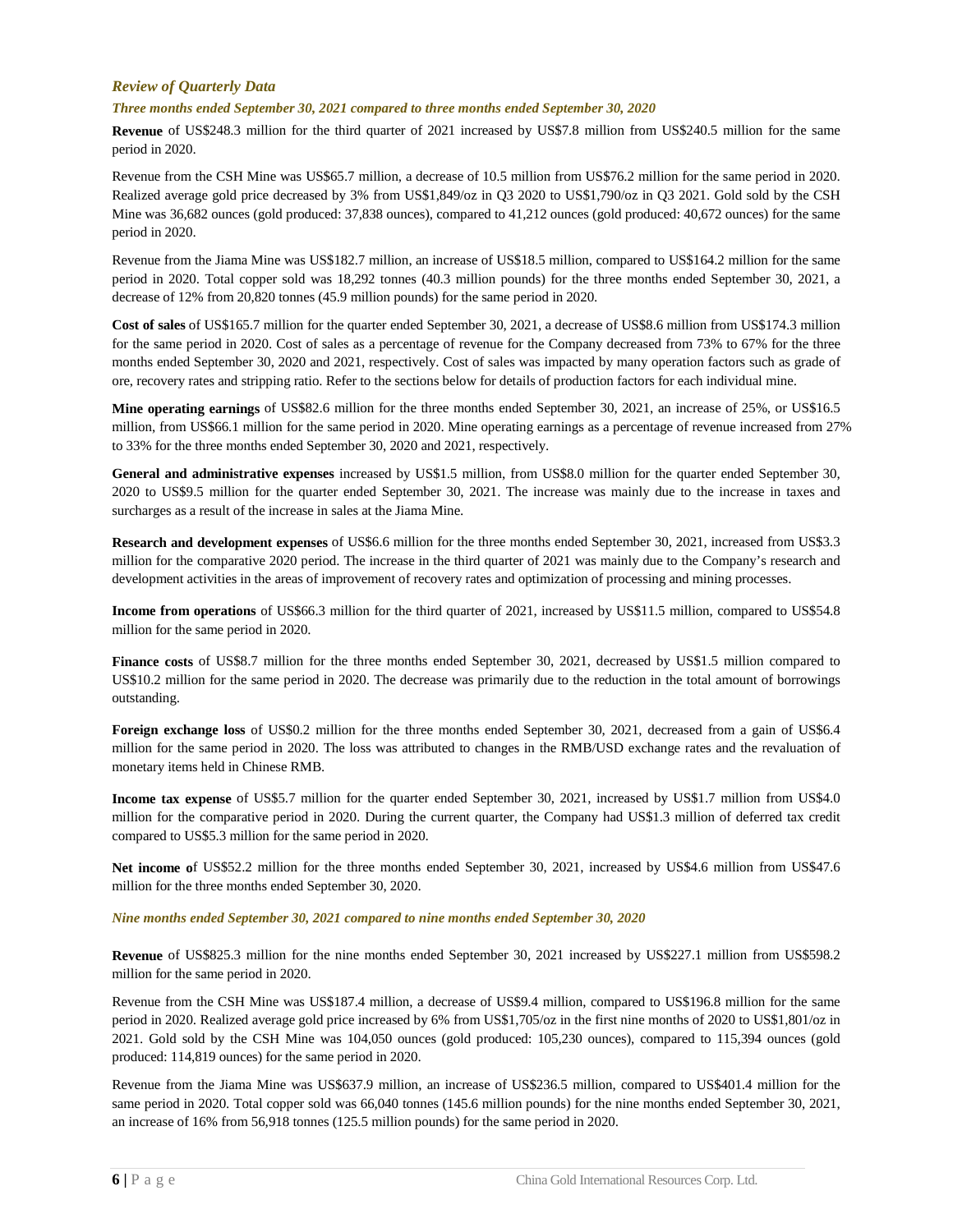**Cost of sales** of US\$533.0 million for the nine months ended September 30, 2021, an increase of US\$54.5 million from US\$478.5 million for the same period in 2020. Cost of sales as a percentage of revenue for the Company decreased from 80% to 65% for the nine months ended September 30, 2020 and 2021, respectively. Cost of sales was impacted by many operation factors such as grade of ore, recovery rates and stripping ratio. Refer to the sections below for details of production factors for each individual mine.

**Mine operating earnings** of US\$292.3 million for the nine months ended September 30, 2021, an increase of 144%, or US\$172.5 million, from US\$119.8 million for the same period in 2020. Mine operating earnings as a percentage of revenue increased from 20% to 35% for the nine months ended September 30, 2020 and 2021, respectively.

**General and administrative expenses** increased by US\$4.9 million, from US\$23.0 million for the nine months ended September 30, 2020 to US\$27.9 million for the nine months ended September 30, 2021. The increase was mainly due to the increase in taxes and surcharges as a result of the increase in sales at Jiama mine.

**Research and development expenses** of US\$16.1 million for the nine months ended September 30, 2021, increased from US\$7.5 million for the comparative 2020 period. The increase in 2021 was mainly due to the Company's research and development activities in the areas of improvement of recovery rates and optimization of processing and mining processes.

**Income from operations** of US\$248.0 million for the nine months ended September 30, 2021, increased by US\$159.0 million, compared to US\$89.0 million for the same period in 2020.

**Finance costs** of US\$28.0 million for the nine months ended September 30, 2021, decreased by US\$4.3 million compared to US\$32.3 million for the same period in 2020. The decrease was primarily due to the reduction in the total amount of loans outstanding.

**Foreign exchange gain** of US\$6.5 million for the nine months ended September 30, 2021, increased from a loss of US\$1.4 million for the same period in 2020. The gain was attributed to changes in the RMB/USD exchange rates and the revaluation of monetary items held in Chinese RMB.

**Income tax expense** of US\$20.6 million for the nine months ended September 30, 2021, increased by US\$16.6 million from US\$4.0 million for the comparative period in 2020. During the current nine months period, the Company had US\$10.7 million of deferred tax credit compared to US\$7.2 million for the same period in 2020.

**Net income o**f US\$209.9 million for the nine months ended September 30, 2021, increased by US\$152.4 million from US\$57.5 million for the nine months ended September 30, 2020.

### <span id="page-7-0"></span>**NON-IFRS MEASURES**

The cash cost of production is a measure that is not in accordance with IFRS.

The Company has included cash production cost per ounce gold data to supplement its consolidated financial statements, which are presented in accordance with IFRS. Non-IFRS measures do not have any standardized meaning prescribed under IFRS, and therefore they may not be comparable to similar measures employed by other companies. The data is intended to provide additional information and should not be considered in isolation or as a substitute for measures of performance, operating results or financial condition prepared in accordance with IFRS. The Company has included cash production cost per ounce data because it understands that certain investors use this information to determine the Company's ability to generate earnings and cash flow. The measure is not necessarily indicative of operating results, cash flow from operations, or financial condition as determined under IFRS. Cash production costs are determined in accordance with the Gold Institute's Production Cost Standard. Although the Gold Institute ceased operations in 2002, the Company believes that the Gold Institute's Production Cost Standard continues to represent the market accepted standard for reporting cash cost of production. However, different issuers may apply slight deviations to the standard so the cash production costs disclosed by the Company may not be directly comparable to other issuers.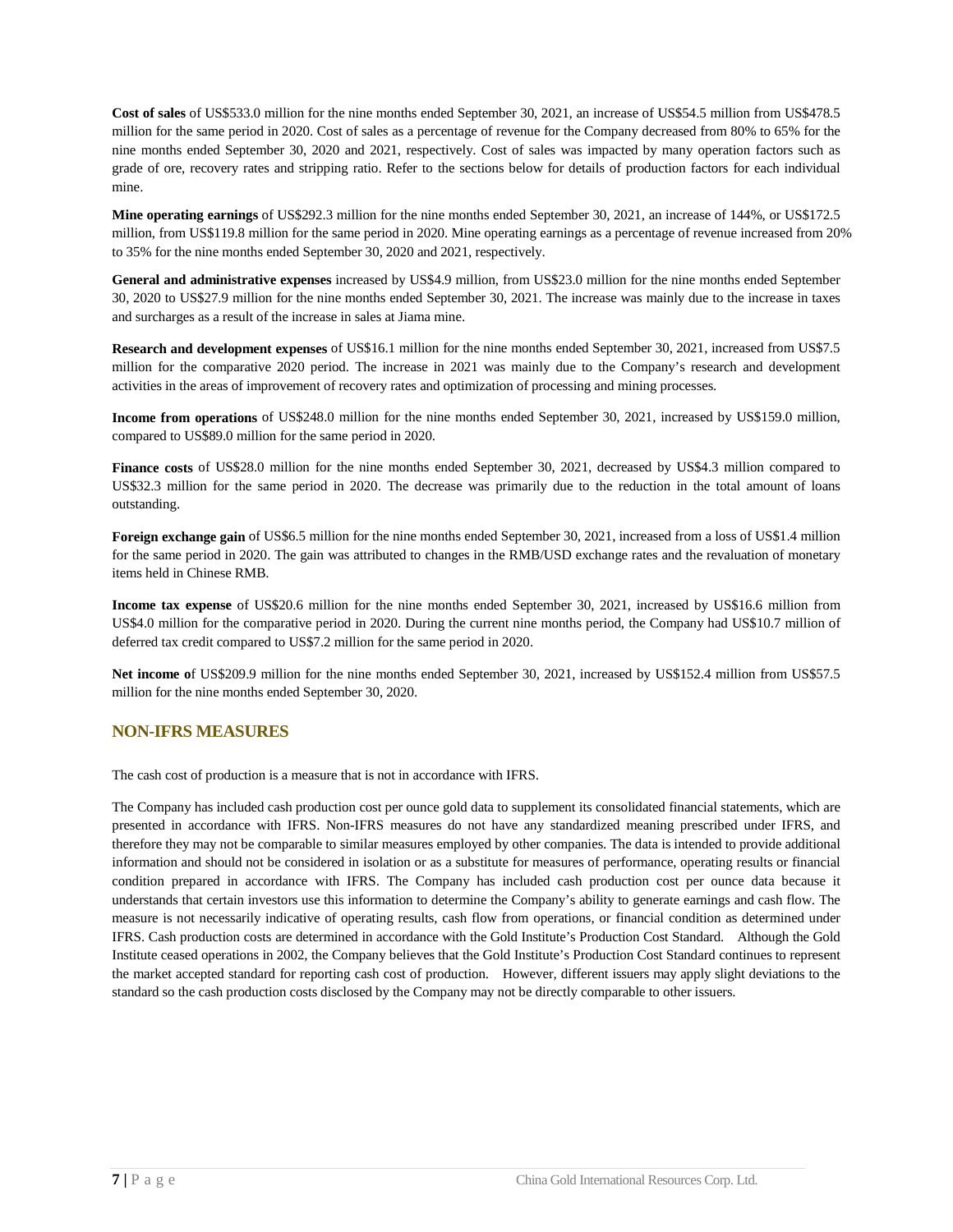The following tables provide a reconciliation of cost of sales to the cash costs of production in total dollars and in dollars per gold ounce for the CSH Mine or per copper pound for the Jiama Mine:

#### **CSH Mine (Gold)**

|                                                           |              |                   | Three months ended September 30, |                      |              | Nine months ended September 30, |                |                   |  |  |
|-----------------------------------------------------------|--------------|-------------------|----------------------------------|----------------------|--------------|---------------------------------|----------------|-------------------|--|--|
|                                                           | 2021         |                   | 2020                             |                      | 2021         |                                 | 2020           |                   |  |  |
|                                                           | US\$         | US\$<br>Per ounce | US\$                             | US\$<br>Per<br>ounce | US\$         | US\$<br>Per<br>ounce            | US\$           | US\$<br>Per ounce |  |  |
| <b>Total Cost of sales</b><br>$\text{Adjustment}$ –       | 54,976,141   | 1.499             | 56,915,490                       | 1,381                | 158,279,562  | 1,521                           | 157,751,239    | 1,367             |  |  |
| Depreciation & depletion                                  | (21,279,870) | (581)             | (19,080,604)                     | (463)                | (55,051,860) | (529)                           | (56, 304, 342) | (488)             |  |  |
| $Adi$ ustment $-$<br>Amortization of<br>intangible assets | (562, 603)   | (15)              | (481,720)                        | (12)                 | (1,568,773)  | (15)                            | (1,729,843)    | (15)              |  |  |
| Total cash production<br>costs                            | 33,133,668   | 903               | 37.353.166                       | 906                  | 101,658,929  | 977                             | 99.717.054     | 864               |  |  |

#### **Jiama Mine (Copper with by-products credits)**

|                                                                       |                |                             | Three months ended September 30, |                   | Nine months ended September 30, |                             |                 |                      |  |
|-----------------------------------------------------------------------|----------------|-----------------------------|----------------------------------|-------------------|---------------------------------|-----------------------------|-----------------|----------------------|--|
|                                                                       | 2021           |                             | 2020                             |                   | 2021                            |                             | 2020            |                      |  |
|                                                                       | US\$           | US\$<br>Per<br><b>Pound</b> | US\$                             | US\$<br>Per Pound | US\$                            | US\$<br>Per<br><b>Pound</b> | US\$            | US\$<br>Per<br>Pound |  |
| <b>Total Cost of sales</b>                                            | 110,704,806    | 2.75                        | 117,430,530                      | 2.56              | 374,721,619                     | 2.57                        | 320,709,909     | 2.56                 |  |
| General and administrative<br>expenses                                | 8,164,219      | 0.20                        | 6,565,777                        | 0.14              | 24,408,964                      | 0.17                        | 18,665,719      | 0.15                 |  |
| Research and development<br>expenses                                  | 6,619,011      | 0.16                        | 3,251,453                        | 0.07              | 16,093,880                      | 0.11                        | 7,481,230       | 0.06                 |  |
| Total production cost                                                 | 125,488,036    | 3.11                        | 127, 247, 760                    | 2.77              | 415,224,463                     | 2.85                        | 346,856,858     | 2.77                 |  |
| Adjustment – Depreciation<br>& depletion<br>Adjustment – Amortization | (19,893,275)   | (0.49)                      | (19,380,790)                     | (0.42)            | (68, 247, 440)                  | (0.47)                      | (59, 573, 236)  | (0.47)               |  |
| of intangible assets                                                  | (8,053,120)    | (0.20)                      | (9,190,264)                      | (0.20)            | (25,559,143)                    | (0.18)                      | (27, 169, 221)  | (0.22)               |  |
| Total cash production costs                                           | 97,541,641     | 2.42                        | 98,676,706                       | 2.15              | 321,417,880                     | 2.21                        | 260,114,401     | 2.08                 |  |
| By-products credits                                                   | (47, 196, 790) | (1.17)                      | (86,708,852)                     | (1.89)            | (247, 783, 589)                 | (1.70)                      | (205, 161, 684) | (1.63)               |  |
| Total cash production costs<br>after by-products credits              | 50,344,851     | 1.25                        | 11,967,854                       | 0.26              | 73,634,291                      | 0.51                        | 54,952,717      | 0.45                 |  |

The adjustments above include depreciation and depletion, amortization of intangible assets, and selling expenses included in total production costs.

### <span id="page-8-0"></span>**MINERAL PROPERTIES**

### <span id="page-8-1"></span>*The CSH Mine*

The CSH Mine is located in Inner Mongolia Autonomous Region of China (Inner Mongolia). The property hosts two low-grade, near surface gold deposits, along with other mineralized prospects. The main deposit is called the Northeast Zone (the "Northeast Zone"), while the second, smaller deposit is called the Southwest Zone (the "Southwest Zone").

The CSH Mine is owned and operated by Inner Mongolia Pacific Mining Co. Limited, a Chinese Joint Venture in which the Company holds a 96.5% interest and Ningxia Nuclear Industry Geological Exploration Institution holds the remaining 3.5%.

The CSH Mine is an open-pit mining operations with a designed mining and processing capacity of 60,000 tpd. In July 2019, CSH updated its mine plan based on a result of latest ultimate limit optimization, in which the production rate was reduced to 40,000 t/d with a life of mine ("LoM") of seven years as of 2019. The run-of-mine ore is heap leached with cyanide solution to extract gold and electro-winned to produce a gold dore which is sold to refiners. In June 2020, the operation of southwest pit ended.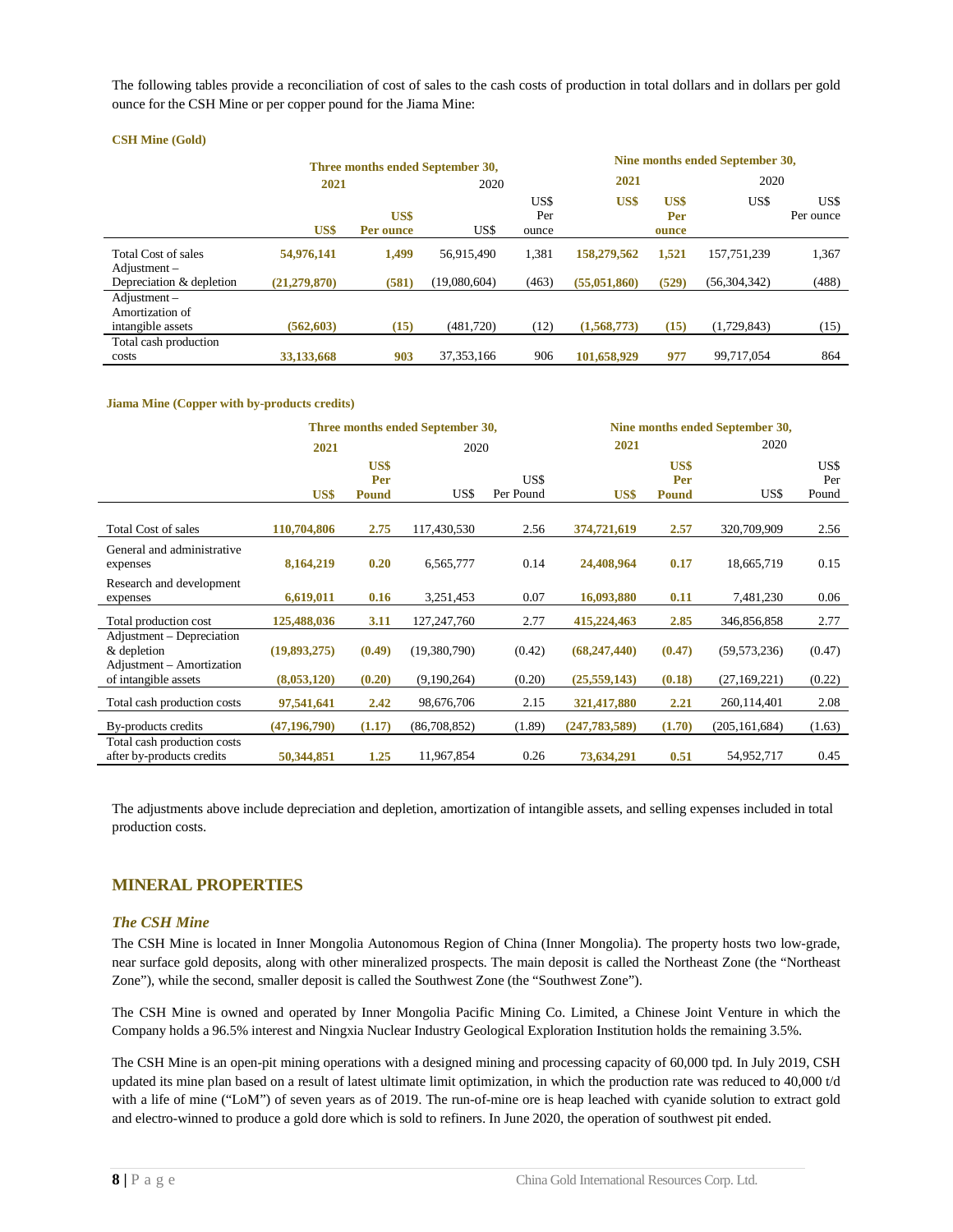### **Production Update**

| <b>CSH Mine</b>                      | Three months ended September 30, |            |            | Nine months ended September 30, |
|--------------------------------------|----------------------------------|------------|------------|---------------------------------|
|                                      | 2021                             | 2020       | 2021       | 2020                            |
| Ore mined and placed on pad (tonnes) | 4,065,541                        | 3,444,069  | 11,428,013 | 8,943,731                       |
| Average ore grade $(g/t)$            | 0.60                             | 0.55       | 0.53       | 0.58                            |
| Recoverable gold (ounces)            | 46,827                           | 36,904     | 117,140    | 100,174                         |
| Ending gold in process (ounces)      | 177,555                          | 166,174    | 177,555    | 166,174                         |
| Waste rock mined (tonnes)            | 9,892,004                        | 20.987.159 | 38,124,393 | 47,565,025                      |

For the three months ended September 30, 2021, the total amount of ore placed on the leach pad was 4.1 million tonnes, with total contained gold of 46,827 ounces (1,457 kilograms). The overall accumulative project-to-date gold recovery rate has remained at approximately 54.81% at the end of September 2021 from 54.90% at the end of June 2021. Of which, gold recovery from the phase I heap was 59.77% and; gold recovery from the Phase II heap was 50.68% at September 30, 2021.

### **Exploration**

Two geological exploration programs were conducted at CSH in 2020 to increase and upgrade mineral resources. In the first quarter of 2021, the drilling was completed. A total of 7 drill holes with 4,654.35 meters were completed at the southwest zone, and a total of 26 drill holes with 17,167.50 meters, including one hydro-geological hole with 755.50 meters, were completed at the northeast zone. In the third quarter of 2021, the Company focused on the data processing, interpretation and modeling work based on the 33 drill holes amounting to 21,821.85 meters completed at the southwest and northeast zones in the first quarter of 2021.

### **Mineral Resource Update**

CSH Mine Mineral Resources by category, at December 31, 2020 under NI 43-101 are listed below:

|             |                    |          | <b>Metal</b> |        |  |  |
|-------------|--------------------|----------|--------------|--------|--|--|
| <b>Type</b> | <b>Quantity Mt</b> | Au $g/t$ | Au t         | Au Moz |  |  |
| Measured    | 3.13               | 0.54     | 1.69         | 0.05   |  |  |
| Indicated   | 105.10             | 0.64     | 65.31        | 2.10   |  |  |
| $M+I$       | 108.23             | 0.63     | 67.00        | 2.15   |  |  |
| Inferred    | 83.80              | 0.51     | 43.07        | 1.38   |  |  |

*Note: The gold price (in USD) used to estimate the cut-off grade for the mineral resources is AU = \$1,800/oz. The estimated cut-off grade is 0.28 g/t.*

### **Mineral Reserves Update**

CSH Mine Mineral Reserves by category at December 31, 2020 under NI 43-101 are summarized below:

|              |                    |          | <b>Metal</b> |        |  |
|--------------|--------------------|----------|--------------|--------|--|
| <b>Type</b>  | <b>Quantity Mt</b> | Au $g/t$ | Au t         | Au Moz |  |
| Proven       | 2.56               | 0.57     | 1.45         | 0.05   |  |
| Probable     | 52.80              | 0.66     | 35.08        | 1.13   |  |
| <b>Total</b> | 55.35              | 0.66     | 36.53        | 1.17   |  |

*Note: The gold price (in USD) used to estimate the cut-off grade for the mineral reserves is AU = \$1,380/oz. The estimated cut-off grade is 0.28 g/t.*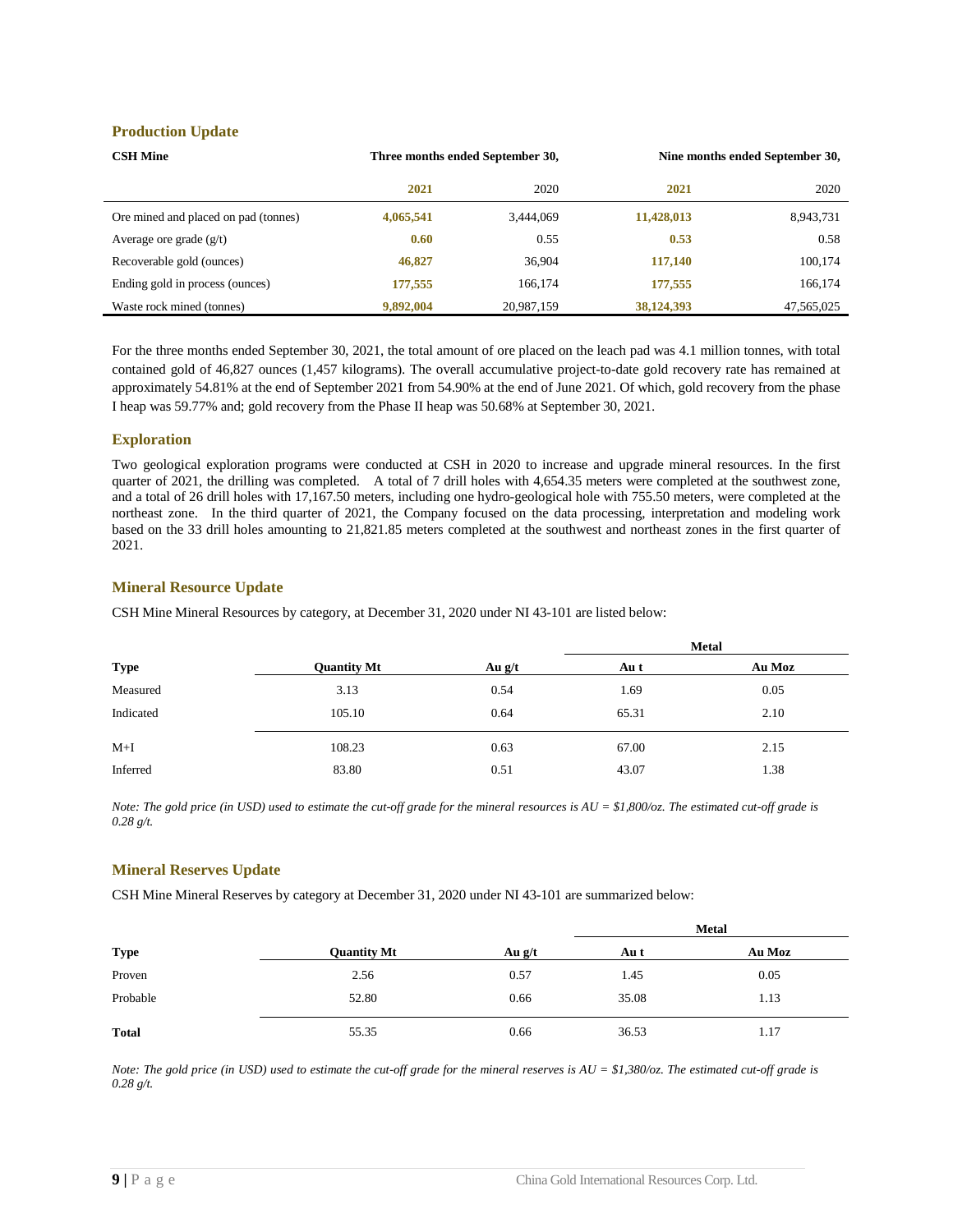### <span id="page-10-0"></span>*The Jiama Mine*

Jiama is a large copper-gold polymetallic deposit containing copper, gold, silver, molybdenum, lead and zin, located in the Gandise metallogenic belt in Tibet Autonomous Region of China.

The Jiama Mine has both underground mining and open-pit mining operations. Phase I of the Jiama Mine commenced operation in the latter half of 2010 and reached its design capacity of 6,000 tpd in early 2011. Phase II of the Jiama Mine commenced mining operations in 2018 with 44,000 tpd design capacity. The combined mining and processing capacity at the Jiama Mine is 50,000 tpd.

### **Production Update**

| <b>Jiama Mine</b>            |           | Three months ended September 30, | Nine months ended September 30, |            |  |  |
|------------------------------|-----------|----------------------------------|---------------------------------|------------|--|--|
|                              | 2021      | 2020                             | 2021                            | 2020       |  |  |
| Ore processed (tonnes)       | 4,075,025 | 3,741,332                        | 12,190,307                      | 10,926,093 |  |  |
| Average copper ore grade (%) | 0.54      | 0.71                             | 0.63                            | 0.67       |  |  |
| Copper recovery rate (%)     | 86        | 83                               | 84                              | 81         |  |  |
| Average gold grade $(g/t)$   | 0.24      | 0.29                             | 0.29                            | 0.27       |  |  |
| Gold recovery rate (%)       | 61        | 74                               | 68                              | 69         |  |  |
| Average silver grade $(g/t)$ | 9.98      | 24.67                            | 16.76                           | 23.54      |  |  |
| Silver recovery rate (%)     | 68        | 61                               | 65                              | 59         |  |  |
| Average lead grade (%)       | 0.01      | 0.71                             | 0.41                            | 0.65       |  |  |
| Lead recovery rate (%)       | 80        | 71                               | 81                              | 68         |  |  |
| Average zinc grade (%)       | 0.01      | 0.37                             | 0.22                            | 0.35       |  |  |
| Zinc recovery rate $(\%)$    | 84        | 63                               | 71                              | 62         |  |  |

During the three months ended September 30, 2021, the metals recovery rates increased by 3% for copper, 7% for silver, 9% for lead and 21% for zinc, and decreased 13% for gold. The improvement is mainly due to the continued optimization of mineral processing operations including regime of reagents, and the amelioration of steady flowsheet. In addition, the recovery of molybdenum was increased from processing more copper-molybdenum ore.

### **Exploration**

The 2021 exploration program for Jiama Mine plans for 12 drill holes totaling 17,418 meters. The program focused on extremities of the Jiama deposit. As of the third quarter of 2021, a total portion of two drill holes for 216.33 meters have been completed, with the remaining ten holes pending the leasing approval of land to serve as temporary exploration access roads.

### **Mineral Resources Estimate**

Jiama Mine resources by category at December 31, 2020 under NI 43-101:

|              | <b>Quantity</b> |      |      |      |      |          |          | Cu Metal | Mo Metal | Pb Metal | Zn Metal |        |        |
|--------------|-----------------|------|------|------|------|----------|----------|----------|----------|----------|----------|--------|--------|
| <b>Class</b> | Mt              | Cu % | Mo%  | Pb % | Zn%  | Au $g/t$ | Ag $g/t$ | (kt)     | (kt)     | (kt)     | (kt)     | Au Moz | Ag Moz |
|              |                 |      |      |      |      |          |          |          |          |          |          |        |        |
| Measured     | 93.97           | 0.38 | 0.04 | 0.04 | 0.02 | 0.08     | 5.16     | 363.4    | 34.2     | 35.8     | 18.4     | 0.236  | 15.77  |
|              |                 |      |      |      |      |          |          |          |          |          |          |        |        |
| Indicated    | .344.54         | 0.40 | 0.03 | 0.05 | 0.03 | 0.10     | 5.66     | 5.420.8  | 459.0    | 724.3    | 456.1    | 4.510  | 247.43 |
|              |                 |      |      |      |      |          |          |          |          |          |          |        |        |
| $M+I$        | 1.438.51        | 0.40 | 0.03 | 0.05 | 0.03 | 0.10     | 5.63     | 5,784.2  | 493.2    | 760.1    | 474.5    | 4.746  | 263.20 |
|              |                 |      |      |      |      |          |          |          |          |          |          |        |        |
| Inferred     | 406.1           | 0.31 | 0.03 | 0.08 | 0.04 | 0.10     | 5.13     | .,247    | 123.0    | 311      | 175      | 1.317  | 66.93  |

### **Jiama Project - Cu, Mo, Pb, Zn ,Au, and Ag Mineral Resources under NI 43-101 Reported at a 0.3% Cu Equivalent Cut off grade\*, as of December 31, 2020**

Note: Figures reported are rounded which may result in small tabulation errors.

The Copper price is US\$2.9/lbs

The Copper Equivalent basis for the reporting of resources has been compiled on the following basis:

CuEq Grade: = (Ag Grade \* Ag Price + Au Grade \* Au Price + Cu Grade \* Cu Price + Pb Grade \* Pb Price +

Zn Grade \* Zn Price + Mo Grade \* Mo Price) / Copper Price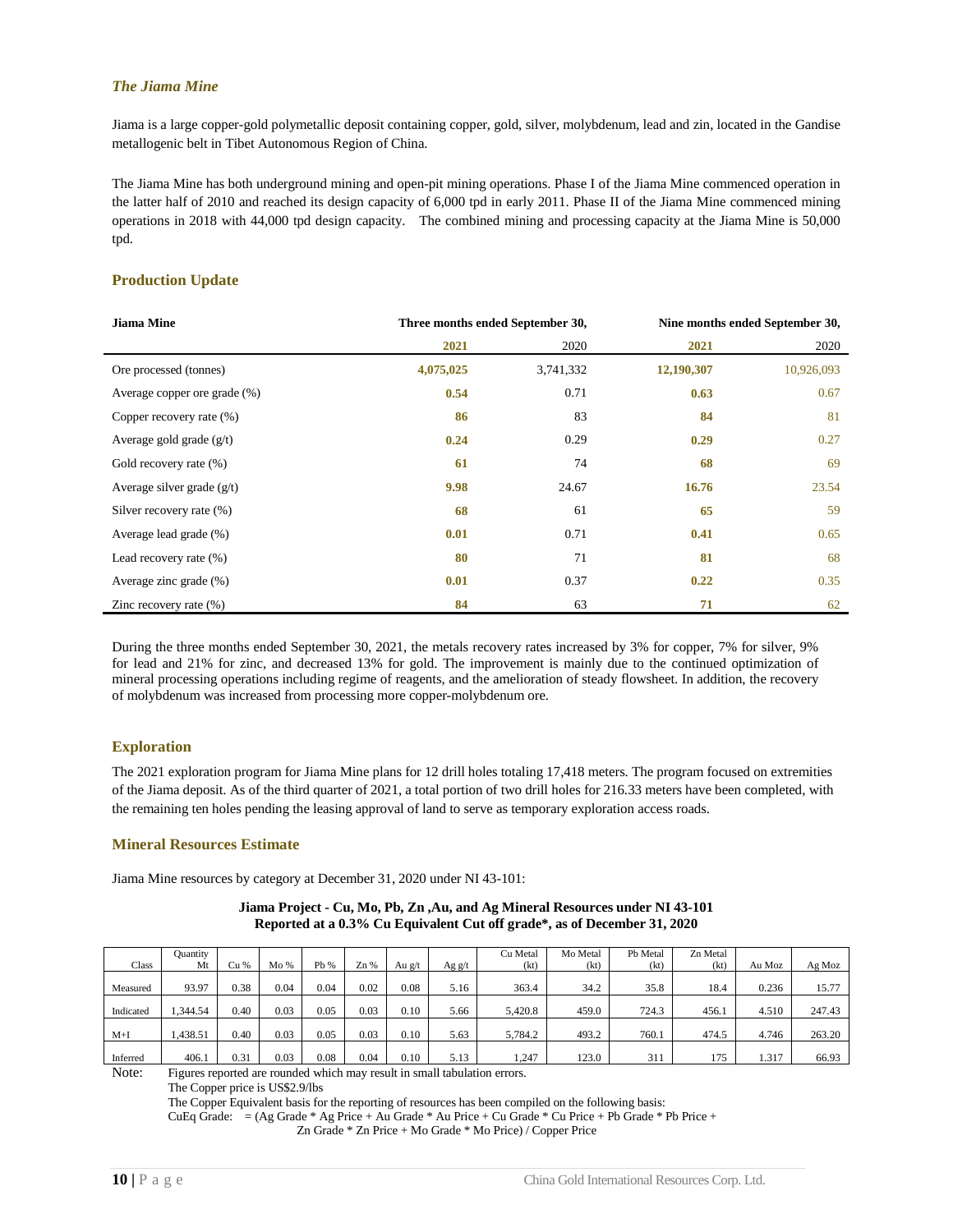### **Mineral Reserves Estimate**

Jiama Mine reserves by category at December 31, 2020 under NI 43-101:

|          | Quantity |      |      |      |      |        |        | Cu Metal | Mo Metal | Pb Metal | Zn Metal |        |        |
|----------|----------|------|------|------|------|--------|--------|----------|----------|----------|----------|--------|--------|
| Class    | Mt       | Cu % | Mo%  | Pb % | Zn%  | Au g/t | Ag g/t | (kt)     | (kt)     | (kt)     | (kt)     | Au Moz | Ag Moz |
|          |          |      |      |      |      |        |        |          |          |          |          |        |        |
| Proven   | 19.21    | 0.60 | 0.05 | 0.03 | 0.02 | 0.20   | 8.03   | 115.4    | 9.3      | 5.8      | 3.9      | 0.123  | 4.96   |
|          |          |      |      |      |      |        |        |          |          |          |          |        |        |
| Probable | 370.53   | 0.60 | 0.03 | 0.12 | 0.07 | 0.17   | 10.51  | 2.221.7  | 124.2    | 461.5    | 258.7    | 2.016  | 125.22 |
|          |          |      |      |      |      |        |        |          |          |          |          |        |        |
| $P+P$    | 389.74   | 0.60 | 0.03 | 0.12 | 0.07 | 0.17   | 10.39  | 2,337.1  | 133.5    | 467.3    | 262.6    | 2.139  | 130.18 |

#### **Jiama Project Statement of NI 43-101 Mineral Reserve Estimate as of December 31, 2020**

Notes:

1. All Mineral Reserves have been estimated in accordance with the JORC code and have been reconciled to CIM standards as prescribed by the NI 43-101.

2. Mineral Reserves were estimated using the following mining and economic factors:

Open Pits:

a) 5% dilution factor and 95% recovery were applied to the mining method;

b) an overall slope angles of 43 degrees;

- c) a copper price of US\$ 2.9/lbs;
- d) an overall processing recovery of 88 90% for copper

Underground:

- a) 10% dilution added to all Sub-Level Open Stoping;
- b) Stope recovery is 87% for Sub-Level Open Stoping;
- c) An overall processing recovery of 88 90% for copper.

3. The cut-off grade for Mineral Reserves has been estimated at copper equivalent grades of 0.3% Cu (NSR) for the open pits and 0.45% Cu (NSR) for the underground mine.

During the year ended December 31, 2020, there was a construction contract dispute between independent third parties including the constructor, Huaxin Construction Group Co., Ltd. (formerly named as "Nantong Huaxin Construction Group Co., Ltd.") ("Huaxin") and the developer, Zhongxinfang, and the Company's subsidiary, Tibet Huatailong Mining Development Co. Ltd. ("Huatailong"). The land use right was transferred to Zhongxinfang in 2019 pursuant to the cooperation agreement signed between Zhongxinfang and Huatailong in 2019 in relation to the transferring of land use right in return of a block of the buildings and twenty car parks (the "Land Exchange").

Based on the cooperation agreement, Zhongxinfang is obligated to deliver a block of the buildings and twenty car parks (the "New Premises") to the Company no later than 2021. As at September 30, 2021 and up to the date these condensed consolidated financial statements are authorised for issue, the composite project is still suspended due to litigations against Zhongxinfang and the New Premises are not delivered to Huatailong on May 31, 2021, the original contractual delivery date. The construction of the New Premises is substantially completed pending for installation of plumbing, electrical wiring, interior walls and decoration. On June 21, 2021, Huatailong applied for pre-litigation preservation of the New Premises from Zhongxinfang, the Intermediate People's Court of Lhasa City, Tibet, adjudicated that the value of New Premises limited to RMB137 million (equivalent to US\$21 million), and a block of the building and twenty car parks from Zhongxinfang were frozen for three and two years, respectively (the "New Premises Pre-litigation Preservation"). On July 21, 2021, pursuant to the New Premises Pre-litigation Preservation, Huatailong proceeded a lawsuit against Zhongxinfang for the delivery of New Premises and penalty amounting to RMB5 million (equivalent to US\$773,000), and on 18 October 2021, Huatailong submitted further application to the court and requested assessment on the level of rent to be used for determining the penalty, the lawsuit is currently under processing and the result is not ascertain as at the date these condensed consolidated financial statements are authorised for issue. Based on Company's assessment on the completion status of the New Premises, the construction of the New Premises has been substantially completed, there has been no significant market value decline of comparable properties during the current interim period and the Company has first priority of claim over the New Premises under New Premises Pre-litigation Preservation. Accordingly, no impairment loss (2020: nil) has been made on the other non-current assets as the management are of the opinion that the recoverable amount of the non-current assets is above its carrying amount of US\$19,315,000 (equivalent to RMB125,252,000) as at September 30, 2021.

In addition, during the year ended December 31, 2020, Huatailong has been subjected to tax and other surcharges (the "Tax and Other Surcharge") in relation to Land Exchange amounting to RMB60 million (equivalent to US\$8,714,000), which Huatailong expects to recover from Zhongxinfang in accordance with the cooperation agreement between Huatailong and Zhongxinfang signed in 2019. On July 8, 2020, Huatailong applied for pre-litigation preservation of assets from Zhongxinfang, the Intermediate People's Court of Lhasa City, Tibet, adjudicated that the value of certain properties limited to RMB46 million (equivalent to US\$6,609,000) of Zhongxinfang was frozen for one year (the "Pre-litigation Preservation"). Based on the first instance adjudication dated November 20, 2020 in relation to the lawsuit against Zhongxinfang for the recoverability of the Tax and Other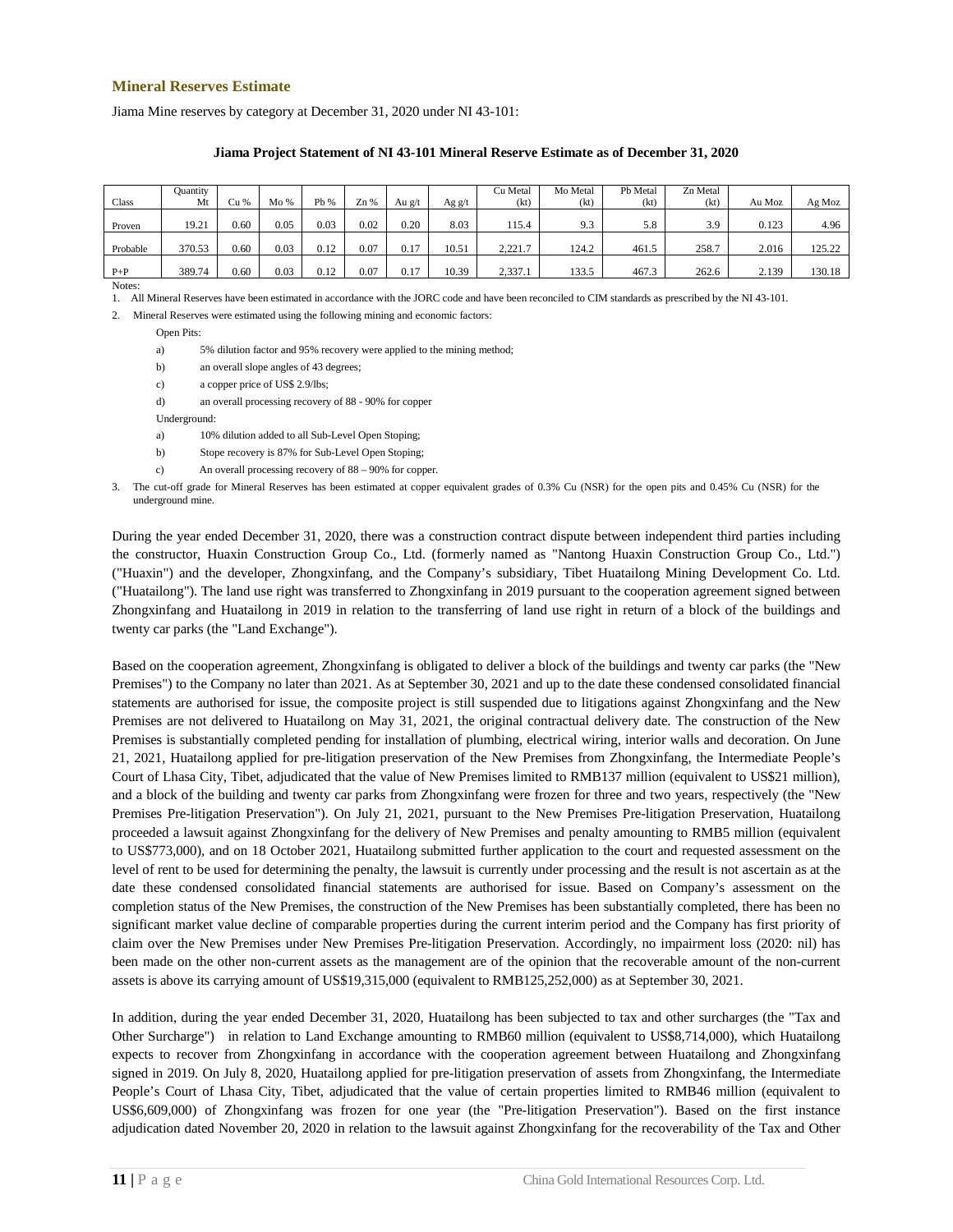Surcharges paid by Huatailong, which became final adjudication upon expiry of appeal application in December 2020, the litigation ruling adjudicated that Zhongxinfang shall repay the Tax and Other Surcharge of RMB46 million (equivalent to US\$6,997,000) to Huatailong (the "November Adjudication") within 30 days from the effective date of the November Adjudication (the "Due Date"). As Zhongxinfang has not settled such amount within the Due Date, Huatailong applied for an enforcement of the November Adjudication in January 2021 (the "Enforcement"). On June 24 2021, the Intermediate People's Court of Lhasa City, Tibet, adjudicated the Enforcement is suspended as there are no executable properties from Zhongxinfang as all of the assets owned by Zhongxinfang have been sealed up or frozen. Based on legal advice, the Enforcement is currently suspended and the Company's first priority of claim over one of the assets under Pre-litigation Preservation has been extended for three years till May 24, 2024, Furthermore, in order to recover Tax and Other Surcharge from Zhongxinfang, Huatailong has applied for participation of enforcement procedures over assets sealed up together with the other plaintiffs, which the Higher People's Court of Lhasa City will start the auctions of the assets. The Company will also reapply for enforcement when there are executable properties of Zhongxinfang being made available.

Based on the best available information to the Company as of September 30, 2021, and up to the date these condensed consolidated financial statements are authorised for issue, the Company estimated that the fair value of total assets owned by Zhongxinfang exceeded the outstanding liabilities that the courts adjudicated to Zhongxinfang's plaintiffs. In addition, the Company has first priority of claim over one of the assets under Pre-litigation Preservation, which has estimated fair value exceeding the carry amount of the other receivable related to the Tax and Other Surcharge. In the opinion of the management, expected credit loss on other receivables is insignificant based on the credit risk assessment for the three and nine months ended September 30, 2021.

### <span id="page-12-0"></span>**LIQUIDITY AND CAPITAL RESOURCES**

The Company operates in a capital intensive industry. The Company's liquidity requirements arise principally from the need for financing its mining and mineral processing operations, exploration activities and acquisition of exploration and mining rights. The Company's principal sources of funds have been proceeds from borrowings from commercial banks in China, corporate bonds financing, equity financings, and cash generated from operations. The Company's liquidity primarily depends on its ability to generate cash flow from its operations and to obtain external financing to meet its debt obligations as they become due, as well as the Company's future operating and capital expenditure requirements.

At September 30, 2021, the Company had an accumulated surplus of US\$453.5 million, working capital of US\$286.4 million and borrowings of US\$1,073 million. The Company's cash balance at September 30, 2021 was US\$302.8 million.

Management believes that its forecast operating cash flows are sufficient to cover the next twelve months of the Company's operations including its planned capital expenditures and current debt repayments. The Company's borrowings are comprised of US\$299.7 million of 2.8% coupon rate unsecured bonds maturing on June 23, 2023, and US\$66.9 million of short term debt facilities with interest rates ranging from 1.20% to 4.51% per annum arranged through various banks in China. In addition, on November 3, 2015, the Company entered into a Loan Facility agreement with a syndicate of banks, led by Bank of China. The lenders agreed to lend an aggregate principle amount of RMB 3.98 billion, approximately US\$613 million with the interest rate of 2.83% per annum. The People's Bank of China Lhasa Center Branch's interest rate serves as a local benchmark for the interest on the drawdowns. The bank's interest rate is then discounted by 7 basis points (or 0.07%) to calculate the interest on the drawdowns. The loan interest rate was adjusted from benchmark interest rate minus 7 basis points to 5 year loan prime rate ("LPR") less 2% (LPR-2%) in second quarter of 2020. The interest rate of 2.65% shall be applied for the current year after converting. The proceeds from the Loan Facility are to be used for the development of the Jiama Mine. The loan is secured by the mining rights for the Jiama Mine. As of September 30, 2021 the Company has drawn down RMB3.11 billion, approximately US\$479.5 million under the Loan Facility. On April 29, 2020, the Company entered into a Loan Facility agreement with a syndicate of banks. The lenders agreed to lend an aggregate principal amount of RMB1.4 billion, approximately US\$197.8 million with the interest rate of 2.65% per annum currently, maturing on April 28, 2034. The Company obtained a loan in the aggregate principal amount of RMB400 million, approximately US\$61.7 million, with China Development Bank bearing interest at the People's Bank of China Loan Market Quote Rate (1 year) minus 2.65% on April 30, 2020. The current interest rate of the loan is 1.2% per annum. The Company believes that the availability of debt financing in China at favorable rates will continue for the foreseeable future. The Company continues to review and assess its assets for impairment as part of its financial reporting processes. To date, the assessment carried out by the Company support the carrying values of the Company's assets and no impairment has been required. However, the management of the Company continues to evaluate key assumptions on estimates and management judgements in order to determine the recoverable amount of the CSH Mine and the Jiama Mine.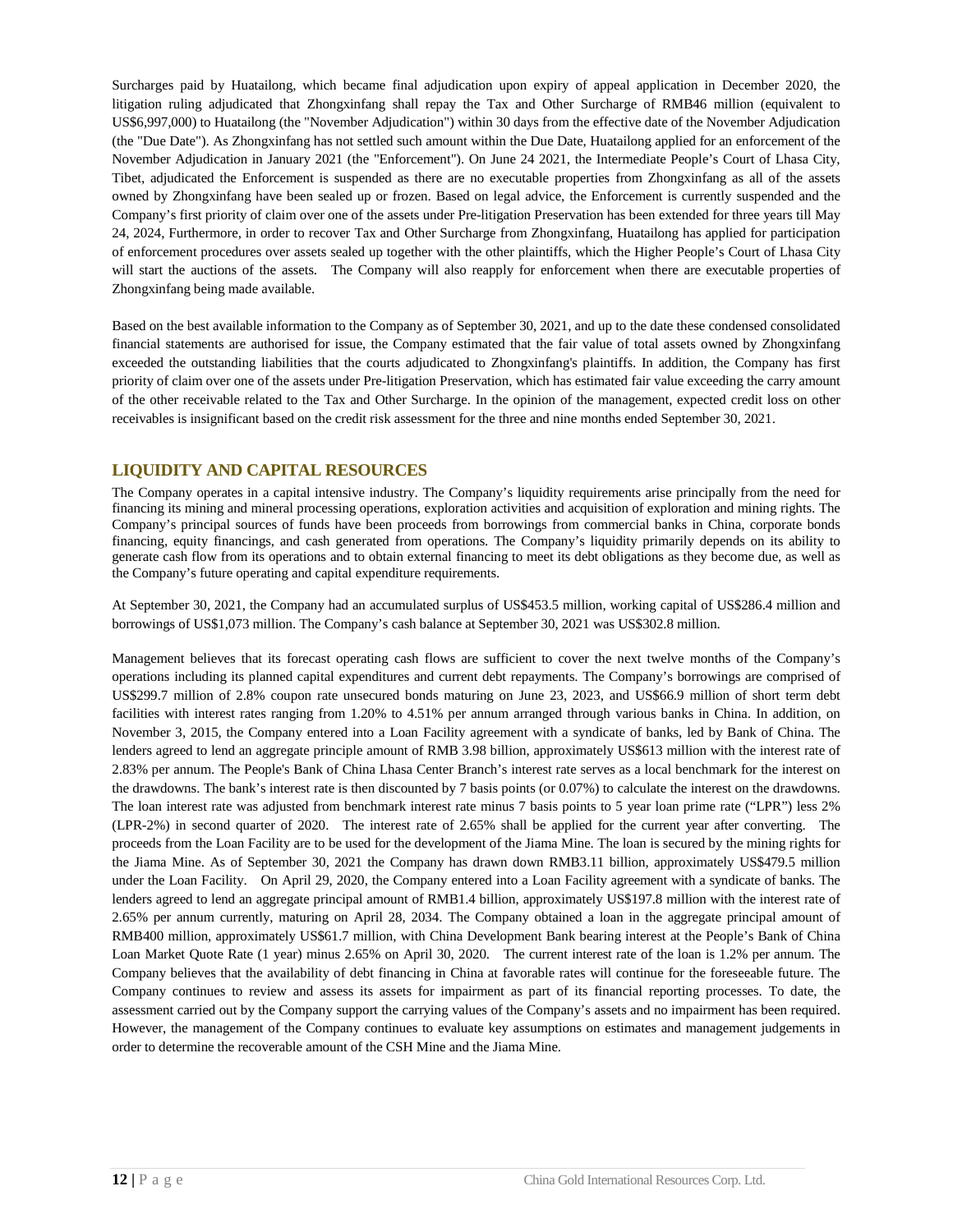### <span id="page-13-0"></span>**Cash flows**

The following table sets out selected cash flow data from the Company's consolidated cash flow statements for the three and nine months ended September 30, 2021 and September 30, 2020.

|                                                                                                                                                                                    | Three months ended September 30, |            | Nine months ended September 30, |           |  |
|------------------------------------------------------------------------------------------------------------------------------------------------------------------------------------|----------------------------------|------------|---------------------------------|-----------|--|
|                                                                                                                                                                                    | 2021                             | 2020       | 2021                            | 2020      |  |
|                                                                                                                                                                                    | <b>US\$'000</b>                  | US\$'000   | <b>US\$'000</b>                 | US\$'000  |  |
| Net cash from operating activities                                                                                                                                                 | 117,482                          | 103,254    | 393,914                         | 173,741   |  |
| Net cash used in investing activities                                                                                                                                              | (40, 232)                        | (12,670)   | (141, 410)                      | (70, 455) |  |
| Net cash (used in) from financing activities<br>Net increase (decrease) in cash and cash<br>equivalents<br>Effect of foreign exchange rate changes on<br>cash and cash equivalents | (57,509)                         | (518, 778) | (194, 443)                      | 10,966    |  |
|                                                                                                                                                                                    | 19,741                           | (428, 194) | 58,061                          | 114,252   |  |
|                                                                                                                                                                                    | (765)                            | 1,376      | 1,415                           | (152)     |  |
| Cash and cash equivalents, beginning of<br>period                                                                                                                                  | 283,788                          | 723,208    | 243,288                         | 182,290   |  |
| Cash and cash equivalents, end of period                                                                                                                                           | 302,764                          | 296,390    | 302,764                         | 296,390   |  |

### <span id="page-13-1"></span>*Operating cash flow*

For the three months ended September 30, 2021, net cash inflow from operating activities was US\$117.5 million which is primarily attributable to (i) profit before income tax of US\$57.9 million (ii) depreciation of property, plant and equipment of US\$43.7 million (iii) increase in contract liability of US\$15.7 million and (iv) increase in accounts payable of US\$13.7 million, partially offset by (i) income taxes paid of US\$13.9 million (ii) increase in inventory of US\$11.3 million (iii) interest paid of US\$5.6 million.

For the nine months ended September 30, 2021, net cash inflow from operating activities was US\$393.9 million which is primarily attributable to (i) profit before income tax of US\$230.5 million (ii) depreciation of property, plant and equipment of US\$130.8 million (iii) increase in contract liability of US\$28.4 million (iv) finance cost of US\$28.0 million and (v) increase in accounts payable of US\$21.8 million, partially offset by (i) income taxes paid of US\$35.9 million (ii) interest paid of US\$21.7 million , and (iii) increase in inventory of US\$13.7 million.

### <span id="page-13-2"></span>*Investing cash flow*

For the three months ended September 30, 2021, the net cash outflow from investing activities was US\$40.2 million which is primarily attributable to (i) payment for acquisition of property, plant and equipment of US\$32.4 million, (ii) placement of restricted bank balance of US\$10.8 million for bank notes and (iii) payment for acquisition of mining rights of US\$1.3 million, partially offset by (i) release of restricted bank balance of US\$1.6 million for bank notes and (ii) interest received of US\$1.6 million.

For the nine months ended September 30, 2021, the net cash outflow from investing activities was US\$141.4 million which is primarily attributable to (i) payment for acquisition of property, plant and equipment of US\$132.2 million (ii) placement of restricted bank balance of US\$24.3 million for bank notes and payment for acquisition of mining rights of US\$1.3 million, partially offset by release of restricted bank balance of US\$12.8 million for bank notes.

### <span id="page-13-3"></span>*Financing cash flow*

For the three months ended September 30, 2021, the net cash outflow mainly from financing activities was US\$57.5 million which is primarily attributable to the repayment of borrowings of US\$57.5 million.

For the nine months ended September 30, 2021, the net cash outflow mainly from financing activities was US\$194.4 million which is primarily attributable to the repayment of borrowings of US\$114.9 million, dividend paid to shareholders of US\$48.4 million and repayments of entrusted loan of US\$30.6 million.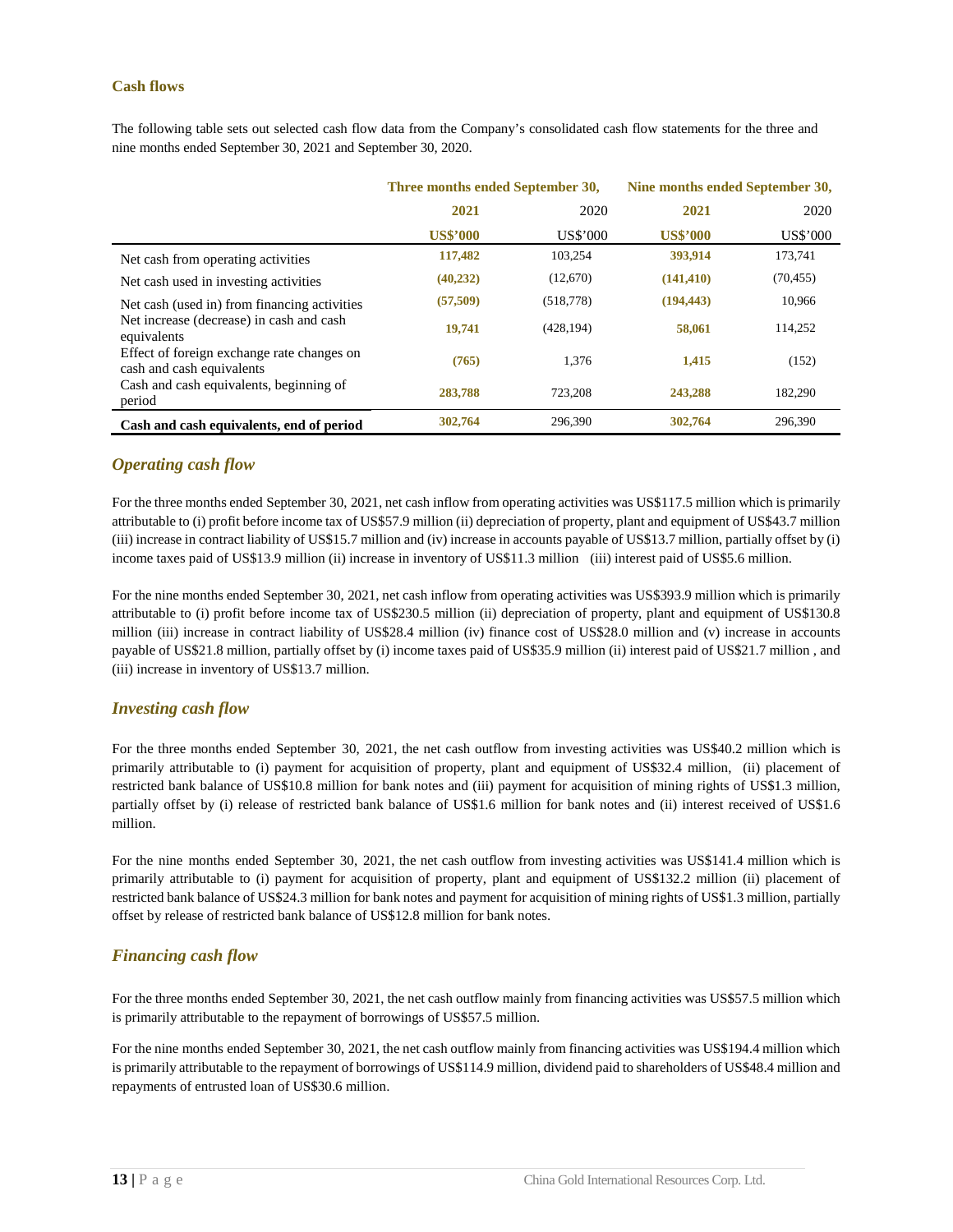### **Expenditures Incurred**

For the nine months ended September 30, 2021, the Company incurred mining costs of US\$105.0 million, mineral processing costs of US\$93.3 million and transportation costs of US\$5.3 million.

### **Gearing ratio**

Gearing ratio is defined as the ratio of consolidated total debt to consolidated total equity. As at September 30, 2021, the Company's total debt was US\$1,073 million and the total equity was US\$1,752 million. The Company's gearing ratio was therefore 0.61 as at September 30, 2021 compared to 0.77 as at December 31, 2020.

### <span id="page-14-0"></span>**SIGNIFICANT INVESTMENTS, ACQUISITIONS AND DISPOSAL OF SUBSIDIARIES. ASSOCIATES AND JOINT VENTURES, AND FUTURE PLAN FOR MATERIAL INVESTMENTS OF CAPITAL ASSETS**

Other than as disclosed elsewhere in this MD&A or in the condensed consolidated financial statements for nine months ended September 30, 2021, there were no significant investments held by the Company, nor were there any material acquisitions or disposals of subsidiaries, associates and joint ventures during the nine months ended September 30, 2021. Other than as disclosed in this MD&A, there was no plan authorized by the Board for other material investments or additions of capital assets at the date of this MD&A.

### <span id="page-14-1"></span>**CHARGE ON ASSETS**

Other than as disclosed elsewhere in this MD&A and annual consolidated financial statements, none of the Company's assets were pledged as at September 30, 2021.

### <span id="page-14-2"></span>**EXPOSURE TO FLUCTUATIONS IN EXCHANGE RATES AND RELATED HEDGES**

The Company is exposed to the financial risk related to the fluctuation of foreign exchange rates for the monetary assets and liabilities denominated in the currencies other than the functional currencies to which they relate. The Company has not hedged its exposure to currency fluctuation. However, the Management monitors foreign exchange exposure and will consider hedging significant foreign currency exposure should the need arise. Refer to Note 35, Financial Instruments, in the annual consolidated financial statements for the year ended December 31, 2020.

### <span id="page-14-3"></span>**COMMITMENTS**

Commitments include principal payments on the Company's bank loans and syndicated loan facility, corporate bonds, and capital commitments in respect of the future acquisition of property, plant and equipment and construction for both the CSH Mine and the Jiama Mine.

The Company's capital commitments relate primarily to the payments for purchase of equipment and machinery for both mines and payments to third-party contractors for the provision of mining and exploration engineering work and mine construction work for both mines. The Company has entered into contracts that prescribe such capital commitments; however, liabilities relating to them have not yet been incurred. Refer to Note 36, Commitments, in the annual consolidated financial statements for the year ended December 31, 2020.

On June 24, 2020, the Company, through its wholly owned subsidiary Skyland Mining (BVI) Limited, issued bonds denominated in U.S. dollar, with an aggregate principal amount of US\$300 million. The Bonds were issued at a price of 99.886%, bearing a coupon of 2.8% per annum with a maturity date of June 23, 2023. Interest is payable in semi-annual installments on December 23 and June 23 of each year. The bonds are listed on HKSE and Chongwa (Macao) Financial Asset Exchange ("MOX").

The following table outlines payments for commitments for the periods indicated:

|                                       | <b>Total</b>    | Within<br>One year | Within<br>Two to five years | Over five years |
|---------------------------------------|-----------------|--------------------|-----------------------------|-----------------|
|                                       | <b>US\$'000</b> | <b>US\$'000</b>    | <b>US\$'000</b>             | <b>US\$'000</b> |
| Principal repayment of bank loans     | 773,275         | 58,594             | 316,092                     | 398,589         |
| Repayment of bonds including interest | 299,720         | 8.270              | 291,450                     | -               |
| <b>Total</b>                          | 1,072,995       | 66,864             | 607,542                     | 398,589         |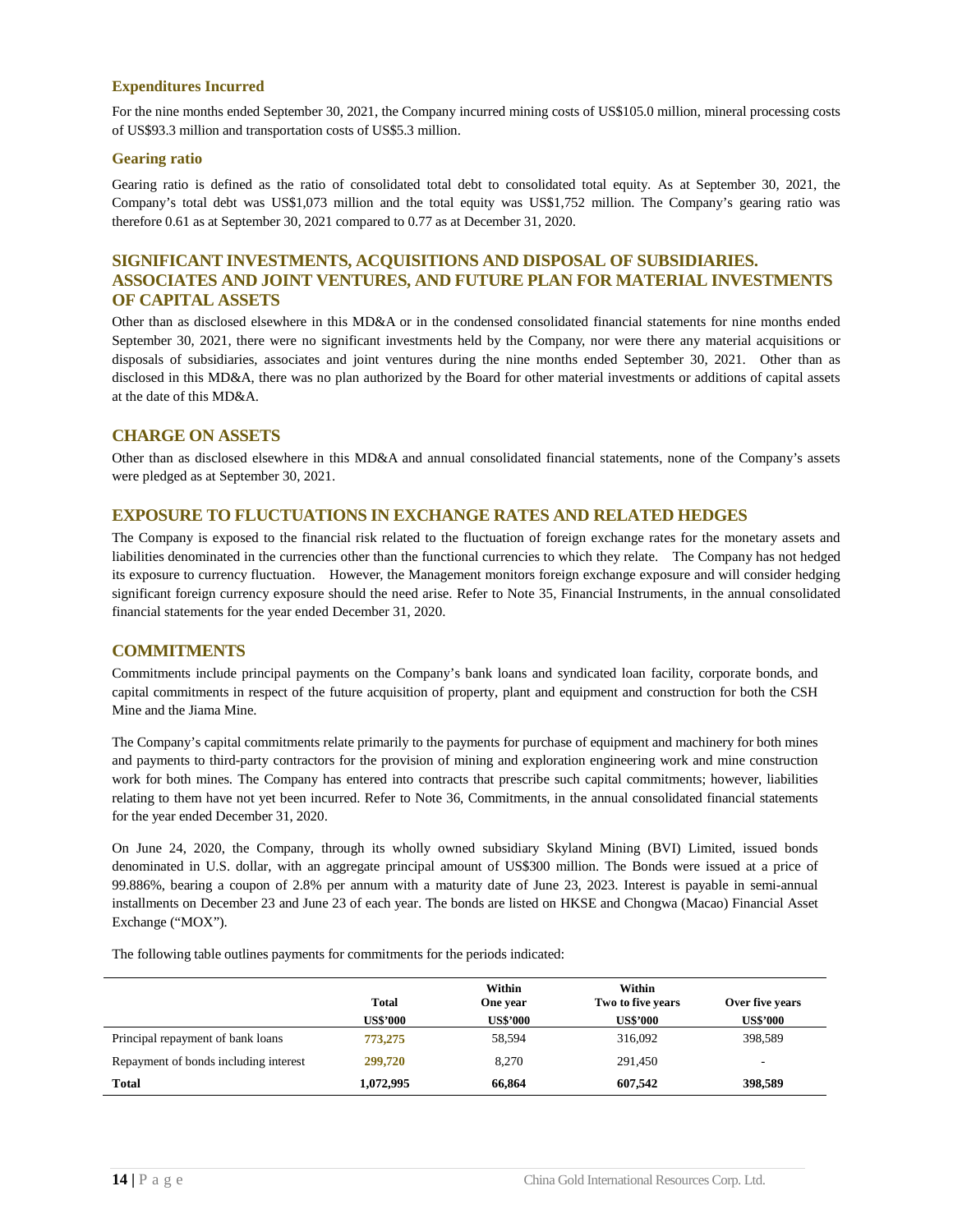In addition to the table set forth above, the Company has entered into service agreements with third-party contractors such as China Railway for the provision of mining and exploration engineering work and mine construction work for the CSH Mine. The fees for such work performed and to be performed each year varies depending on the amount of work performed. The Company has similar agreements with third party contractors for the Jiama Mine.

### <span id="page-15-0"></span>**RELATED PARTY TRANSACTIONS**

China National Gold Group Co., Ltd. (formerly known as China National Gold Group Corporation) ("CNG") owned 40.01 percent of the outstanding common shares of the Company as at September 30, 2020 and September 30, 2021.

The Company had major related party transactions with the following companies related by way of shareholders or shareholder in common:

The Company's subsidiary, Inner Mongolia Pacific is a party to a non-exclusive contract for the purchase and sale of doré with CNG (the "Dore Sales Contract") pursuant to which Inner Mongolia Pacific sells gold doré bars to CNG. The pricing is based on the monthly average price of gold ingot as quoted on the Shanghai Gold Exchange and the daily average price of silver as quoted on the Shanghai Huatong Platinum & Silver Exchange prevailing at the time of each relevant purchase order during the contract period. The Dore Sales Contract has been in effect since October 24, 2008 and was renewed for a new term that commenced on January 1, 2018 and expired on December 31, 2020, which renewal was approved by the Company's shareholders on June 28, 2017. On June 16, 2020, the third Supplemental Contract for Purchase and Sale of Dore was approved by the Company's Shareholders, commencing on January 1, 2021 and expiring on December 31, 2023.

Revenue from sales of gold doré bars to CNG was US\$187.4 million for the nine months ended September 30, 2021 which decreased from US\$196.8 million for the nine months ended September 30, 2020.

The Company is also a party to a Product and Service Framework Agreement with CNG, pursuant to which CNG provides construction, procurement and equipment financing services to the Company and also purchases the copper concentrates produced at the Jiama Mine. The quantity of copper concentrates, pricing terms and payment terms may be established from time to time by the parties with reference to the pricing principles for connected transactions set out under the Product and Service Framework Agreement. On June 28, 2017, the Supplemental Product and Service Framework Agreement was approved and extended to expire on December 31, 2020. On June 16, 2020, the third Supplemental Product and Service Framework Agreement was approved by the Company's Shareholders, commencing on January 1, 2021 and expiring on December 31, 2023. For the nine months ended September 30, 2021, revenue from sales of copper concentrate and other products to CNG was US\$435.7 million compared to US\$59.5 million for the same period in 2020.

For the nine months ended September 30, 2021, construction services of US\$4.0 million were provided to the Company by subsidiaries of CNG (US\$5.6 million for the nine months ended September 30, 2020).

In addition to the aforementioned major related party transactions, the Company also obtains additional services from related parties in its normal course of business, including a Loan Agreement and a Deposit Services Agreement entered into on March 25, 2019, December 31, 2019, December 22, 2020 and a Financial Service Agreement on May 5, 2021 among the Company and China Gold Finance. As part of the 2021 signed agreement, approved by the Company's Shareholders at Annual General Meeting, China Gold Finance agreed to provide the Company with a range of financial services including (a) Deposit Services, (b) Lending Services, (c) Settlement Services and (d) Other Financial Services effective until December 31, 2023.

Refer to Note 15 of the condensed consolidated financial statements for the nine months ended September 30, 2021.

### <span id="page-15-1"></span>**PROPOSED TRANSACTIONS**

The Board of Directors has given the Company approval to conduct reviews of a number of projects that may qualify as acquisition targets through joint venture, merger and/or outright acquisitions. The Company did not have any material acquisition and disposal of subsidiaries and associated companies for the nine months ended September 30, 2021. The Company continues to review possible acquisition targets.

### <span id="page-15-2"></span>**CRITICAL ACCOUNTING ESTIMATES**

In the process of applying the Company's accounting policies, the Directors of the Company have identified accounting judgments and key sources of estimation uncertainty that have a significant effect on the amounts recognized in the audited annual consolidated financial statements.

Key assumptions concerning the future and other key sources of estimation uncertainty at the end of each reporting period that have a risk of causing a material adjustment to the carrying amounts of assets and liabilities within the next twelve months are described in Note 4 of the audited annual consolidated financial statements for the year ended December 31, 2020.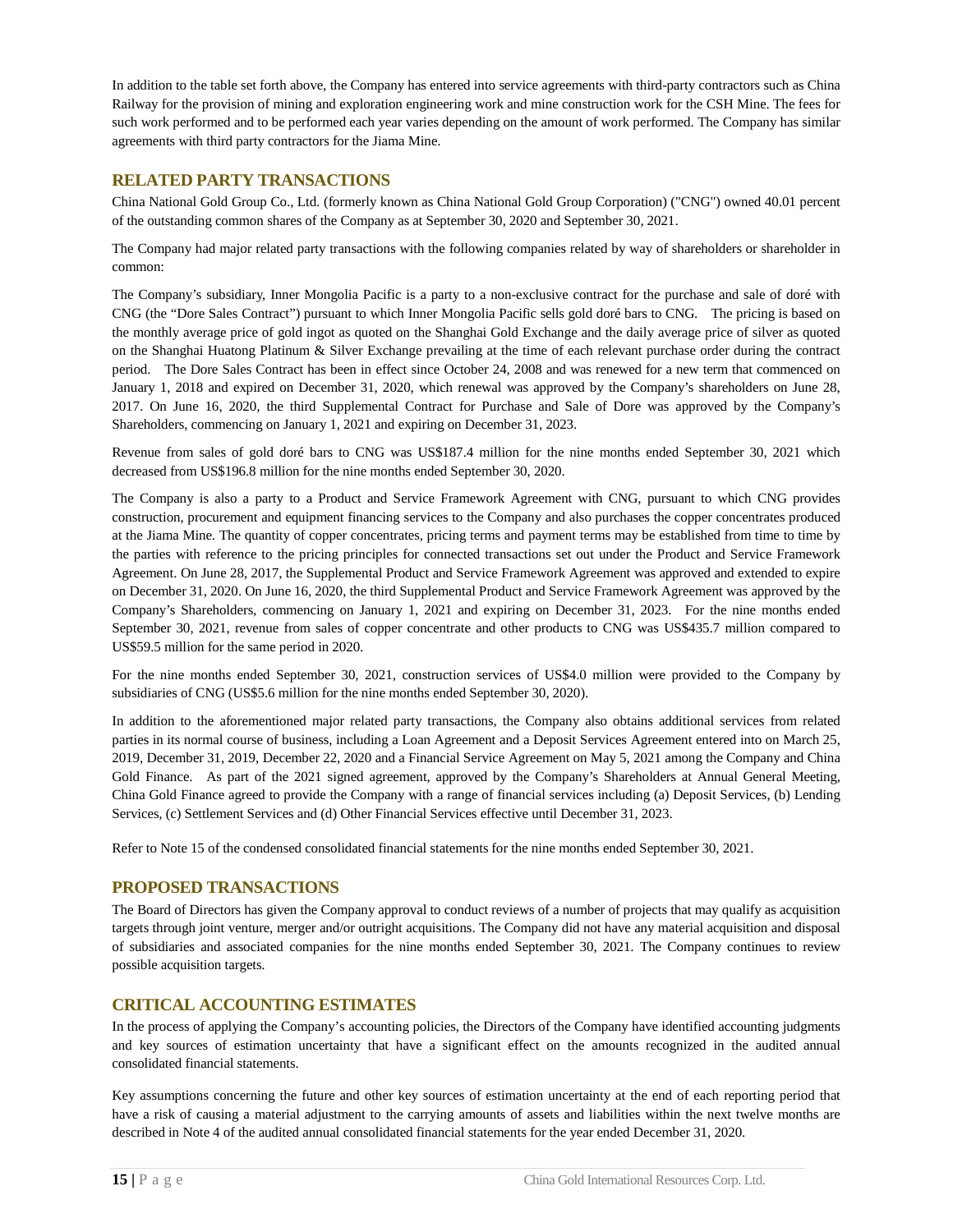### <span id="page-16-0"></span>**CHANGE IN ACCOUNTING POLICIES**

A summary of new and revised IFRS standards and interpretations are outlined in Note 2 of the audited annual consolidated financial statements as at December 31, 2020.

### <span id="page-16-1"></span>**FINANCIAL INSTRUMENTS AND OTHER INSTRUMENTS**

The Company holds a number of financial instruments, the most significant of which are equity securities, accounts receivables, accounts payables, cash and loans. The financial instruments are recorded at either fair values or amortized amount on the balance sheet. The Company did not have any financial derivatives or outstanding hedging contracts as at September 30, 2021.

### <span id="page-16-2"></span>**OFF-BALANCE SHEET ARRANGEMENTS**

As at September 30, 2021, the Company had not entered into any off-balance sheet arrangements.

### <span id="page-16-3"></span>**DIVIDEND AND DIVIDEND POLICY**

The Company does not currently have a fixed dividend policy. The Board of Directors will determine any future dividend policy on the basis of, among other things, the results of operations, cash flows and financial conditions, operating and capital requirements, the rules promulgated by the regulators affecting dividends in both Canada and Hong Kong, China and at both the TSX and HKSE, and the amount of distributable profits and other relevant factors.

Subject to the British Columbia Business Corporations Act, the Directors may from time to time declare and authorize payment of such dividends as they may deem advisable, including the amount thereof and the time and method of payment provided that the record date for the purpose of determining shareholders entitled to receive payment of the dividend must not precede the date on which the dividend is to be paid by more than two months.

A dividend may be paid wholly or partly by the distribution of cash, specific assets or of fully paid shares or of bonds, debentures or other securities of the Company, or in any one or more of those ways. No dividend may be declared or paid in money or assets if there are reasonable grounds for believing that the Company is insolvent or the payment of the dividend would render the Company insolvent.

In connection with the financial results for the year ended December 31, 2020, the Company declared a special dividend in respect of the year ended 31 December 2020 of US\$ 0.12 per common share, in an aggregate amount of US\$47,570,000, which was paid on May 30, 2021 to shareholders of record as of April 20, 2021.

### <span id="page-16-4"></span>**OUTSTANDING SHARES**

As of September 30, 2021 the Company had 396,413,753 common shares issued and outstanding.

### <span id="page-16-5"></span>**DISCLOSURE CONTROLS AND PROCEDURES AND INTERNAL CONTROL OVER FINANCIAL REPORTING**

Management is responsible for the design of disclosure controls and procedures ("DC&P") and the design of internal control over financial reporting ("ICFR") to provide reasonable assurance that material information relating to the Company, including its consolidated subsidiaries, is made known to the Company's certifying officers. The Company's Chief Executive Officer and Chief Financial Officer have each evaluated the Company's DC&P and ICFR as of September 30, 2021 and, in accordance with the requirements established under Canadian National Instrument 52-109 – Certification of Disclosure in Issuer's Annual and Interim Filings, the Chief Executive Officer and Chief Financial Officer have concluded that these controls and procedures were effective as of September 30, 2021, and provide reasonable assurance that material information relating to the Company is made known to them by others within the Company and that the information required to be disclosed in reports that are filed or submitted under Canadian securities legislation are recorded, processed, summarized and reported within the time period specified in those rules.

The Company's Chief Executive Officer and Chief Financial Officer have used the Committee of Sponsoring Organizations of the Treadway Commission (COSO) 2013 framework to evaluate the Company's ICFR as of September 30, 2021 and have concluded that these controls and procedures were effective as of September 30, 2021 and provide reasonable assurance that financial information is recorded, processed, summarized and reported in a timely manner. Management is required to apply its judgment in evaluating the cost-benefit relationship of possible controls and procedures. The result of the inherent limitations in all control systems means design of controls cannot provide absolute assurance that all control issues and instances of fraud will be detected. During the nine months ended September 30, 2021, there were no changes in the Company's DC&P or ICFR that materially affected, or are reasonably likely to materially affect, the Company's internal control over financial reporting.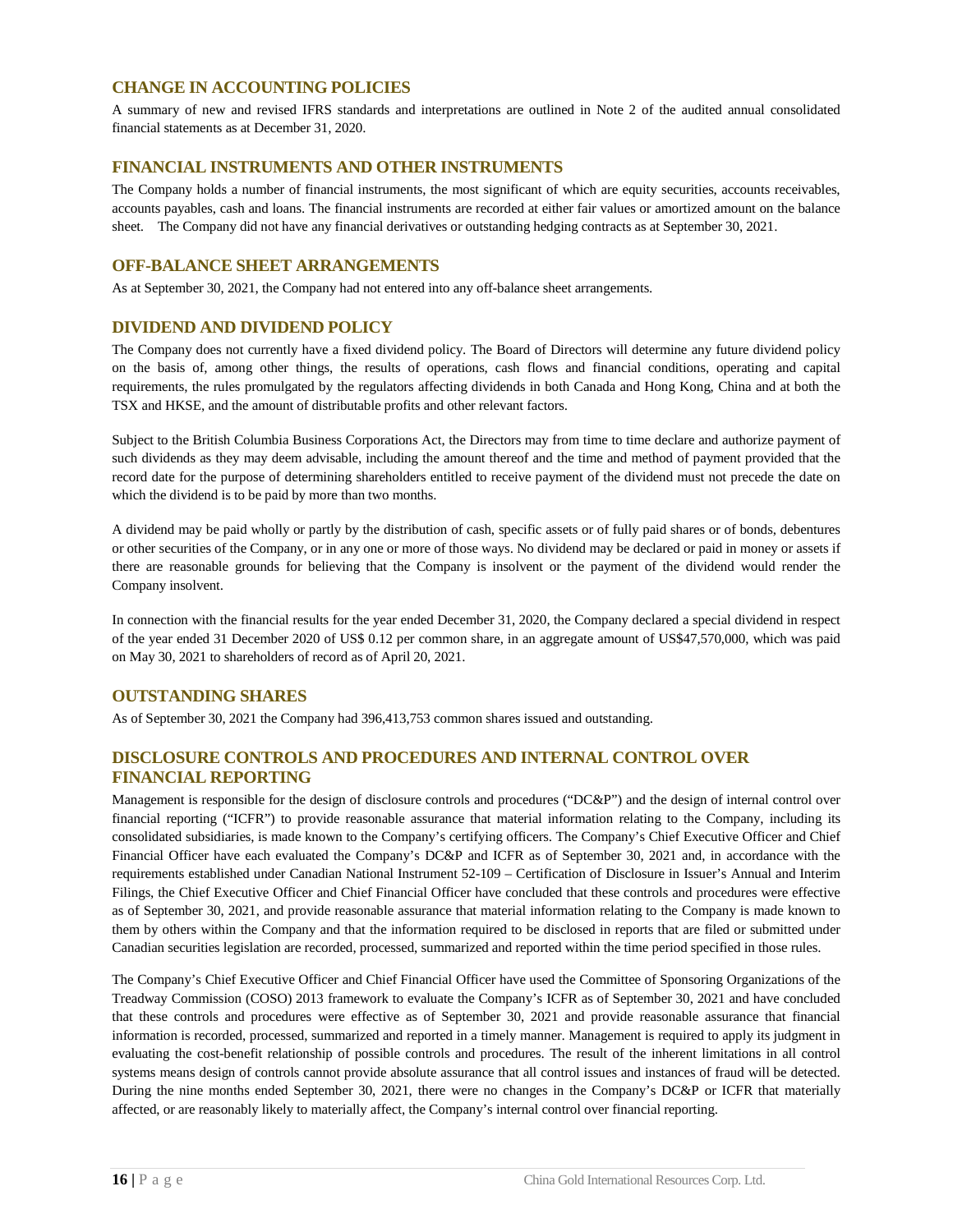### <span id="page-17-0"></span>**RISK FACTORS**

There are certain risks involved in the Company's operations, some of which are beyond the Company's control. Aside from risks relating to business and industry, the Company's principal operations are located within the People's Republic of China and are governed by a legal and regulatory environment that in some respects differs from that which prevails in other countries. Readers of this MD&A should give careful consideration to the information included in this document and the Company's audited annual consolidated financial statements and related notes. Significant risk factors for the Company are metal prices, government regulations, foreign operations, environmental compliance, the ability to obtain additional financing, risk relating to recent acquisitions, dependence on management, title to the Company's mineral properties, natural disasters, pandemics such as COVID-19 and litigation. China Gold International's business, financial condition or results of operations could be materially and adversely affected by any of these risks. For details of risk factors, please refer to the Company's annual audited consolidated financial statements, and Annual Information Form filed from time to time on SEDAR at [www.sedar.com](http://www.sedar.com/) and www.hkex.com.hk.

### <span id="page-17-1"></span>**QUALIFIED PERSON**

Disclosure of scientific or technical information in this MD&A was reviewed and approved by Mr. Zhongxin Guo, P.Eng., the Company's Chief Engineer and a Qualified Person ("QP") for the purposes of NI 43-101.

November 15, 2021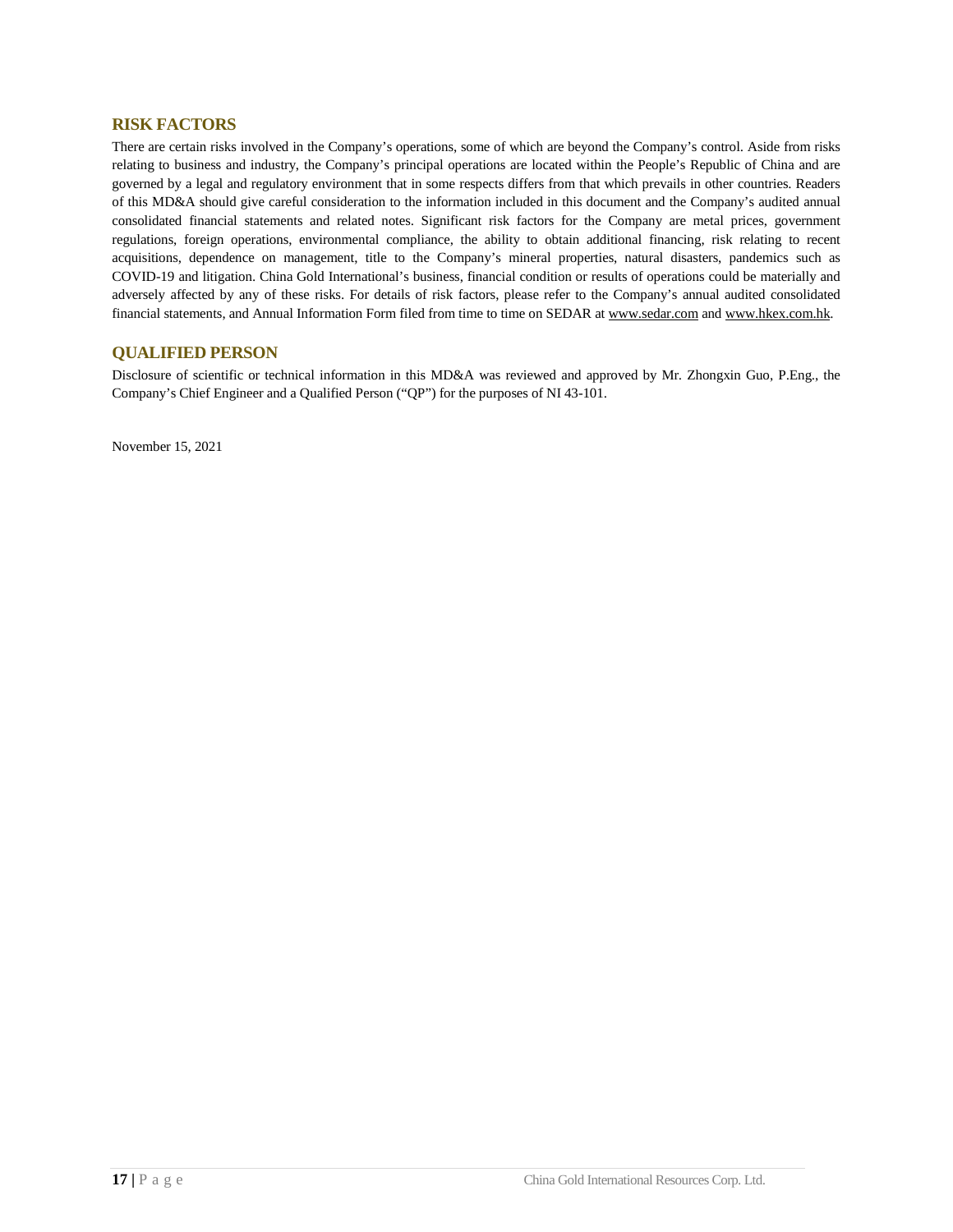(incorporated in British Columbia, Canada with limited liability)

Condensed Consolidated Financial Statements For the three and nine months ended September 30, 2021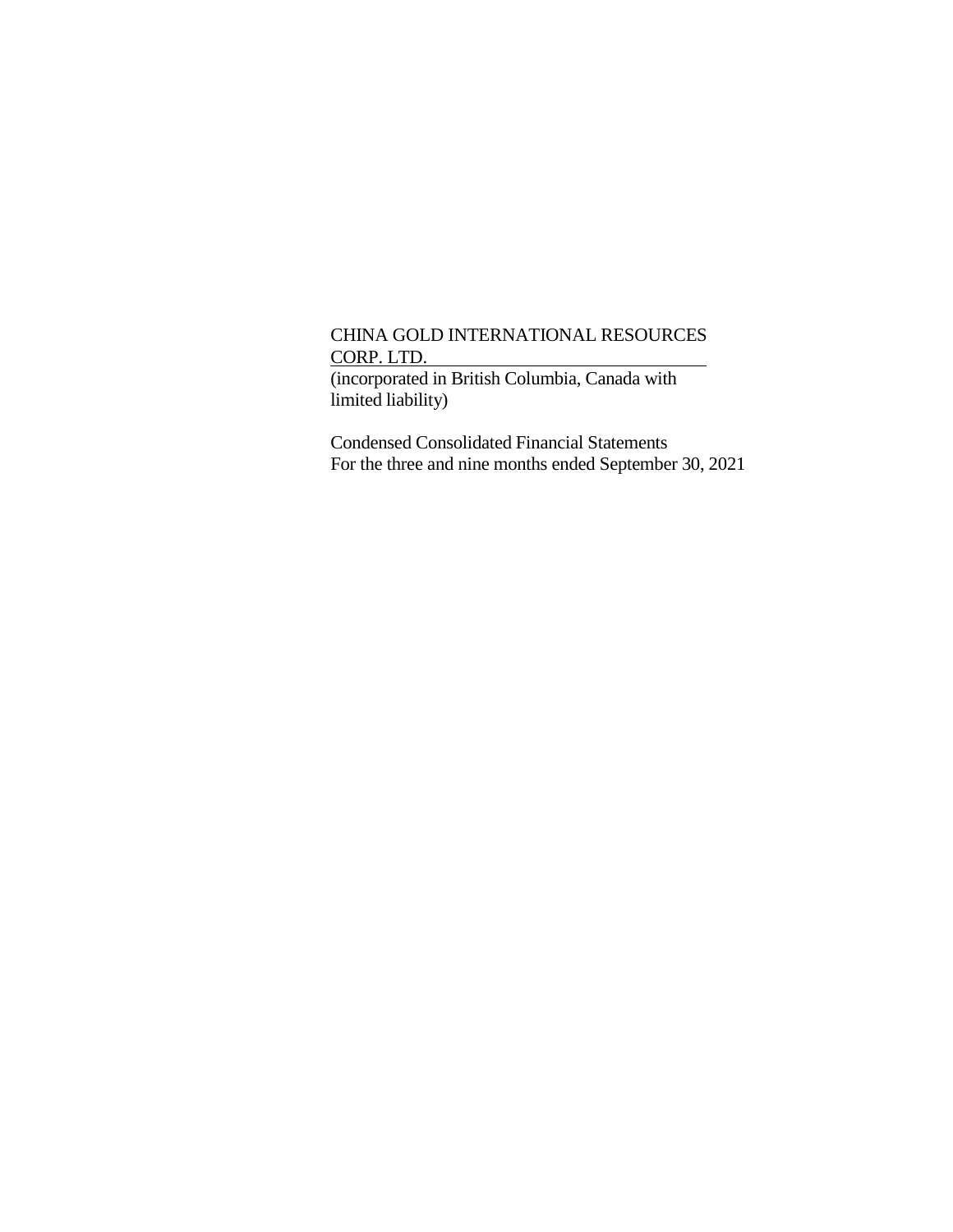# CONDENSED CONSOLIDATED FINANCIAL STATEMENTS FOR THE THREE AND NINE MONTHS ENDED SEPTEMBER 30, 2021 (unaudited)

| <b>CONTENTS</b>                                                              | PAGE(S) |
|------------------------------------------------------------------------------|---------|
| CONDENSED CONSOLIDATED STATEMENT OF PROFIT<br>AND OTHER COMPREHENSIVE INCOME | 1 & 2   |
| CONDENSED CONSOLIDATED STATEMENT<br>OF FINANCIAL POSITION                    | 3 & 4   |
| CONDENSED CONSOLIDATED STATEMENT<br>OF CHANGES IN EQUITY                     | 5       |
| CONDENSED CONSOLIDATED STATEMENT OF CASH FLOWS                               | 6       |
| NOTES TO THE CONDENSED CONSOLIDATED<br><b>FINANCIAL STATEMENTS</b>           | 7 - 21  |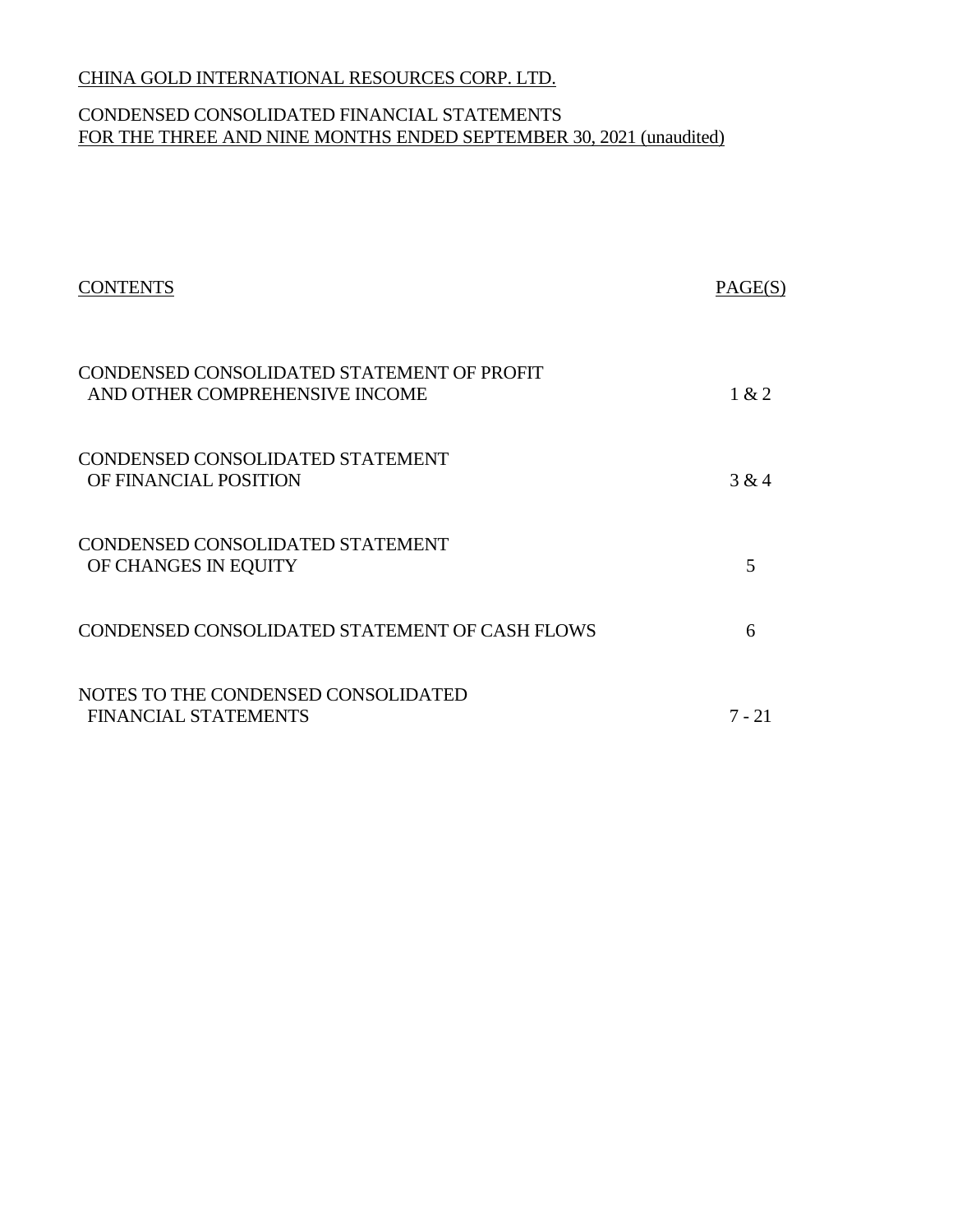# CONDENSED CONSOLIDATED STATEMENT OF PROFIT AND OTHER COMPREHENSIVE INCOME FOR THE THREE AND NINE MONTHS ENDED SEPTEMBER 30, 2021 (unaudited)

|                                                                                                                                                                                                                                                                                                        |              | Three months ended                                      |                                         | Nine months ended                                       |                                            |  |
|--------------------------------------------------------------------------------------------------------------------------------------------------------------------------------------------------------------------------------------------------------------------------------------------------------|--------------|---------------------------------------------------------|-----------------------------------------|---------------------------------------------------------|--------------------------------------------|--|
|                                                                                                                                                                                                                                                                                                        | <b>NOTES</b> | September 30,<br>2021<br><b>US\$'000</b><br>(unaudited) | 2020<br><b>US\$'000</b><br>(unaudited)  | September 30,<br>2021<br><b>US\$'000</b><br>(unaudited) | 2020<br><b>US\$'000</b><br>(unaudited)     |  |
| Revenue<br>Cost of sales                                                                                                                                                                                                                                                                               | 3            | 248,326<br>(165, 681)                                   | 240,451<br>(174, 346)                   | 825,340<br>(533,001)                                    | 598,222<br>(478, 461)                      |  |
| Mine operating earnings                                                                                                                                                                                                                                                                                |              | 82,645                                                  | 66,105                                  | 292,339                                                 | 119,761                                    |  |
| Expenses<br>General and administrative expenses<br>Exploration and evaluation expenditure<br>Research and development expenses                                                                                                                                                                         | 4            | (9,462)<br>(260)<br>(6,619)<br>(16, 341)                | (8,026)<br>(77)<br>(3,251)<br>(11, 354) | (27, 855)<br>(360)<br>(16,094)<br>(44,309)              | (23,005)<br>(303)<br>(7, 481)<br>(30, 789) |  |
| Income from operations                                                                                                                                                                                                                                                                                 |              | 66,304                                                  | 54,751                                  | 248,030                                                 | 88,972                                     |  |
| Other (expenses) income<br>Foreign exchange (loss) gain, net<br>Interest and other income<br>Finance costs                                                                                                                                                                                             | 5            | (161)<br>412<br>(8,670)<br>(8, 419)                     | 6,366<br>789<br>(10, 241)<br>(3,086)    | 6,511<br>3,926<br>(28,017)<br>(17,580)                  | (1,404)<br>6,182<br>(32, 283)<br>(27, 505) |  |
| Profit before income tax<br>Income tax expenses                                                                                                                                                                                                                                                        | 6            | 57,885<br>(5,650)                                       | 51,665<br>(4,029)                       | 230,450<br>(20, 551)                                    | 61,467<br>(3,979)                          |  |
| Profit for the period                                                                                                                                                                                                                                                                                  |              | 52,235                                                  | 47,636                                  | 209,899                                                 | 57,488                                     |  |
| Other comprehensive (expenses) income<br>for the period<br>Item that will not be reclassified<br>to profit or loss:<br>Fair value (loss) gain on investment in<br>an equity security<br>Item that may be reclassified<br>subsequently to profit or loss:<br>Exchange difference arising on translation |              | (716)<br>(2, 414)                                       | 1,185<br>13,562                         | 14,240<br>(1,672)                                       | (1,010)<br>8,830                           |  |
|                                                                                                                                                                                                                                                                                                        |              | (3, 130)                                                | 14,747                                  | 12,568                                                  | 7,820                                      |  |
| Total comprehensive income for the period                                                                                                                                                                                                                                                              |              | 49,105                                                  | 62,383                                  | 222,467                                                 | 65,308                                     |  |
| Profit for the period attributable to<br>Non-controlling interests<br>Owners of the Company                                                                                                                                                                                                            |              | 260<br>51,975<br>52,235                                 | 579<br>47,057<br>47,636                 | 1,072<br>208,827<br>209,899                             | 1,447<br>56,041<br>57,488                  |  |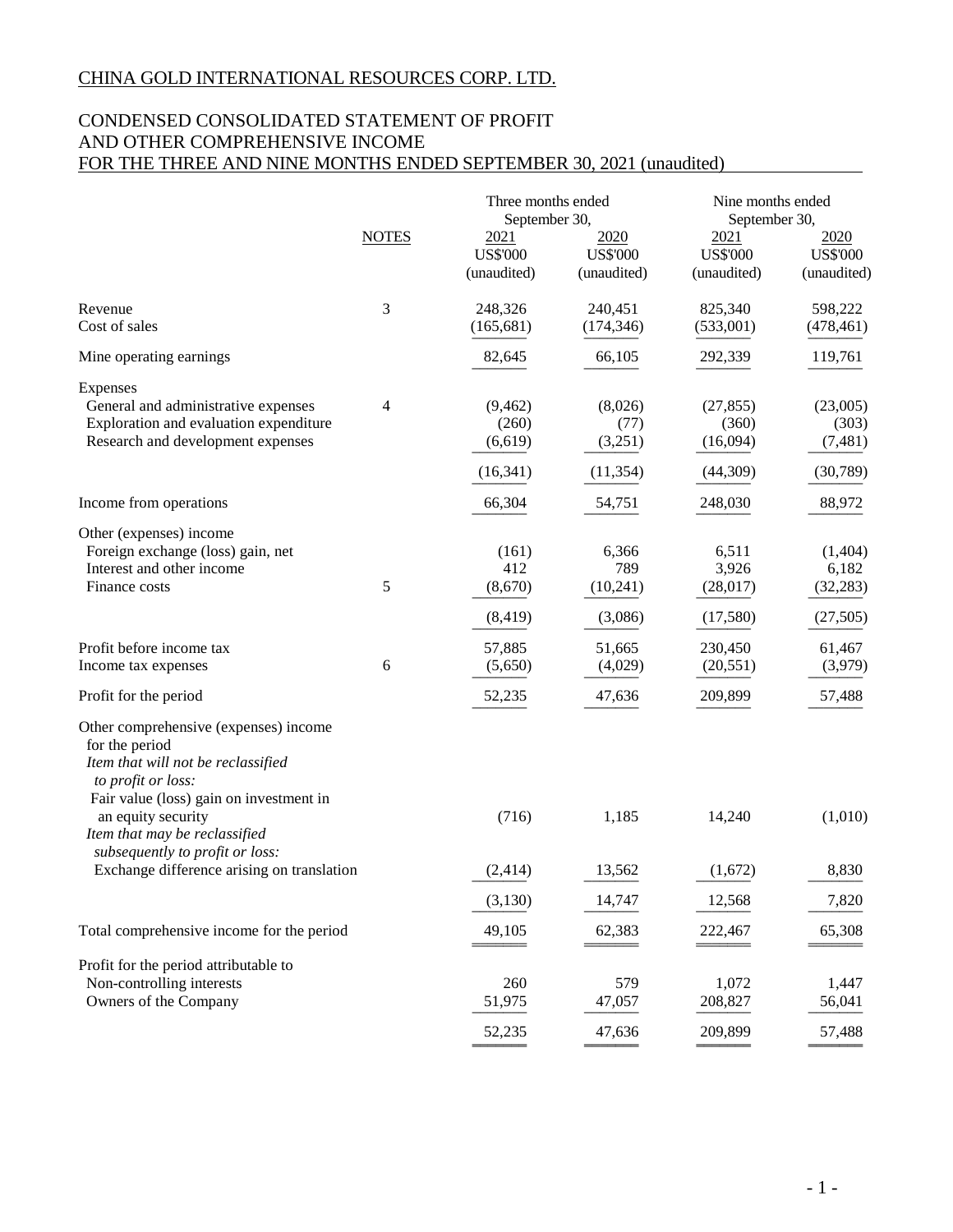|                                                              |             | Three months ended<br>September 30,    |                                        | Nine months ended<br>September 30,     |                                        |
|--------------------------------------------------------------|-------------|----------------------------------------|----------------------------------------|----------------------------------------|----------------------------------------|
|                                                              | <b>NOTE</b> | 2021<br><b>US\$'000</b><br>(unaudited) | 2020<br><b>US\$'000</b><br>(unaudited) | 2021<br><b>US\$'000</b><br>(unaudited) | 2020<br><b>US\$'000</b><br>(unaudited) |
| Total comprehensive income<br>for the period attributable to |             |                                        |                                        |                                        |                                        |
| Non-controlling interests                                    |             | 260                                    | 578                                    | 1,074                                  | 1,448                                  |
| Owners of the Company                                        |             | 48,845                                 | 61,805                                 | 221,393                                | 63,860                                 |
|                                                              |             | 49,105                                 | 62,383                                 | 222,467                                | 65,308                                 |
| Earnings per share - Basic (US cents)                        | 8           | 13.11                                  | 11.87                                  | 52.68                                  | 14.14                                  |
| Weighted average number of common<br>shares - Basic          | 8           | 396,413,753                            | 396,413,753                            | 396,413,753                            | 396,413,753                            |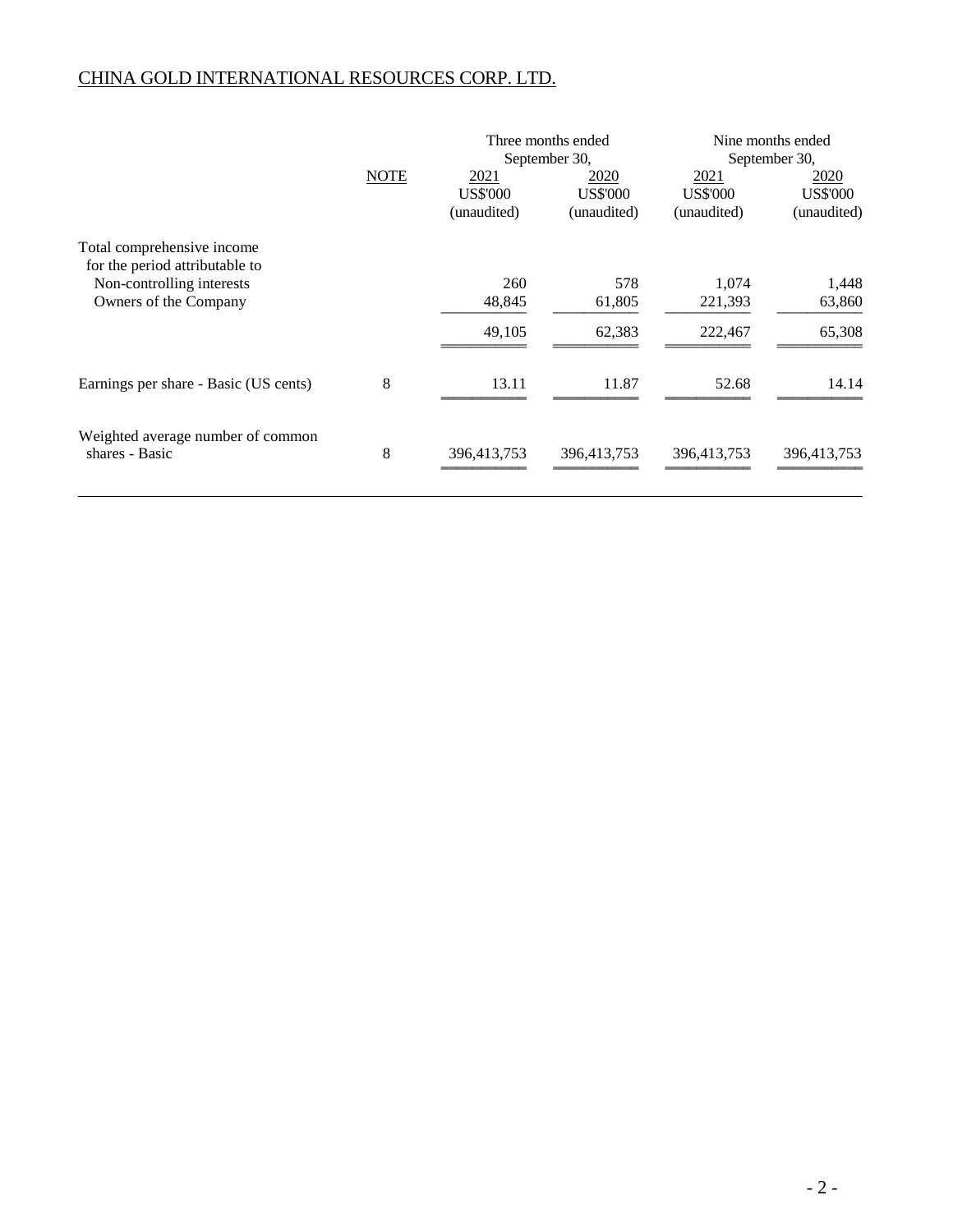# CONDENSED CONSOLIDATED STATEMENT OF FINANCIAL POSITION AT SEPTEMBER 30, 2021 (unaudited)

|                                                    | <b>NOTES</b> | September 30,<br>2021<br><b>US\$'000</b> | December 31,<br>2020<br><b>US\$'000</b> |
|----------------------------------------------------|--------------|------------------------------------------|-----------------------------------------|
| <b>Current assets</b><br>Cash and cash equivalents |              | (unaudited)<br>302,764                   | (audited)<br>243,288                    |
| Restricted bank balance                            |              | 16,591                                   | 5,069                                   |
| Trade, bills and other receivables                 | 9            | 12,862                                   | 35,760                                  |
| Prepaid expenses and deposits                      |              | 2,147                                    | 3,309                                   |
| Inventories                                        | 10           | 311,714                                  | 297,694                                 |
|                                                    |              | 646,078                                  | 585,120                                 |
| <b>Non-current assets</b>                          |              |                                          |                                         |
| Prepaid expense and deposits                       |              | 3,180                                    | 2,575                                   |
| Right-of-use assets                                |              | 13,931                                   | 14,244                                  |
| Deferred tax assets                                |              | 7,495                                    | 4,463                                   |
| Equity instruments at fair value through           |              |                                          |                                         |
| other comprehensive income                         | 16           | 35,068                                   | 20,824                                  |
| Property, plant and equipment                      | 11<br>11     | 1,765,510                                | 1,808,961                               |
| Mining rights<br>Other non-current assets          |              | 840,380<br>19,315                        | 867,259<br>19,196                       |
|                                                    |              | 2,684,879                                | 2,737,522                               |
|                                                    |              |                                          |                                         |
| <b>Total assets</b>                                |              | 3,330,957                                | 3,322,642                               |
| <b>Current liabilities</b>                         |              |                                          |                                         |
| Accounts and other payables and accrued expenses   | 12           | 247,002                                  | 280,592                                 |
| <b>Contract liabilities</b>                        |              | 31,314                                   | 2,878                                   |
| <b>Borrowings</b>                                  | 13           | 66,864                                   | 140,303                                 |
| Lease liabilities                                  |              | 101                                      | 95                                      |
| Tax liabilities                                    |              | 14,383                                   | 18,905                                  |
|                                                    |              | 359,664                                  | 442,773                                 |
| Net current assets                                 |              | 286,414                                  | 142,347                                 |
| <b>Total assets less current liabilities</b>       |              | 2,971,293                                | 2,879,869                               |
| <b>Non-current liabilities</b>                     |              |                                          |                                         |
| <b>Borrowings</b>                                  | 13           | 1,006,131                                | 1,054,094                               |
| Lease liabilities<br>Deferred tax liabilities      |              | 274<br>103,605                           | 352<br>111,306                          |
| Deferred income                                    |              | 1,279                                    | 2,333                                   |
| Entrusted loan payable                             |              |                                          | 30,652                                  |
| Environmental rehabilitation                       |              | 90,429                                   | 85,663                                  |
|                                                    |              | 1,201,718                                | 1,284,400                               |
| <b>Total liabilities</b>                           |              | 1,561,382                                | 1,727,173                               |
|                                                    |              |                                          |                                         |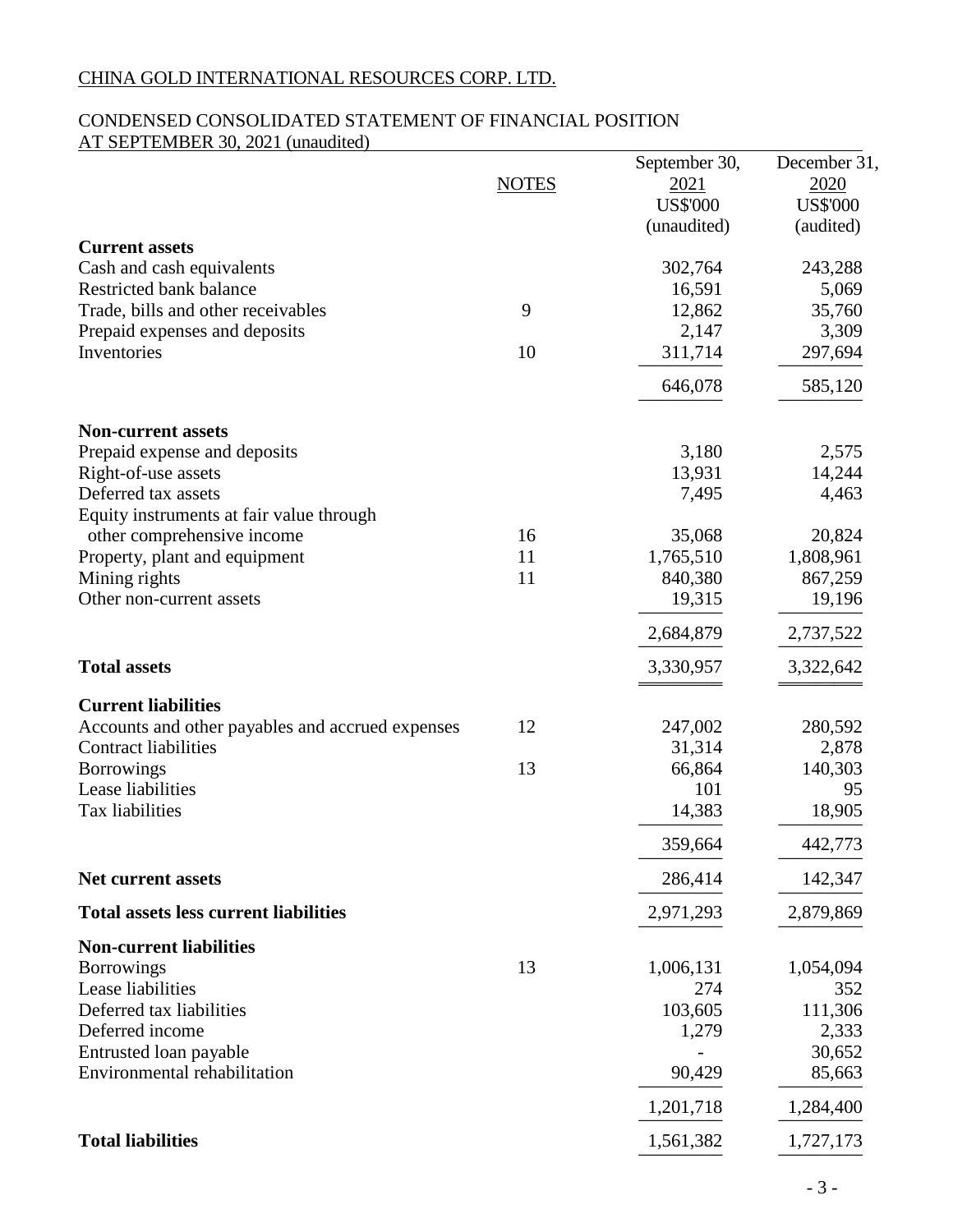|                                      | <b>NOTE</b> | September 30,<br>2021<br><b>US\$'000</b><br>(unaudited) | December 31,<br>2020<br><b>US\$'000</b><br>(audited) |
|--------------------------------------|-------------|---------------------------------------------------------|------------------------------------------------------|
| <b>Owners' equity</b>                |             |                                                         |                                                      |
| Share capital                        | 14          | 1,229,061                                               | 1,229,061                                            |
| Reserves                             |             | 69,783                                                  | 53,918                                               |
| Retained profits                     |             | 453,501                                                 | 295,543                                              |
|                                      |             | 1,752,345                                               | 1,578,522                                            |
| Non-controlling interests            |             | 17,230                                                  | 16,947                                               |
| <b>Total owners' equity</b>          |             | 1,769,575                                               | 1,595,469                                            |
| Total liabilities and owners' equity |             | 3,330,957                                               | 3,322,642                                            |

The condensed consolidated financial statements were approved and authorised for issue by the Board of Directors on November 15, 2021 and are signed on its behalf by:

(Signed by) Liangyou Jiang (Signed by) Yingbin Ian He

\_\_\_\_\_\_\_\_\_\_\_\_\_\_\_\_\_\_\_\_\_\_\_\_\_\_\_\_\_\_ \_\_\_\_\_\_\_\_\_\_\_\_\_\_\_\_\_\_\_\_\_\_\_\_\_\_\_\_\_\_ Liangyou Jiang Yingbin Ian He Director Director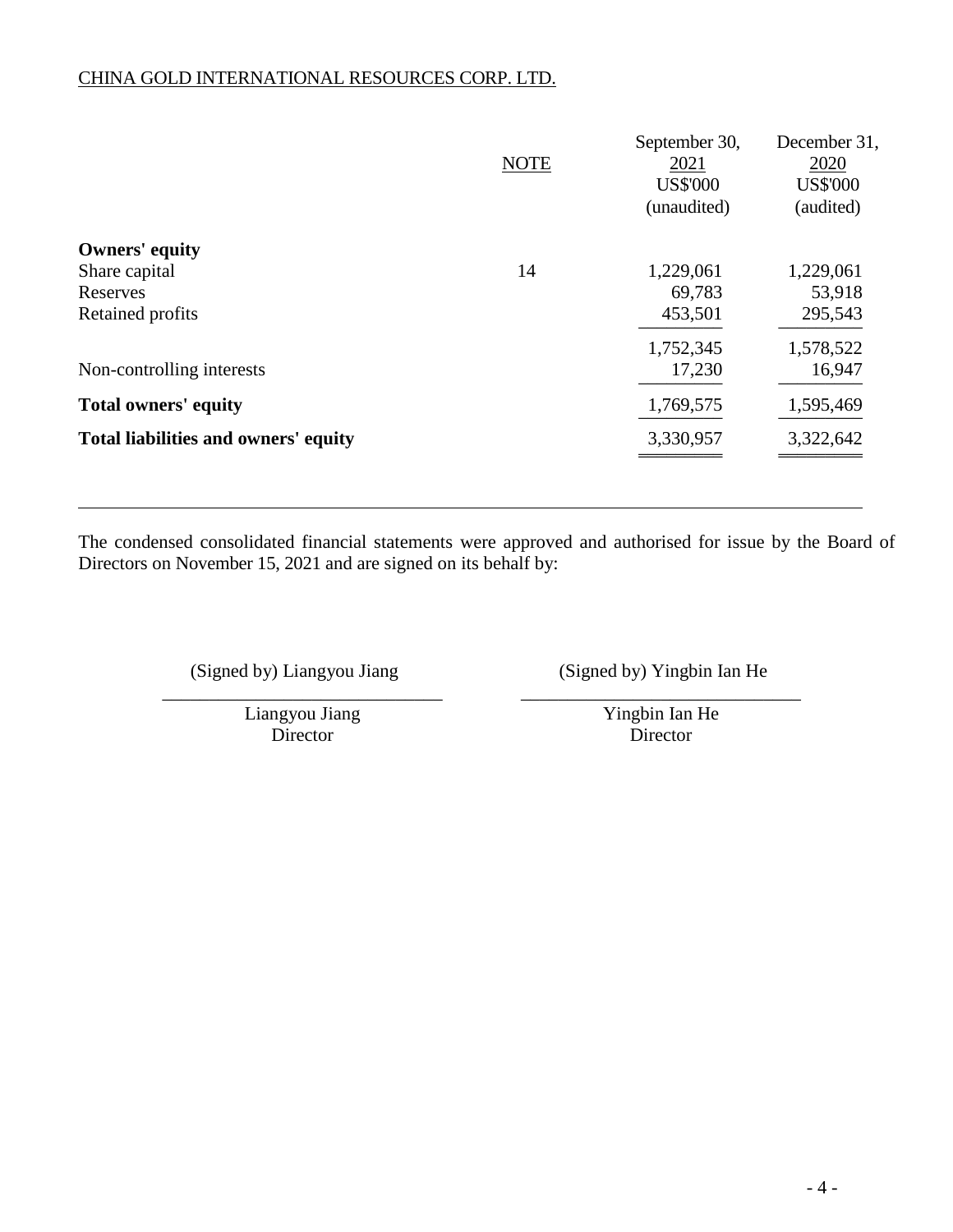# CONDENSED CONSOLIDATED STATEMENT OF CHANGES IN EQUITY FOR THE THREE AND NINE MONTHS ENDED SEPTEMBER 30, 2021 (unaudited)

|                                                                                              | Number              |                                     | Attributable to owners of the Company<br>Investment |                                           |                                        |                                         |                                        | Non-                        | Total                                       |                                      |
|----------------------------------------------------------------------------------------------|---------------------|-------------------------------------|-----------------------------------------------------|-------------------------------------------|----------------------------------------|-----------------------------------------|----------------------------------------|-----------------------------|---------------------------------------------|--------------------------------------|
|                                                                                              | of common<br>shares | Share<br>capital<br><b>US\$'000</b> | Equity<br>reserve<br><b>US\$'000</b>                | revaluation<br>reserve<br><b>US\$'000</b> | Exchange<br>reserve<br><b>US\$'000</b> | Statutory<br>reserve<br><b>US\$'000</b> | Retained<br>profits<br><b>US\$'000</b> | Subtotal<br><b>US\$'000</b> | controlling<br>interests<br><b>US\$'000</b> | owners'<br>equity<br><b>US\$'000</b> |
| At January 1, 2020                                                                           | 396,413,753         | 1,229,061                           | 11,179                                              | (3,525)                                   | (20, 333)                              | 19,470                                  | 199.485                                | 1,435,337                   | 15,330                                      | 1,450,667                            |
| Profit for the period<br>Fair value loss on investment in                                    |                     |                                     |                                                     |                                           |                                        |                                         | 56,041                                 | 56,041                      | 1,447                                       | 57,488                               |
| an equity security                                                                           |                     |                                     |                                                     | (1,010)                                   |                                        |                                         |                                        | (1,010)                     |                                             | (1,010)                              |
| Exchange difference arising<br>on translation                                                |                     |                                     |                                                     |                                           | 8,829                                  |                                         |                                        | 8,829                       | -1                                          | 8,830                                |
| Total comprehensive (expenses) income<br>for the period<br>Transfer to statutory reserve     |                     |                                     |                                                     | (1,010)                                   | 8,829                                  |                                         | 56,041                                 | 63,860                      | 1,448                                       | 65,308                               |
| - safety production fund                                                                     |                     |                                     |                                                     |                                           | ÷,                                     | 1,550                                   | (1,550)                                |                             |                                             |                                      |
| Dividends paid to a non-controlling<br>shareholder                                           |                     |                                     |                                                     |                                           |                                        |                                         |                                        |                             | (356)                                       | (356)                                |
| At September 30, 2020 (unaudited)                                                            | 396,413,753         | 1,229,061                           | 11,179                                              | (4,535)                                   | (11,504)                               | 21,020                                  | 253,976                                | 1,499,197                   | 16,422                                      | 1,515,619                            |
| At January 1, 2021                                                                           | 396,413,753         | 1,229,061                           | 11,179                                              | 5                                         | 7,360                                  | 35,374                                  | 295,543                                | 1,578,522                   | 16,947                                      | 1,595,469                            |
| Profit for the period<br>Fair value gain on investment in                                    |                     |                                     |                                                     |                                           |                                        |                                         | 208,827                                | 208,827                     | 1,072                                       | 209,899                              |
| an equity security<br>Exchange difference arising                                            |                     |                                     |                                                     | 14,240                                    |                                        |                                         |                                        | 14,240                      |                                             | 14,240                               |
| on translation                                                                               |                     |                                     |                                                     |                                           | (1,674)                                |                                         |                                        | (1,674)                     | 2                                           | (1,672)                              |
| Total comprehensive income (expenses)<br>for the period                                      |                     |                                     |                                                     | 14,240                                    | (1.674)                                |                                         | 208,827                                | 221,393                     | 1,074                                       | 222,467                              |
| Transfer to statutory reserve<br>- safety production fund<br>Dividends distribution (note 7) |                     |                                     |                                                     |                                           |                                        | 3,299                                   | (3,299)<br>(47,570)                    | (47,570)                    |                                             | (47,570)                             |
| Dividends paid to a non-controlling<br>shareholder                                           |                     |                                     |                                                     |                                           |                                        |                                         |                                        |                             | (791)                                       | (791)                                |
| At September 30, 2021 (unaudited)                                                            | 396,413,753         | 1,229,061                           | 11.179                                              | 14,245                                    | 5,686                                  | 38,673                                  | 453,501                                | 1,752,345                   | 17,230                                      | 1,769,575                            |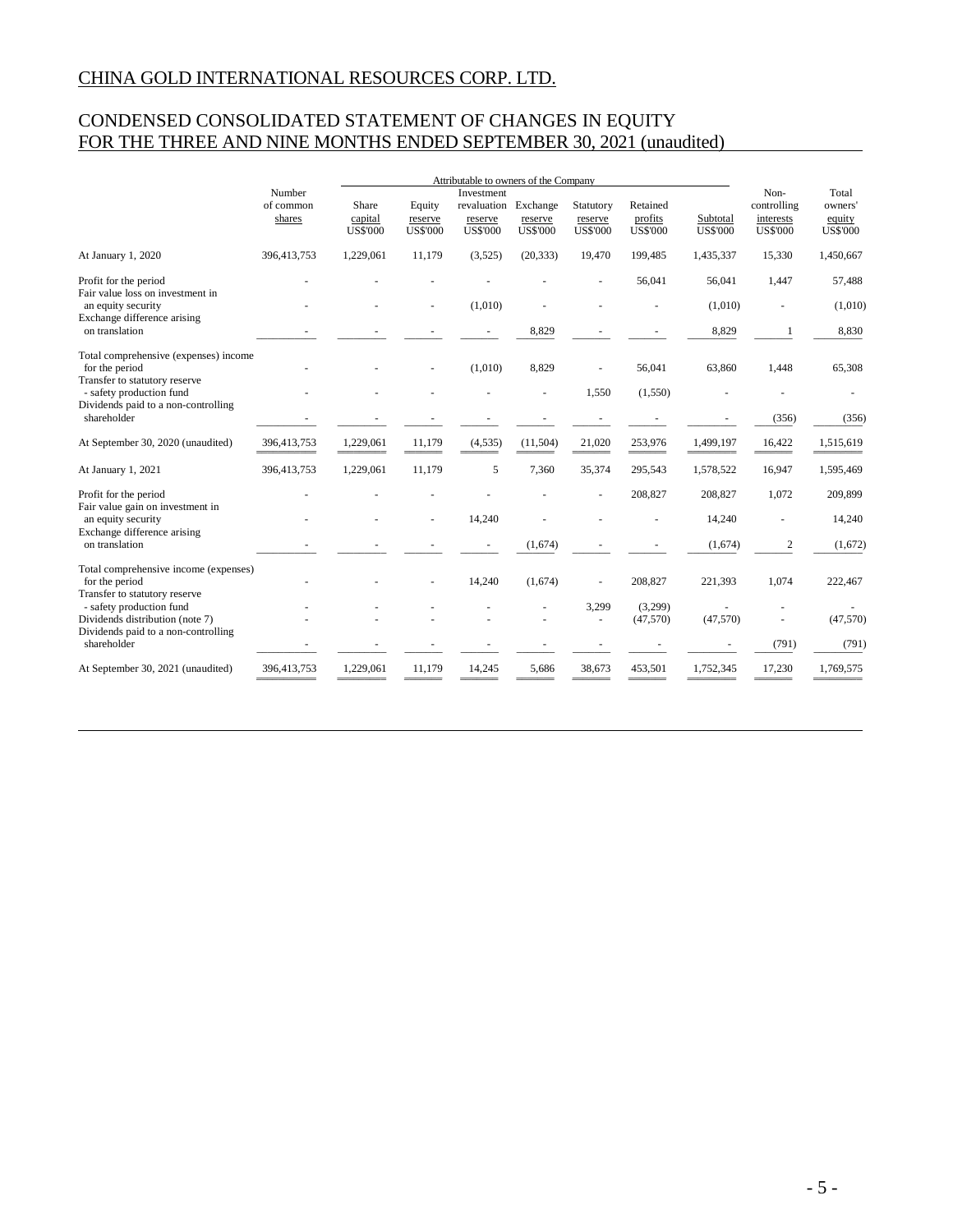# CONDENSED CONSOLIDATED STATEMENT OF CASH FLOWS FOR THE THREE AND NINE MONTHS ENDED SEPTEMBER 30, 2021 (unaudited)

|                                                                                                                | Three months ended<br>September 30,    |                                        | Nine months ended<br>September 30,     |                                        |
|----------------------------------------------------------------------------------------------------------------|----------------------------------------|----------------------------------------|----------------------------------------|----------------------------------------|
|                                                                                                                | 2021<br><b>US\$'000</b><br>(unaudited) | 2020<br><b>US\$'000</b><br>(unaudited) | 2021<br><b>US\$'000</b><br>(unaudited) | 2020<br><b>US\$'000</b><br>(unaudited) |
| Net cash from operating activities                                                                             | 117,482                                | 103,254                                | 393,914                                | 173,741                                |
| <b>Investing activities</b><br>Interest income received                                                        | 1,557                                  | 348                                    | 2,575                                  | 1,803                                  |
| Payment for acquisition of property, plant<br>and equipment<br>Payment for acquisition of equity investment at | (32, 367)                              | (21,288)                               | (132, 225)                             | (83,021)                               |
| fair value through other comprehensive income<br>Dividends received from equity investment at                  |                                        | (181)                                  |                                        | (181)                                  |
| fair value through other comprehensive income                                                                  | 1,010                                  | 545                                    | 1,010                                  | 545                                    |
| Payment for acquisition of a mining right<br>Placement of restricted bank deposits                             | (1,254)<br>(10, 817)                   | (1,207)<br>(9,385)                     | (1,254)<br>(24, 338)                   | (1,207)<br>(83,713)                    |
| Release of restricted bank deposits                                                                            | 1,639                                  | 18,498                                 | 12,822                                 | 95,319                                 |
| Net cash used in investing activities                                                                          | (40, 232)                              | (12,670)                               | (141, 410)                             | (70, 455)                              |
| <b>Financing activities</b>                                                                                    |                                        |                                        |                                        |                                        |
| Proceeds from borrowings                                                                                       |                                        |                                        |                                        | 583,617                                |
| Repayment of borrowings<br>Repayment of entrusted loan                                                         | (57, 479)                              | (518, 751)                             | (114, 933)<br>(30, 592)                | (572, 220)                             |
| Dividends paid to a non-controlling shareholder                                                                |                                        |                                        | (413)                                  | (356)                                  |
| Dividends paid to shareholders                                                                                 |                                        |                                        | (48, 416)                              |                                        |
| Payment for lease                                                                                              | (30)                                   | (27)                                   | (89)                                   | (75)                                   |
| Net cash (used in) from financing activities                                                                   | (57, 509)                              | (518, 778)                             | (194, 443)                             | 10,966                                 |
| Net increase (decrease) in cash and                                                                            |                                        |                                        |                                        |                                        |
| cash equivalents                                                                                               | 19,741                                 | (428, 194)                             | 58,061                                 | 114,252                                |
| Cash and cash equivalents, beginning of period                                                                 | 283,788                                | 723,208                                | 243,288                                | 182,290                                |
| Effect of foreign exchange rate changes on<br>cash and cash equivalents                                        | (765)                                  | 1,376                                  | 1,415                                  | (152)                                  |
| Cash and cash equivalents, end of period                                                                       | 302,764                                | 296,390                                | 302,764                                | 296,390                                |
| Cash and cash equivalents are comprised of                                                                     |                                        |                                        |                                        |                                        |
| <b>Cash and bank deposits</b>                                                                                  | 302,764                                | 296,390                                | 302,764                                | 296,390                                |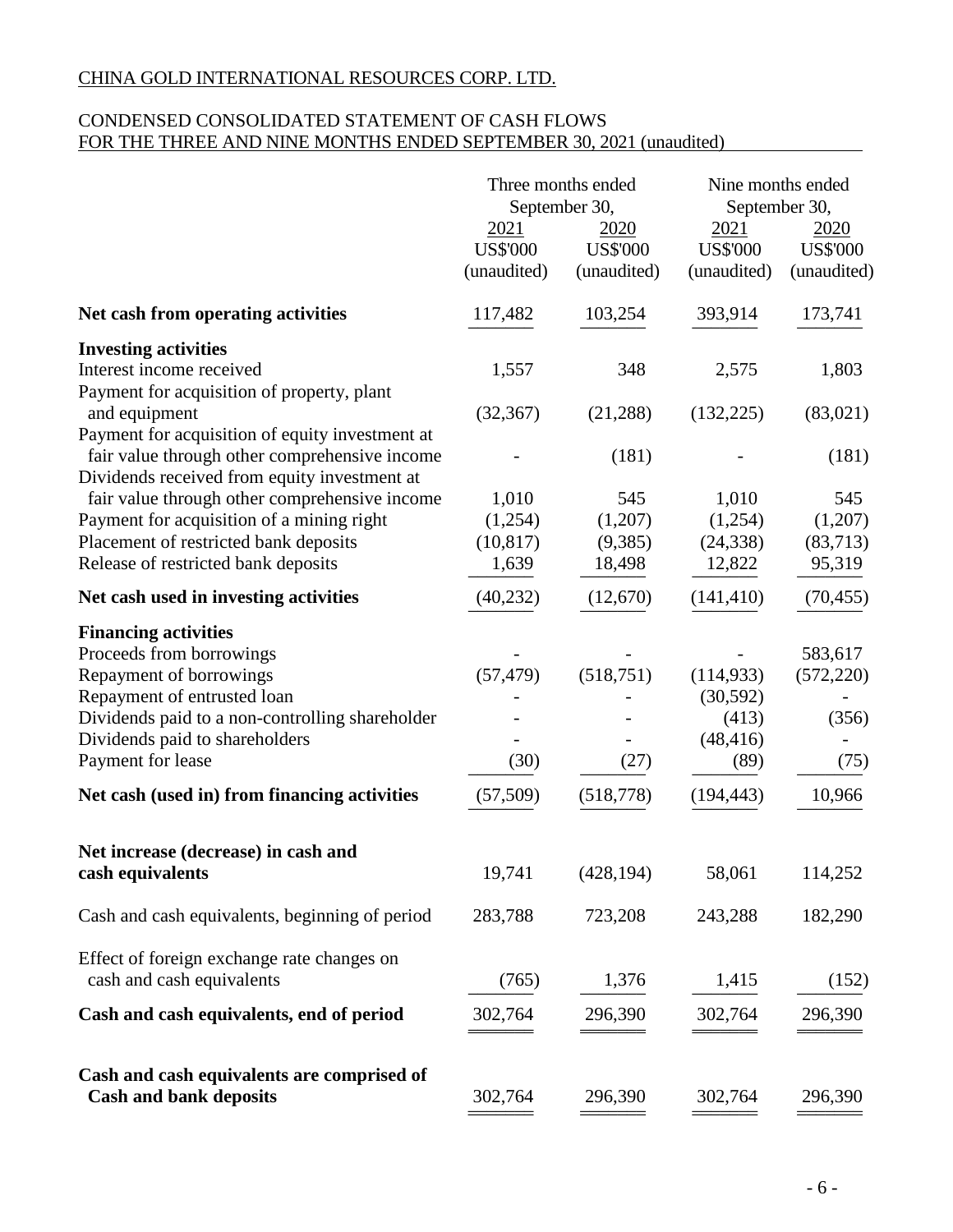# NOTES TO THE CONDENSED CONSOLIDATED FINANCIAL STATEMENTS FOR THE THREE AND NINE MONTHS ENDED SEPTEMBER 30, 2021 (unaudited)

# 1. GENERAL AND BASIC OF PREPARATION

China Gold International Resources Corp. Ltd., (the "Company") is a publicly listed company incorporated in British Columbia, Canada on May 31, 2000 with limited liability under the legislation of the Province of British Columbia and its shares are listed on the Toronto Stock Exchange and The Stock Exchange of Hong Kong Limited (the "Stock Exchange"). The Company together with its subsidiaries (collectively referred to as the "Group") is principally engaged in the acquisition, exploration, development and mining of mineral resources in the People's Republic of China (the "PRC"). The Group considers that China National Gold Group Co., Ltd. ("CNG"), a state owned company registered in Beijing, PRC which is controlled by State-owned Assets Supervision and Administration Commission of the State Council of the PRC, is able to exercise significant influence over the Company.

The principal address and registered and records office of the Company are located at Suite 660, One Bentall Centre, 505 Burrard Street, Vancouver, British Columbia, Canada, V7X 1M4.

The condensed consolidated financial statements have been prepared in accordance with International Accounting Standard 34 *Interim Financial Reporting* issued by the International Accounting Standards Board which should read in conjunction with the consolidated financial statements for the year ended December 31, 2020.

The condensed consolidated financial statements are presented in United States Dollars ("US\$"), which is the functional currency of the Company.

# 2. PRINCIPAL ACCOUNTING POLICIES

The condensed consolidated financial statements have been prepared on the historical cost basis except for certain financial instruments, which are measured at fair values.

The accounting policies and methods of computation used in the condensed consolidated financial statements for the nine months ended September 30, 2021 are the same as those followed in the preparation of the Group's annual consolidated financial statements for the year ended December 31, 2020.

In the current interim period, the Group has applied the following amendments to International Financial Reporting Standards ("IFRSs") which are mandatorily effective for the current interim period:

 IAS 39, IFRS 7, IFRS 4 and IFRS 16

Amendment to IFRS 16 Covid-19-Related Rent Concessions Amendments to IFRS 9, Interest Rate Benchmark Reform - Phase 2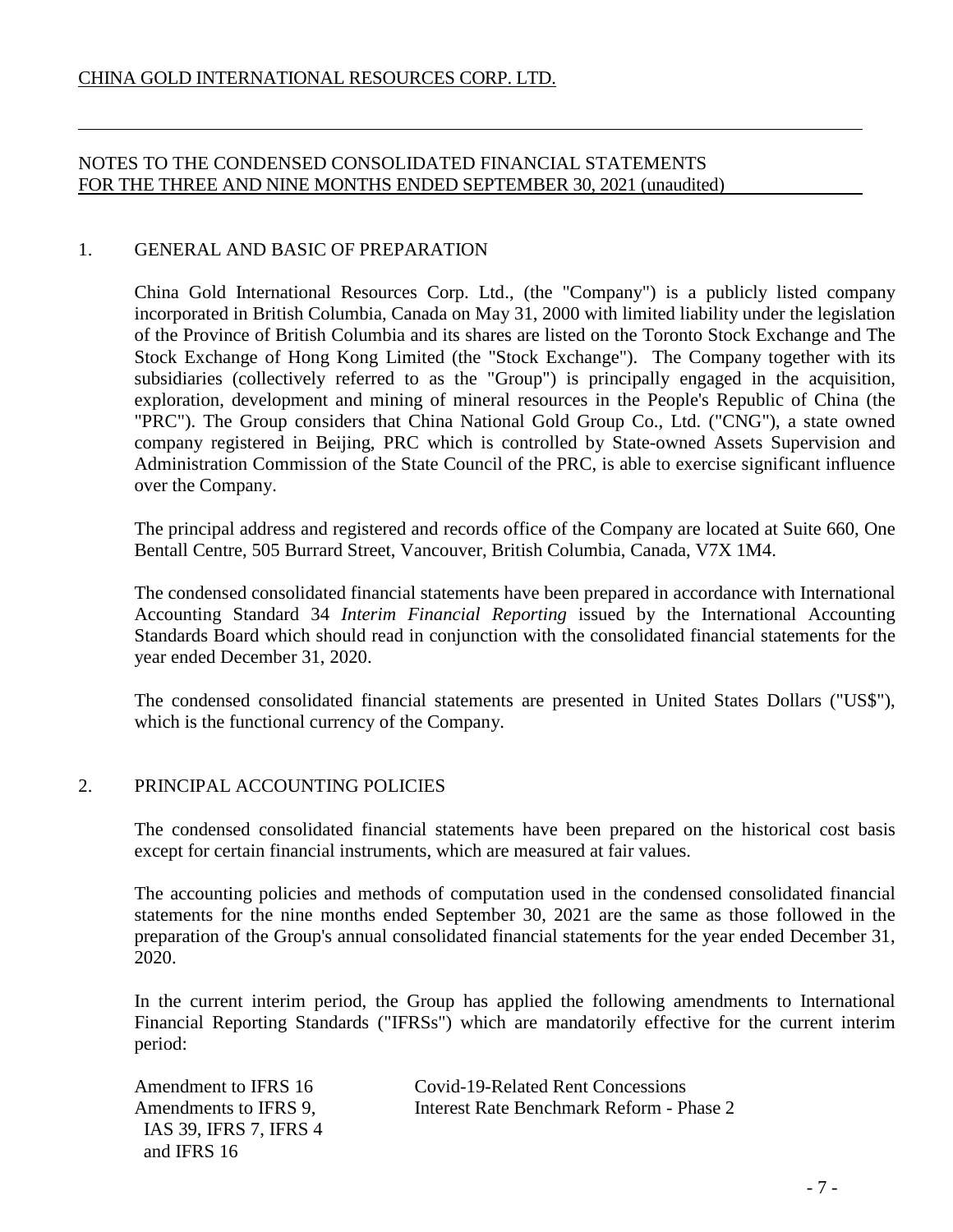# 2. PRINCIPAL ACCOUNTING POLICIES - continued

The application of the amendments to IFRSs in the current interim period has had no material effect on the amounts reported and/or disclosures in these condensed consolidated financial statements.

# 3. REVENUE AND SEGMENT INFORMATION

### **Revenue**

### **(i) Disaggregation of revenue from contracts with customers**

The following is an analysis of the Group's revenue from its major products and services:

|                    |                 | Three months ended | Nine months ended<br>September 30, |                 |  |
|--------------------|-----------------|--------------------|------------------------------------|-----------------|--|
|                    |                 | September 30,      |                                    |                 |  |
|                    | 2021            | 2020               | 2021                               | 2020            |  |
|                    | <b>US\$'000</b> | <b>US\$'000</b>    | <b>US\$'000</b>                    | <b>US\$'000</b> |  |
|                    | (unaudited)     | (unaudited)        | (unaudited)                        | (unaudited)     |  |
| At a point in time |                 |                    |                                    |                 |  |
| Gold doré bars     | 65,658          | 76,218             | 187,416                            | 196,773         |  |
| Copper             | 135,110         | 77,243             | 389,172                            | 195,889         |  |
| Other by-products  | 47,558          | 86,990             | 248,752                            | 205,560         |  |
| Total revenue      | 248,326         | 240,451            | 825,340                            | 598,222         |  |
|                    |                 |                    |                                    |                 |  |

# **(ii) Performance obligations for contracts with customers**

The Group sells gold doré bars, copper and other by-products directly to customers.

Revenue is recognised at a point in time when control of the gold doré bars, copper and other by-products is passed to customers, i.e. when the products are delivered and titles have passed to customers. A contract liability represents the Group's obligation to transfer goods or services to a customer for which the Group has received consideration (or an amount of consideration is due) from the customer.

During the three and nine months ended September 30, 2021, the Group had entered into barter transactions of nil and RMB81million (equivalent to US\$13 million) with independent third parties regarding exchange of gold bearing materials. The directors estimated the fair values of the inventories given up and received approximated the same value and no gain or loss was recognised.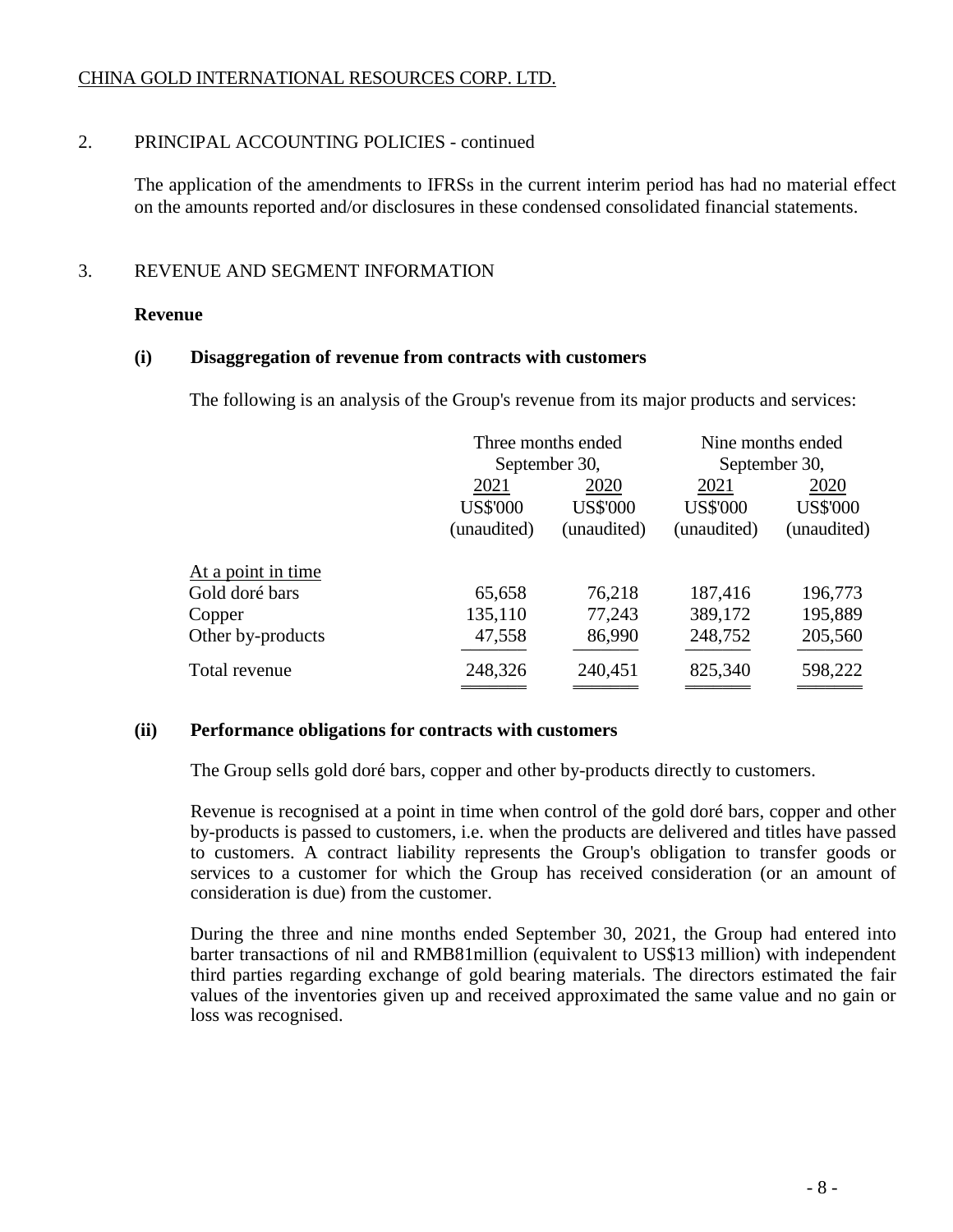# 3. REVENUE AND SEGMENT INFORMATION - continued

### **Segment information**

IFRS 8 requires operating segments to be identified on the basis of internal reports that are regularly reviewed by the chief operating decision-maker ("CODM") to allocate resources to the segments and to assess their performance.

The CODM, who is responsible for allocating resources and assessing performance of the operating segments, has been defined as the executive directors of the Company. The CODM has identified two operating and reportable segments as follows:

- (i) The mine-produced gold segment the production of gold doré bars through the Group's integrated processes, i.e., mining, metallurgical processing, production and selling of gold doré bars to external clients.
- (ii) The mine-produced copper concentrate segment the production of copper concentrate including other by-products through the Group's integrated processes, i.e., mining, metallurgical processing, production and selling copper concentrate including other byproducts to external clients.

Information regarding the above segments is reported below:

(a) Segment revenue and results

The following is an analysis of the Group's revenue and results by operating and reportable segment.

### For the nine months ended September 30, 2021

|                                   | Mine -<br>produced<br>gold<br><b>US\$'000</b><br>(unaudited) | Mine -<br>produced<br>copper<br>concentrate<br><b>US\$'000</b><br>(unaudited) | Segment<br>total<br><b>US\$'000</b><br>(unaudited) | Unallocated<br><b>US\$'000</b><br>(unaudited) | Consolidated<br><b>US\$'000</b><br>(unaudited) |
|-----------------------------------|--------------------------------------------------------------|-------------------------------------------------------------------------------|----------------------------------------------------|-----------------------------------------------|------------------------------------------------|
| Revenue - external and            |                                                              |                                                                               |                                                    |                                               |                                                |
| segment revenue                   | 187,416                                                      | 637,924                                                                       | 825,340                                            |                                               | 825,340                                        |
| Cost of sales                     | (158, 280)                                                   | (374, 721)                                                                    | (533,001)                                          |                                               | (533,001)                                      |
| Mining operating earnings         | 29,136                                                       | 263,203                                                                       | 292,339                                            |                                               | 292,339                                        |
| Income (loss) from operations     | 28,777                                                       | 222,700                                                                       | 251,477                                            | (3, 447)                                      | 248,030                                        |
| Foreign exchange (loss) gain, net | (314)                                                        | 7,723                                                                         | 7,409                                              | (898)                                         | 6,511                                          |
| Interest and other income         | 905                                                          | 2,006                                                                         | 2,911                                              | 1,015                                         | 3,926                                          |
| Finance costs                     | (2,784)                                                      | (17,914)                                                                      | (20, 698)                                          | (7,319)                                       | (28,017)                                       |
| Profit (loss) before income tax   | 26,584                                                       | 214,515                                                                       | 241,099                                            | (10, 649)                                     | 230,450                                        |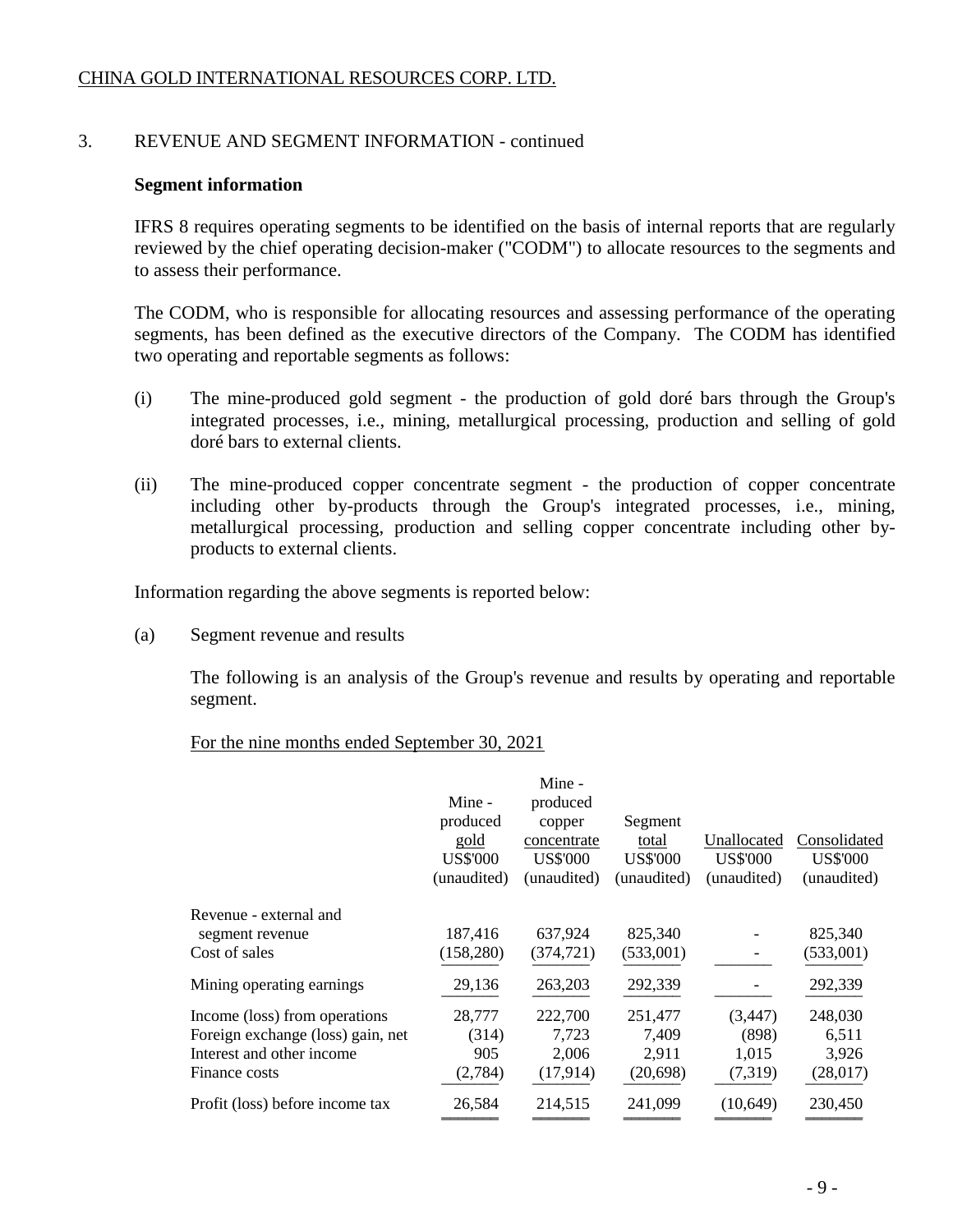# 3. REVENUE AND SEGMENT INFORMATION - continued

### **Segment information** - continued

### (a) Segment revenue and results - continued

# For the nine months ended September 30, 2020

|                                   |                 | Mine -          |                 |                 |                 |
|-----------------------------------|-----------------|-----------------|-----------------|-----------------|-----------------|
|                                   | Mine -          | produced        |                 |                 |                 |
|                                   | produced        | copper          | Segment         |                 |                 |
|                                   | gold            | concentrate     | total           | Unallocated     | Consolidated    |
|                                   | <b>US\$'000</b> | <b>US\$'000</b> | <b>US\$'000</b> | <b>US\$'000</b> | <b>US\$'000</b> |
|                                   | (unaudited)     | (unaudited)     | (unaudited)     | (unaudited)     | (unaudited)     |
| Revenue - external and            |                 |                 |                 |                 |                 |
| segment revenue                   | 196,773         | 401,449         | 598,222         |                 | 598,222         |
| Cost of sales                     | (157, 752)      | (320,709)       | (478,461)       |                 | (478, 461)      |
| Mining operating earnings         | 39,021          | 80,740          | 119,761         |                 | 119,761         |
| Income (loss) from operations     | 38,718          | 54,593          | 93,311          | (4,339)         | 88,972          |
| Foreign exchange (loss) gain, net | (1,505)         | 280             | (1,225)         | (179)           | (1,404)         |
| Interest and other income         | 713             | 4,821           | 5,534           | 648             | 6,182           |
| Finance costs                     | (3,294)         | (17,082)        | (20, 376)       | (11,907)        | (32, 283)       |
| Profit (loss) before income tax   | 34,632          | 42,612          | 77,244          | (15,777)        | 61,467          |
|                                   |                 |                 |                 |                 |                 |

The accounting policies of the operating segments are the same as the Group's accounting policies. Segment results represent the profit (loss) before income tax, without allocation of certain general and administrative expenses, foreign exchange gain (loss), interest and other income and finance costs, attributable to the respective segment. This is the measure reported to the CODM for the purposes of resource allocation and performance assessment.

There are no inter-segment sales for the nine months ended September 30, 2021 and 2020.

### (b) Segment assets and liabilities

The following is an analysis of the Group's assets and liabilities by segment representing assets/liabilities directly attributable to respective segment:

|                                      | Mine -<br>produced<br>gold<br><b>US\$'000</b> | Mine -<br>produced<br>copper<br>concentrate<br><b>US\$'000</b> | Segment<br>total<br><b>US\$'000</b> | Unallocated<br><b>US\$'000</b> | Consolidated<br><b>US\$'000</b> |
|--------------------------------------|-----------------------------------------------|----------------------------------------------------------------|-------------------------------------|--------------------------------|---------------------------------|
|                                      |                                               |                                                                |                                     |                                |                                 |
| As of September 30, 2021 (unaudited) |                                               |                                                                |                                     |                                |                                 |
| Total assets                         | 682,392                                       | 2,607,397                                                      | 3,289,789                           | 41.168                         | 3,330,957                       |
| <b>Total liabilities</b>             | 129,908                                       | 1,127,534                                                      | 1,257,442                           | 303.940                        | 1,561,382                       |
| As of December 31, 2020 (audited)    |                                               |                                                                |                                     |                                |                                 |
| Total assets                         | 678,630                                       | 2.612.039                                                      | 3,290,669                           | 31.973                         | 3,322,642                       |
| <b>Total liabilities</b>             | 130,613                                       | 1,296,112                                                      | 1,426,725                           | 300,448                        | 1,727,173                       |
|                                      |                                               |                                                                |                                     |                                | $-10-$                          |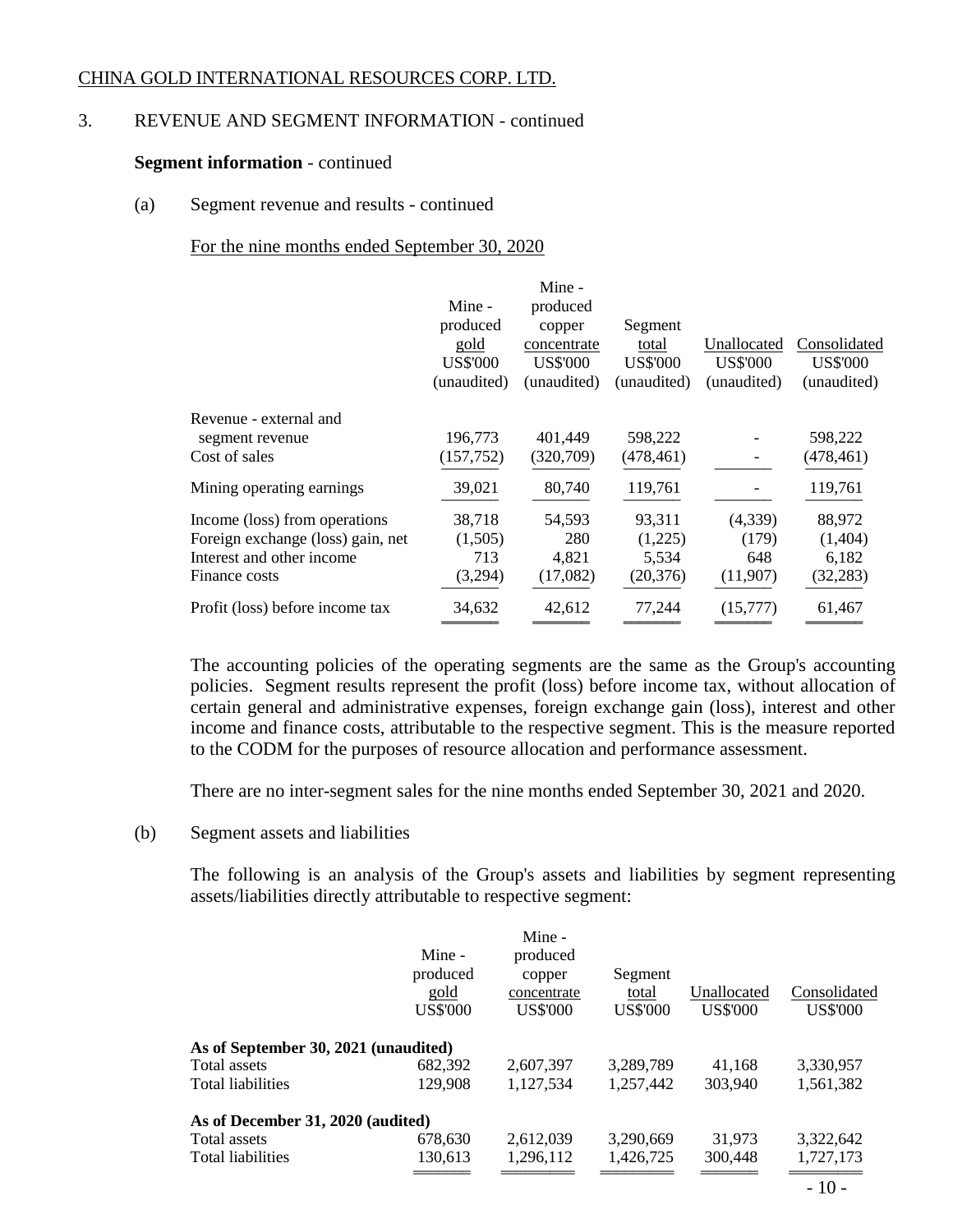# 3. REVENUE AND SEGMENT INFORMATION - continued

# **Segment information** - continued<br>(b) Segment assets and liabilities

Segment assets and liabilities - continued

For the purposes of monitoring segment performance and allocating resources between segments:

- all assets are allocated to operating segments other than certain of cash and cash equivalents, other receivables, prepaid expenses and deposits, right-of-use assets, property, plant and equipment and equity instruments at fair value through other comprehensive income; and
- all liabilities are allocated to operating segments other than other payables and accrued expenses, lease liabilities and certain borrowings.

# 4. GENERAL AND ADMINISTRATIVE EXPENSES

|                                     | Three months ended<br>September 30, |                 | Nine months ended<br>September 30, |                 |
|-------------------------------------|-------------------------------------|-----------------|------------------------------------|-----------------|
|                                     | 2021                                | 2020            | 2021                               | 2020            |
|                                     | <b>US\$'000</b>                     | <b>US\$'000</b> | <b>US\$'000</b>                    | <b>US\$'000</b> |
|                                     | (unaudited)                         | (unaudited)     | (unaudited)                        | (unaudited)     |
| Administration and office.          | 1,986                               | 2,007           | 4,782                              | 5,274           |
| Depreciation of property, plant and |                                     |                 |                                    |                 |
| equipment                           | 1,064                               | 781             | 3,461                              | 2,538           |
| Depreciation of right-of-use assets | 27                                  | 26              | 81                                 | 70              |
| Professional fees                   | 1,202                               | 1,003           | 2,119                              | 2,356           |
| Salaries and benefits               | 2,854                               | 3,209           | 9,205                              | 10,498          |
| Others                              | 2,329                               | 1,000           | 8,207                              | 2,269           |
| Total general and administrative    |                                     |                 |                                    |                 |
| expenses                            | 9,462                               | 8,026           | 27,855                             | 23,005          |

# 5. FINANCE COSTS

|                                                              |                 | Three months ended | Nine months ended |                 |
|--------------------------------------------------------------|-----------------|--------------------|-------------------|-----------------|
|                                                              | September 30,   |                    |                   | September 30,   |
|                                                              | 2021            | 2020               | 2021              | 2020            |
|                                                              | <b>US\$'000</b> | <b>US\$'000</b>    | <b>US\$'000</b>   | <b>US\$'000</b> |
|                                                              | (unaudited)     | (unaudited)        | (unaudited)       | (unaudited)     |
| Interests on borrowings                                      | 7,840           | 9,802              | 24,712            | 30,953          |
| Interests on lease liabilities<br>Accretion on environmental | 6               | 6                  | 17                | 11              |
| rehabilitation                                               | 1,417           | 601                | 4,252             | 1,783           |
| Less: Amounts capitalised to                                 | 9,263           | 10,409             | 28,981            | 32,747          |
| property, plant and equipment                                | (593)           | (168)              | (964)             | (464)           |
| Total finance costs                                          | 8,670           | 10,241             | 28,017            | 32,283          |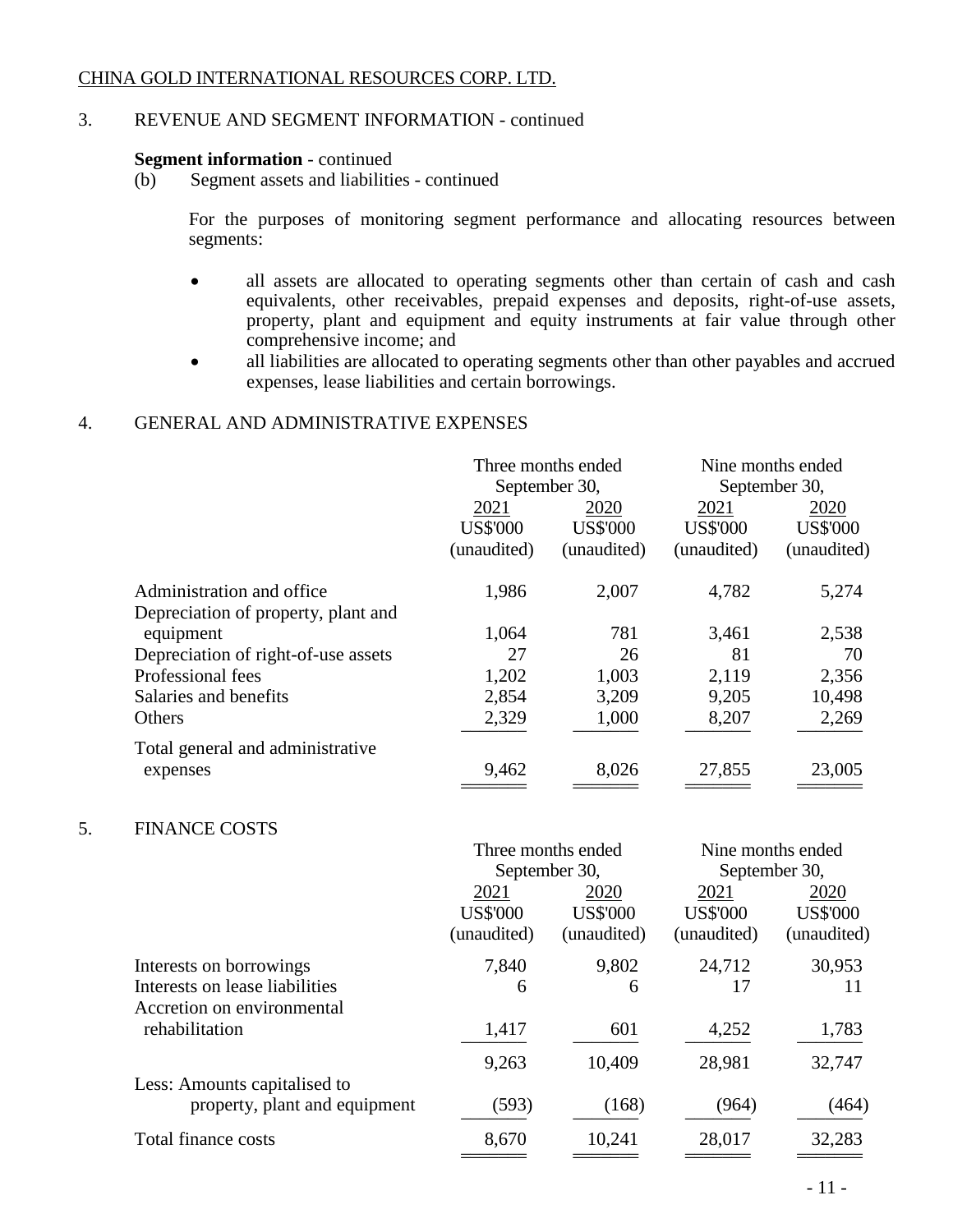# 6. INCOME TAX EXPENSES

|                 |                 | Nine months ended  |                 |
|-----------------|-----------------|--------------------|-----------------|
| September 30,   |                 | September 30,      |                 |
| 2021<br>2020    | 2021            | 2020               |                 |
| <b>US\$'000</b> | <b>US\$'000</b> | <b>US\$'000</b>    | <b>US\$'000</b> |
| (unaudited)     | (unaudited)     | (unaudited)        | (unaudited)     |
| 6,906           | 9,352           | 31,862             | 12,445          |
|                 |                 |                    |                 |
|                 |                 | (629)              | (1,233)         |
| (1,256)         | (5,323)         | (10,682)           | (7,233)         |
| 5,650           | 4,029           | 20,551             | 3,979           |
|                 |                 | Three months ended |                 |

### 7. DIVIDEND

During the nine months ended September 30, 2021, a special dividend in respect of the year ended December 31, 2020 of US\$0.12 (for the nine months ended September 30, 2020: nil) per share amounting to US\$47,570,000 (for the nine months ended September 30, 2020: nil) was paid to the shareholders of the Company.

### 8. EARNINGS PER SHARE

Profit used in determining earnings per share are presented below:

|                                                                                                      | Three months ended<br>September 30, |             | Nine months ended<br>September 30, |             |
|------------------------------------------------------------------------------------------------------|-------------------------------------|-------------|------------------------------------|-------------|
|                                                                                                      |                                     |             |                                    |             |
|                                                                                                      | 2021                                | 2020        | 2021                               | 2020        |
|                                                                                                      | (unaudited)                         | (unaudited) | (unaudited)                        | (unaudited) |
| Profit for the period attributable<br>to owners of the Company for<br>the purposes of basic earnings |                                     |             |                                    |             |
| per share (US\$'000)                                                                                 | 51,975                              | 47,057      | 208,827                            | 56,041      |
| Weighted average number                                                                              |                                     |             |                                    |             |
| of common shares, basic                                                                              | 396,413,753                         | 396,413,753 | 396,413,753                        | 396,413,753 |
| Basic earnings per share                                                                             |                                     |             |                                    |             |
| (US cents)                                                                                           | 13.11                               | 11.87       | 52.68                              | 14.14       |

The Group has no outstanding potential dilutive instruments issued as at September 30, 2021 and 2020 and during the three and nine months ended September 30, 2021 and 2020. Therefore, no diluted earnings per share is presented.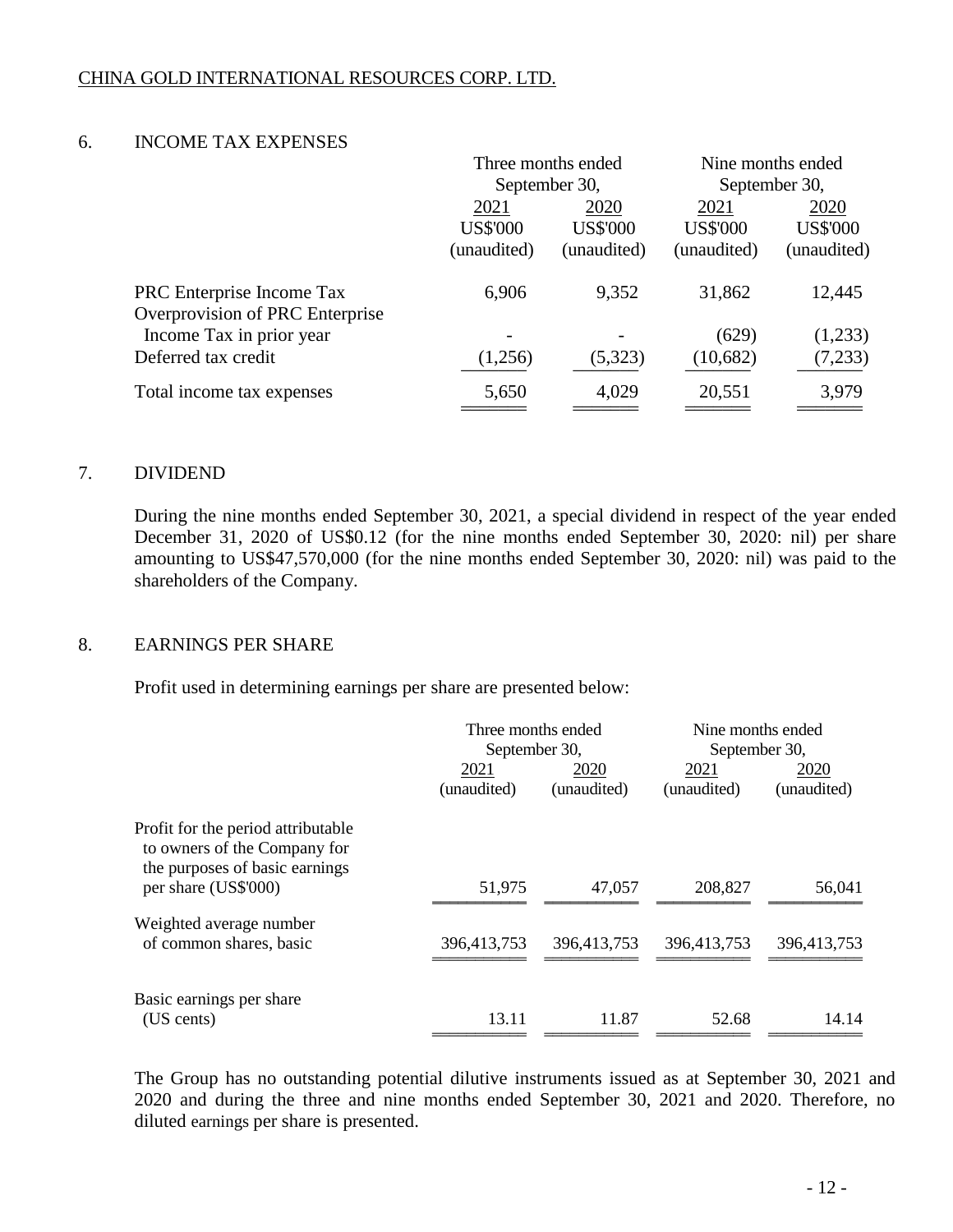# 9. TRADE, BILLS AND OTHER RECEIVABLES

|                                                                   | September 30,   | December 31,    |
|-------------------------------------------------------------------|-----------------|-----------------|
|                                                                   | 2021            | 2020            |
|                                                                   | <b>US\$'000</b> | <b>US\$'000</b> |
|                                                                   | (unaudited)     | (audited)       |
| Trade receivables                                                 | 1,190           | 1,603           |
| Less: Allowance for credit loss                                   | (119)           | (119)           |
|                                                                   | 1,071           | 1,484           |
| Bills receivables                                                 |                 | 15,316          |
| Amounts due from related companies (note $15(a)$ ) <sup>(1)</sup> | 1,828           | 1,498           |
| Other receivables $(2)$                                           | 9,963           | 17,462          |
| Total trade, bills and other receivables                          | 12,862          | 35,760          |
|                                                                   |                 |                 |

- (1) The amounts are unsecured, interest free and repayable on demand.
- $(2)$  Included in the balance as at September 30, 2021 are nil value-added tax recoverable (December 31, 2020: RMB47,354,000 (US\$7,257,000)) and tax and other surcharges of RMB46,206,000 (US\$7,125,000) (December 31, 2020: RMB60,104,000 (US\$9,211,000)) to be recovered from Zhongxinfang Tibet Construction Investment Co. Ltd. ("Zhongxinfang") as set out in note 17.

The Group allows an average credit period of 30 days and 180 days to its external trade customers including CNG for gold doŕe bars sales and copper concentrate trade business, respectively.

Below is an aged analysis of trade receivables (net of allowance for credit losses) presented based on invoice dates, which approximated the respective revenue recognition dates, at the end of the reporting period:

|                   | September 30,   | December 31,    |
|-------------------|-----------------|-----------------|
|                   | 2021            | 2020            |
|                   | <b>US\$'000</b> | <b>US\$'000</b> |
|                   | (unaudited)     | (audited)       |
| Less than 30 days | 401             | 745             |
| 31 to 90 days     | 459             | 348             |
| 91 to 180 days    | $\overline{4}$  | 127             |
| Over 180 days     | 207             | 264             |
|                   | 1,071           | 1,484           |
|                   |                 |                 |

As at September 30, 2021, no bills receivable is held by the Group for future settlement of trade receivables.

As at December 31, 2020, bills receivables of US\$15.3 million were held by the Group, for future settlement of trade receivables, which were further discounted to a CNG's subsidiary by the Group and the Group continues to recognise their full carrying amounts of US\$15.3 million at the end of the reporting period. During the period ended September 30, 2021, short-term borrowings of US\$15.3 million (2020: nil) have been settled through bills discounted to the relevant financial institutions.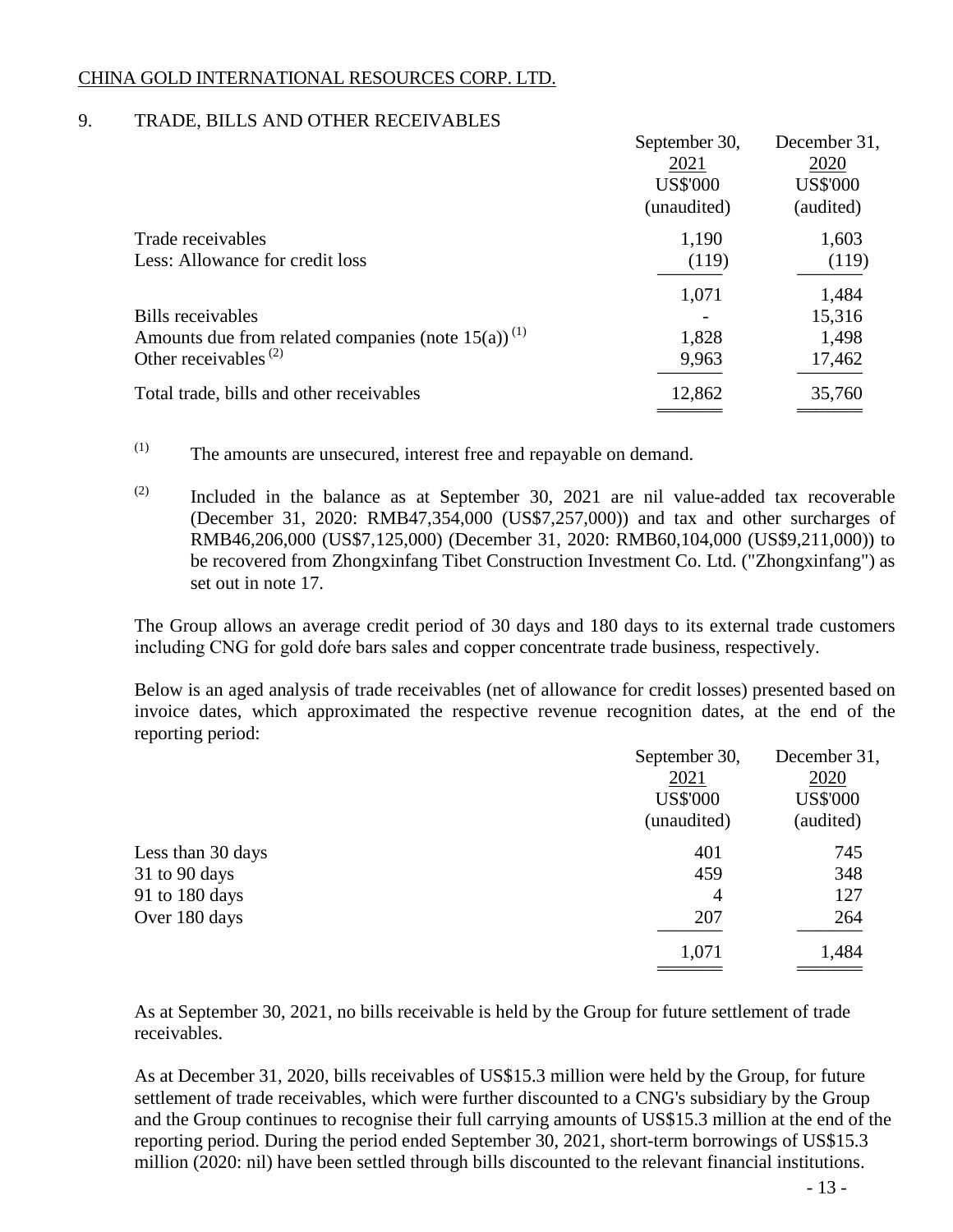### 10. INVENTORIES

|                   | September 30,   | December 31,    |
|-------------------|-----------------|-----------------|
|                   | 2021            | 2020            |
|                   | <b>US\$'000</b> | <b>US\$'000</b> |
|                   | (unaudited)     | (audited)       |
| Gold in process   | 238,781         | 220,059         |
| Gold doré bars    | 24,807          | 22,665          |
| Consumables       | 19,189          | 23,255          |
| Copper            | 5,541           | 9,016           |
| Spare parts       | 23,396          | 22,699          |
| Total inventories | 311,714         | 297,694         |
|                   |                 |                 |

Cost of inventory sold totalling US\$158 million and US\$510 million for the three and nine months ended September 30, 2021 respectively (three and nine months ended September 30, 2020: US\$166 million and US\$454 million, respectively) was recognised in cost of sales.

# 11. PROPERTY, PLANT AND EQUIPMENT / MINING RIGHTS

During the nine months ended September 30, 2021, the Group incurred approximately US\$23.5 million on construction in progress (for the nine months ended September 30, 2020: approximately US\$12.6 million) and approximately US\$50.9 million on mineral assets (for the nine months ended September 30, 2020: approximately US\$72.1 million).

Depreciation of property, plant and equipment was US\$43.7 million and US\$130.8 million for the three and nine months ended September 30, 2021, respectively (for the three and nine months ended September 30, 2020: US\$39.2 million and US\$113.4 million, respectively). The depreciation amount was partly recognised in cost of sales, general and administrative expenses and partly capitalised in inventory.

No addition of mining rights was incurred during the nine months ended September 30, 2021 and 2020. Amortisation of mining rights was US\$8.6 million and US\$27.3 million for the three and nine months ended September 30, 2021, respectively (for the three and nine months ended September 30, 2020: US\$9.7 million and US\$28.8 million, respectively). The amortisation amounts were recognised in cost of sales.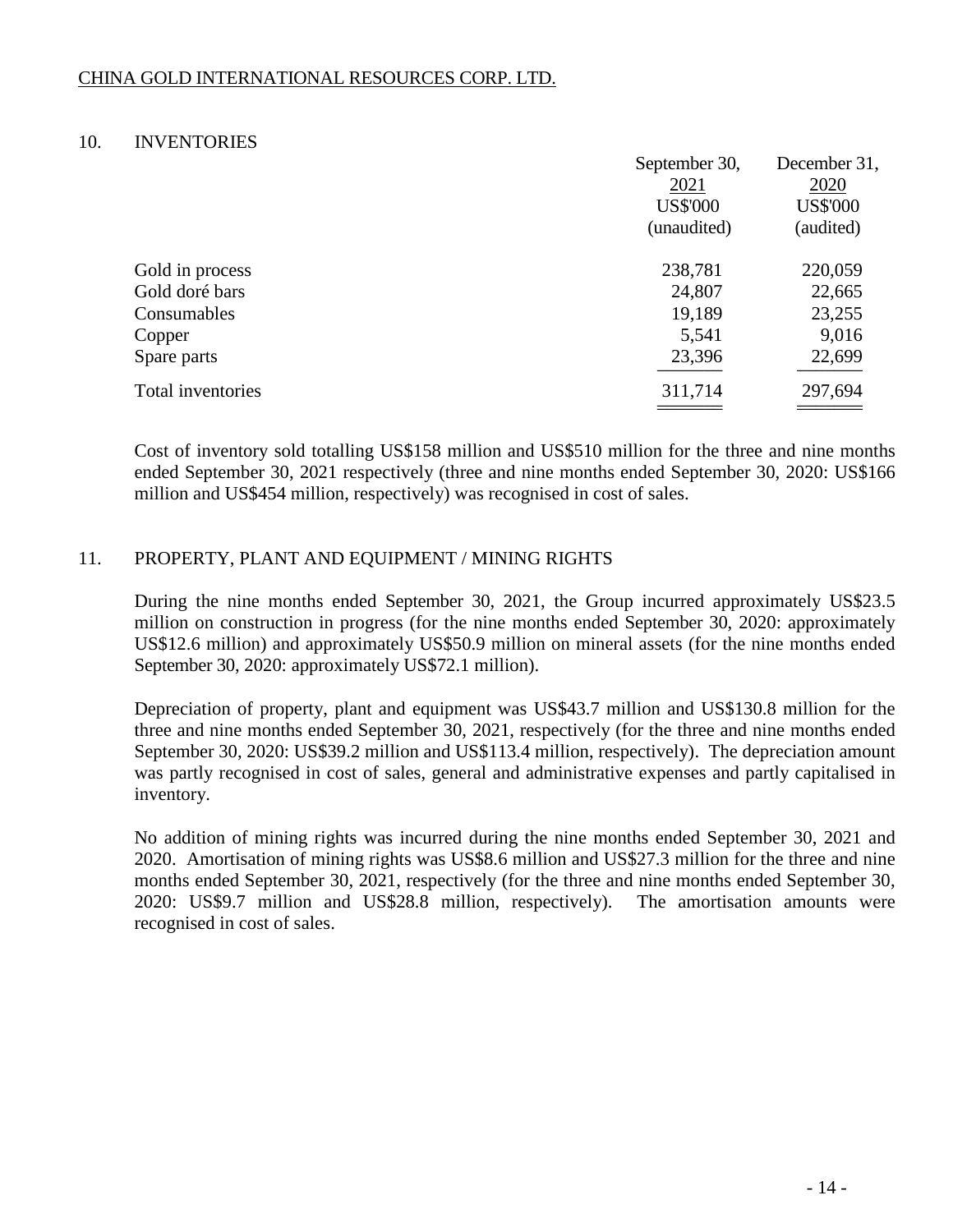# 12. ACCOUNTS AND OTHER PAYABLES AND ACCRUED EXPENSES

Accounts and other payables and accrued expenses comprise the following:

|                                                        | September 30,           | December 31,<br>2020 |
|--------------------------------------------------------|-------------------------|----------------------|
|                                                        | 2021<br><b>US\$'000</b> | <b>US\$'000</b>      |
|                                                        | (unaudited)             | (audited)            |
| Accounts payable                                       | 55,419                  | 45,634               |
| Bills payable                                          | 56,773                  | 63,494               |
| Construction cost payables                             | 92,354                  | 145,973              |
| Mining cost accrual                                    | 18,307                  | 3,524                |
| Payroll and benefit payables                           | 772                     | 257                  |
| Other accruals                                         | 4,238                   | 3,306                |
| Other tax payable                                      | 6,659                   | 3,053                |
| Other payables                                         | 5,972                   | 7,589                |
| Payable for acquisition of a mining right              | 6,508                   | 7,762                |
| Total accounts and other payables and accrued expenses | 247,002                 | 280,592              |
|                                                        |                         |                      |

The following is an aged analysis of the accounts payable presented based on invoice date at the end of the reporting period:

|                        | September 30,   | December 31,    |
|------------------------|-----------------|-----------------|
|                        | 2021            | 2020            |
|                        | <b>US\$'000</b> | <b>US\$'000</b> |
|                        | (unaudited)     | (audited)       |
| Less than 30 days      | 17,808          | 26,263          |
| $31$ to 90 days        | 19,898          | 9,628           |
| 91 to 180 days         | 1,501           | 2,496           |
| Over 180 days          | 16,212          | 7,247           |
| Total accounts payable | 55,419          | 45,634          |
|                        |                 |                 |

The credit period for bills payable is 180 days from the issue date.

The following is an aged analysis of bills payable, presented based on bills issue date at the end of the reporting period:

|                     | September 30,   | December 31,    |
|---------------------|-----------------|-----------------|
|                     | 2021            | 2020            |
|                     | <b>US\$'000</b> | <b>US\$'000</b> |
|                     | (unaudited)     | (audited)       |
| Less than 30 days   | 6,168           | 27,720          |
| $31$ to 60 days     | 6,167           | 6,832           |
| 61 to 90 days       | 9,956           | 13,867          |
| 91 to 180 days      | 34,482          | 15,075          |
| Total bills payable | 56,773          | 63,494          |
|                     |                 | $-15-$          |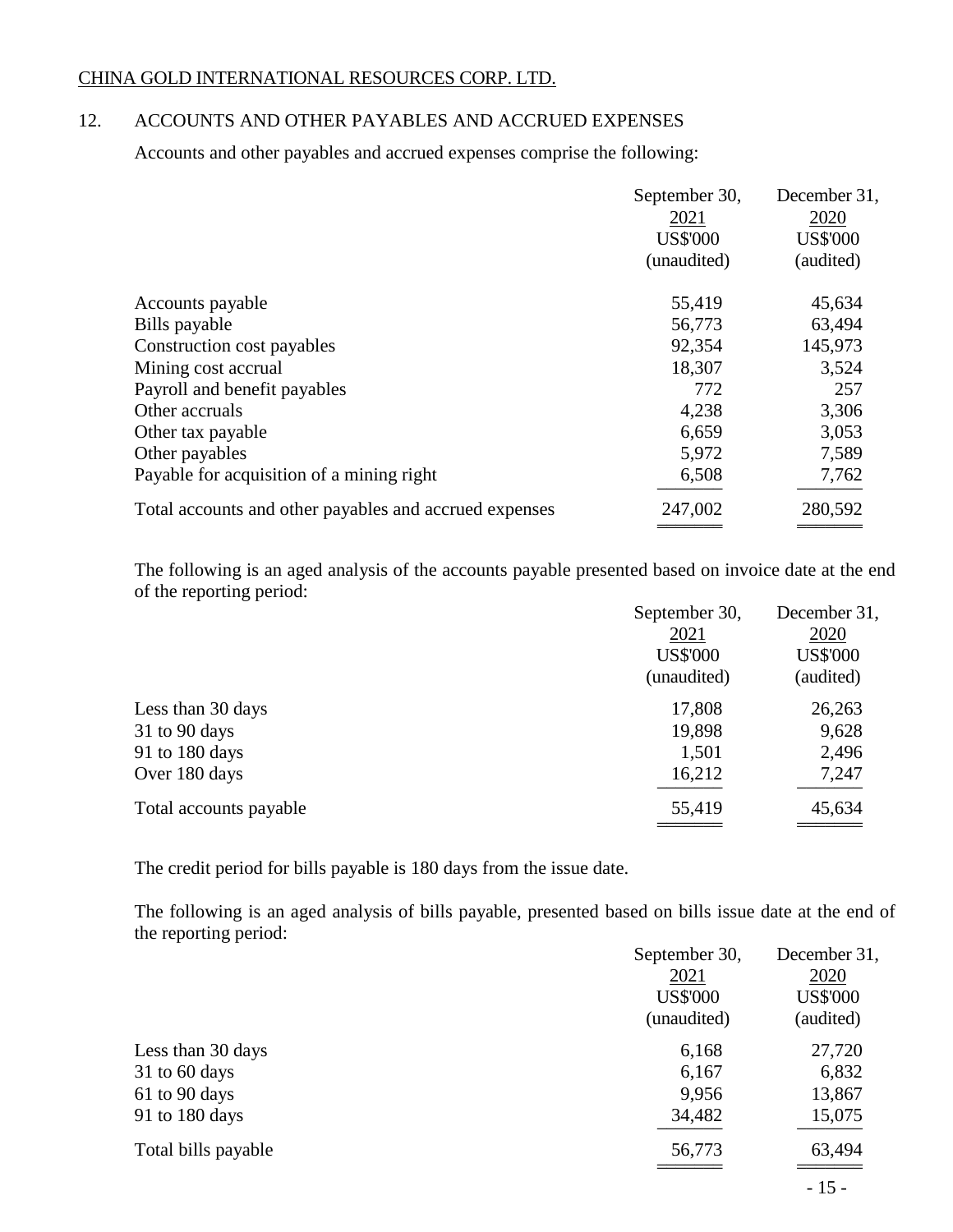# 13. BORROWINGS

|                                                    | September 30,   | December 31,    |
|----------------------------------------------------|-----------------|-----------------|
|                                                    | 2021            | 2020            |
|                                                    | <b>US\$'000</b> | <b>US\$'000</b> |
|                                                    | (unaudited)     | (audited)       |
| <b>Bank loans</b>                                  | 773,275         | 859,476         |
| Loans payable to a CNG subsidiary (note $15(a)$ )  |                 | 38,305          |
| <b>Bonds</b>                                       | 299,720         | 296,616         |
|                                                    | 1,072,995       | 1,194,397       |
| The borrowings are repayable as follows:           |                 |                 |
|                                                    | September 30,   | December 31,    |
|                                                    | 2021            | 2020            |
|                                                    | <b>US\$'000</b> | <b>US\$'000</b> |
|                                                    | (unaudited)     | (audited)       |
| Carrying amount repayable within one year          | 66,864          | 140,303         |
| Carrying amount repayable within one to two years  | 425,596         | 118,228         |
| Carrying amount repayable within two to five years | 181,946         | 519,002         |
| Carrying amount repayable over five years          | 398,589         | 416,864         |
|                                                    | 1,072,995       | 1,194,397       |
| Less: Amounts due within one year (shown under     |                 |                 |
| current liabilities)                               | (66, 864)       | (140, 303)      |
| Amounts shown under non-current liabilities        | 1,006,131       | 1,054,094       |
| Analysed as:                                       |                 |                 |
| Secured                                            | 688,469         | 740,231         |
| Unsecured                                          | 384,526         | 454,166         |
|                                                    | 1,072,995       | 1,194,397       |
|                                                    |                 |                 |

The carrying values of the pledged assets to secure borrowings by the Group are as follows:

|                                             | September 30,<br><u>2021</u><br><b>US\$'000</b><br>(unaudited) | December 31,<br>2020<br><b>US\$'000</b><br>(audited) |
|---------------------------------------------|----------------------------------------------------------------|------------------------------------------------------|
| Mining rights<br>Bills receivables (note 9) | 834,640<br>$\overline{\phantom{m}}$                            | 859,793<br>15,316                                    |
|                                             | 834,640                                                        | 875,109                                              |

As at September 30, 2021 and December 31, 2020, the Group's borrowings carry variable interest rate that is set by the PRC government's interest rate benchmark, adjusted by certain base points, or fixed interest rate.

Borrowings carry interest at effective interest rates ranging from 1.2% to 4.51% (December 31, 2020: 1.2% to 4.51%) per annum.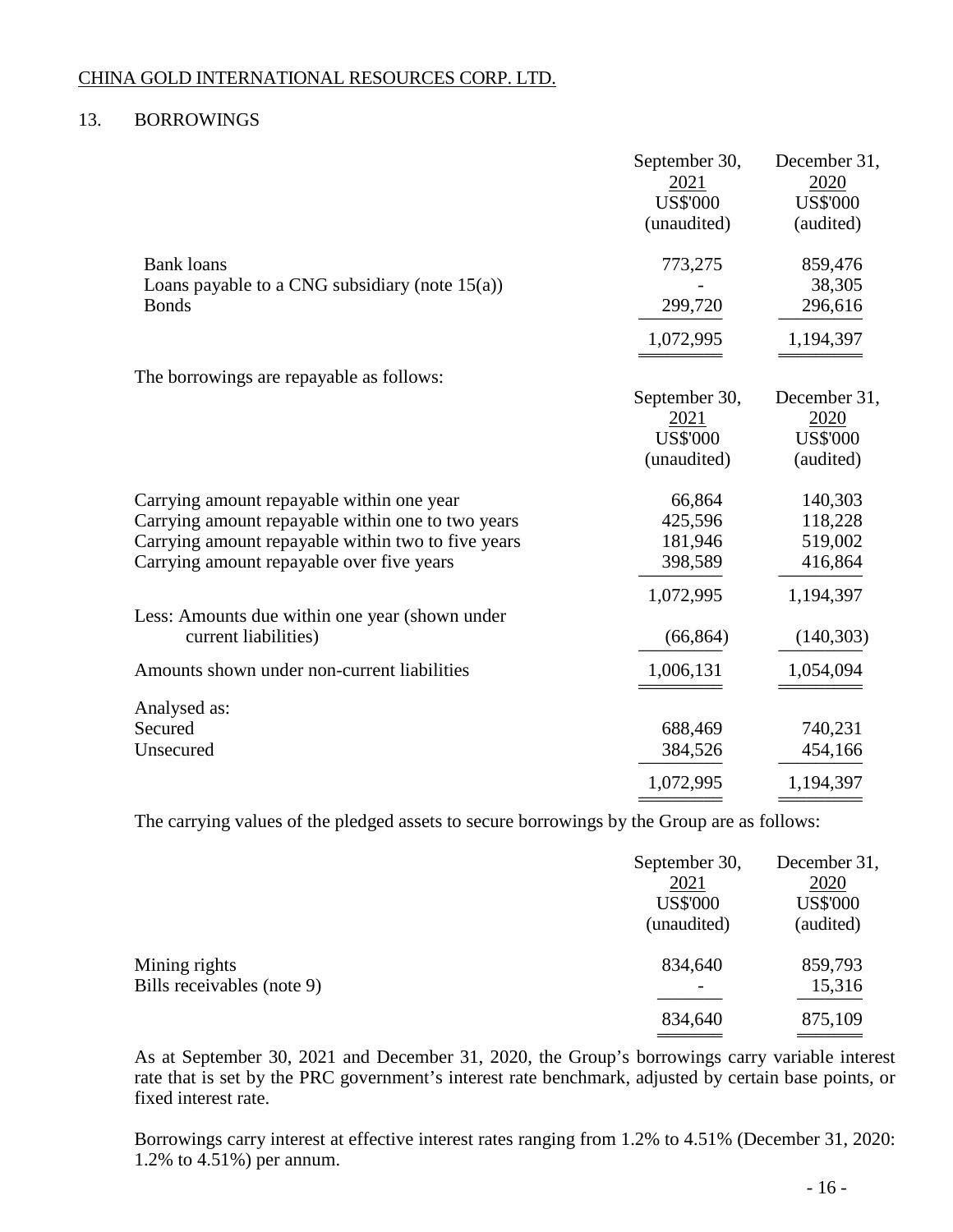# 14. SHARE CAPITAL

Common shares

- (i) Authorised Unlimited common shares without par value
- (ii) Issued and outstanding

|                                 | Number      |                 |
|---------------------------------|-------------|-----------------|
|                                 | of shares   | Amount          |
|                                 |             | <b>US\$'000</b> |
| Issued and fully paid:          |             |                 |
| At January 1, 2020 (audited),   |             |                 |
| December 31, 2020 (audited) and |             |                 |
| September 30, 2021 (unaudited)  | 396,413,753 | 1,229,061       |
|                                 |             |                 |

Number

# 15. SIGNIFICANT RELATED PARTY TRANSACTIONS

Related parties are those parties that have the ability to control the other party or exercise significant influence in making financial and operation decisions. Parties are also considered to be related if they are subject to common control. CNG, a state owned company registered in Beijing, PRC, which is controlled by State-owned Assets Supervision and Administration Commission of the State Council of the PRC, is able to exercise significant influence over the Company.

The management believes that information relating to related party transactions have been adequately disclosed in accordance with the requirements of IAS 24 "Related party disclosures".

In addition to the related party transactions and balances shown elsewhere in these condensed consolidated financial statements, the following is a summary of significant related party transactions entered into in the ordinary course of business between the Group and its related parties for the three and nine months ended September 30, 2021 and 2020.

Name and relationship with related parties during the period/year is as follows:

CNG owned the following percentages of outstanding common shares of the Company:

|            | September 30,<br>2021<br>$\%$<br>(unaudited) | December 31,<br>2020<br>%<br>(audited) |
|------------|----------------------------------------------|----------------------------------------|
| <b>CNG</b> | 40.01                                        | 40.01                                  |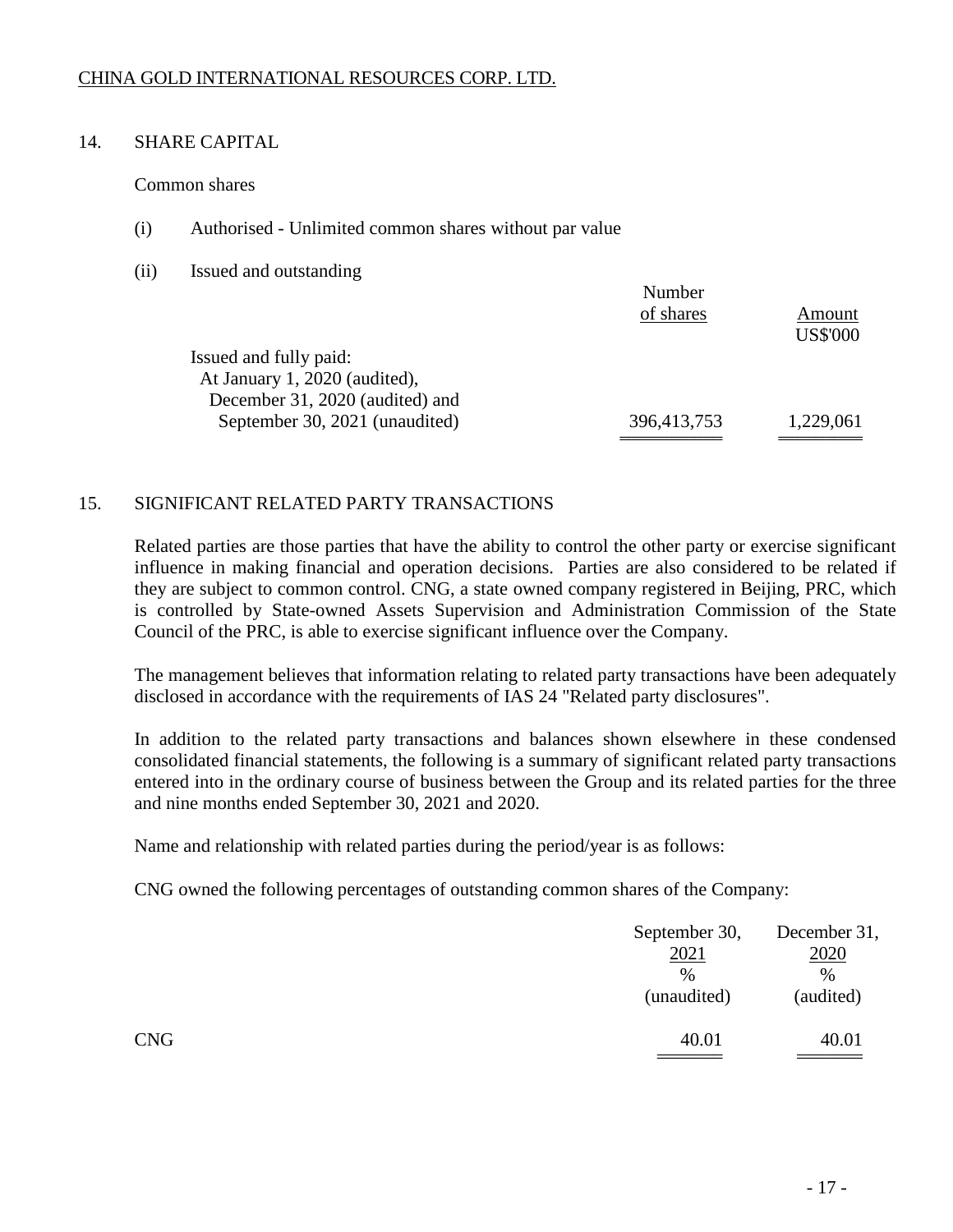# 15. SIGNIFICANT RELATED PARTY TRANSACTIONS - continued

# (a) Transactions/balances with CNG and its subsidiaries

The Group had the following transactions with CNG and CNG's subsidiaries:

|                                    | Three months ended |                 | Nine months ended |                 |  |
|------------------------------------|--------------------|-----------------|-------------------|-----------------|--|
|                                    |                    | September 30,   |                   | September 30,   |  |
|                                    | <u>2021</u>        | <u>2020</u>     | 2021              | <u>2020</u>     |  |
|                                    | <b>US\$'000</b>    | <b>US\$'000</b> | <b>US\$'000</b>   | <b>US\$'000</b> |  |
|                                    | (unaudited)        | (unaudited)     | (unaudited)       | (unaudited)     |  |
| Gold doré bars sales by the Group  | 65,658             | 76,218          | 187,416           | 196,773         |  |
| Copper and other by-products       |                    |                 |                   |                 |  |
| sales by the Group                 | 168,911            | 45,572          | 435,742           | 59,471          |  |
| Provision of transportation        |                    |                 |                   |                 |  |
| services by the Group              | 360                | 280             | 967               | 397             |  |
| Construction, stripping and mining |                    |                 |                   |                 |  |
| services provided to the Group     | 1,252              | 1,491           | 4,004             | 5,612           |  |
| Accrued property                   |                    |                 |                   |                 |  |
| management fee                     | 125                | 118             | 377               | 349             |  |
| Commitment fee                     | 268                |                 | 798               |                 |  |
| Interest income                    | 277                | 6               | 369               | 43              |  |
| Interest expenses                  | 122                | 622             | 857               | 2,109           |  |
|                                    |                    |                 |                   |                 |  |

The Group has the following significant balances with CNG and its subsidiaries at the end of each reporting period:

|                                                    | September 30,   | December 31,    |
|----------------------------------------------------|-----------------|-----------------|
|                                                    | 2021            | 2020            |
|                                                    | <b>US\$'000</b> | <b>US\$'000</b> |
|                                                    | (unaudited)     | (audited)       |
| Assets                                             |                 |                 |
| Amounts due from related companies                 | 1,828           | 1,498           |
| Cash and cash equivalents held by a CNG subsidiary | 272,560         | 14,304          |
| Deposits                                           | 161             |                 |
| Total amounts due from CNG and its subsidiaries    | 274,549         | 15,802          |
|                                                    |                 |                 |
| Liabilities                                        |                 |                 |
| Loans payable to a CNG's subsidiary                |                 | 38,305          |
| Entrusted loan payable to CNG                      |                 | 30,652          |
| Construction cost payables to CNG's subsidiaries   | 1,709           | 34,031          |
| Trade payable to CNG's subsidiaries                | 2,509           | 280             |
| Amount due to CNG                                  | 35              | 258             |
| Contract liabilities with CNG's subsidiaries       | 30,863          | 2,539           |
| Total amounts due to CNG's subsidiaries            | 35,116          | 106,065         |
|                                                    |                 |                 |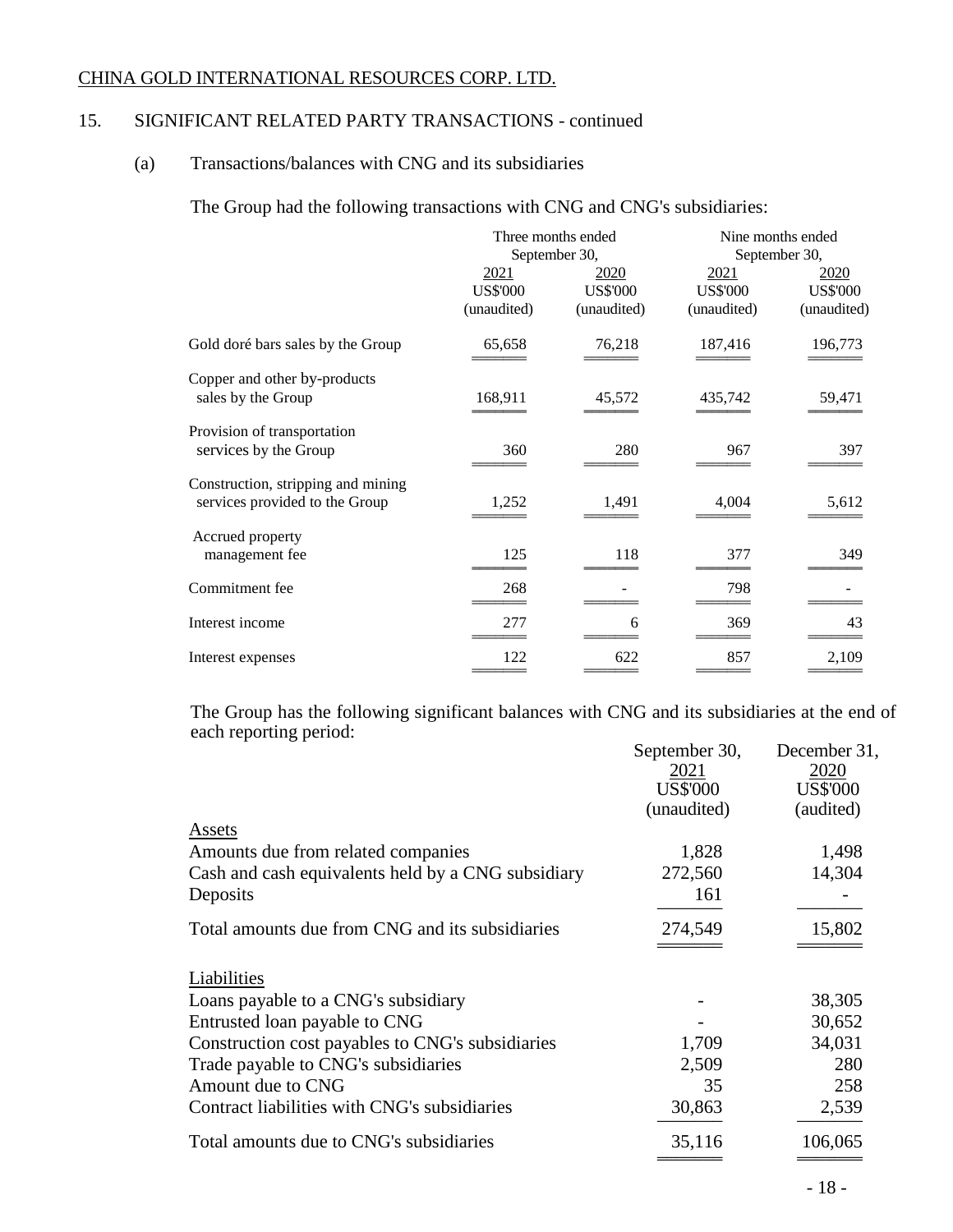# 15. SIGNIFICANT RELATED PARTY TRANSACTIONS - continued

### (a) Transactions/balances with CNG and its subsidiaries - continued

With the exception of the entrusted loan payable to CNG and loans payable to a CNG's subsidiary as at December 31, 2020 which are unsecured, carry fixed interests and have fixed repayment terms, the amounts due to CNG and its subsidiaries as at September 30, 2021 and December 31, 2020 which are included in other payables and construction costs payable, are non-interest bearing, unsecured and have no fixed terms of repayments.

(b) Compensation of key management personnel

The Group has the following compensation to key management personnel during the period:

|                             | Three months ended |                 | Nine months ended |                 |  |
|-----------------------------|--------------------|-----------------|-------------------|-----------------|--|
|                             |                    | September 30,   |                   | September 30,   |  |
|                             | 2021               | 2020            | 2021              | 2020            |  |
|                             | <b>US\$'000</b>    | <b>US\$'000</b> | <b>US\$'000</b>   | <b>US\$'000</b> |  |
|                             | (unaudited)        | (unaudited)     | (unaudited)       | (unaudited)     |  |
| Salaries and other benefits | 115                | 164             | 378               | 506             |  |
| Post-employment benefits    | $\overline{2}$     | 3               | 12                | 16              |  |
|                             | 117                | 167             | 390               | 522             |  |
|                             |                    |                 |                   |                 |  |

### 16. FINANCIAL INSTRUMENTS

As at September 30, 2021 and December 31, 2020, the Group's investments in equity securities include equity securities listed on the Stock Exchange and unlisted companies incorporated in the PRC.

Investment in equity securities listed on the Stock Exchange of US\$34,255,000 (December 31, 2020: US\$20,015,000) is measured based on the unadjusted quoted price available on the Stock Exchange (Level 1 fair value measurement). The Group's investment in listed equity securities represent investment in a company engaged in mining, processing and trading of nonferrous metals registered in Hong Kong, PRC.

In addition, investment in an unlisted company incorporated in the PRC of US\$813,000 (December 31, 2020: US\$809,000) are measured at fair value based on Level 3 inputs.

The Group considers that the carrying amounts of financial assets and financial liabilities recorded at amortised cost in the condensed consolidated financial statements approximate their fair values.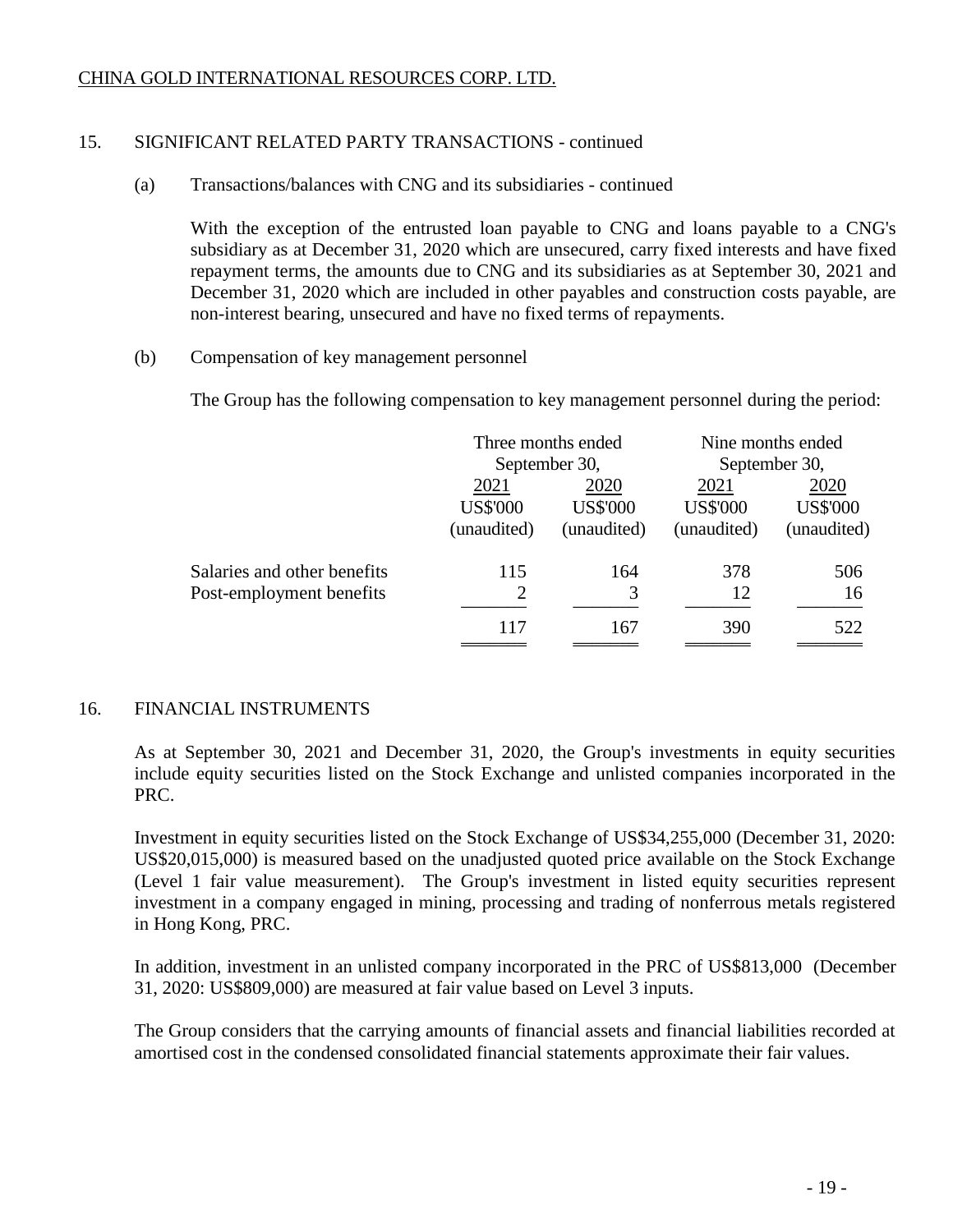# 17. CONTINGENCIES

During the year ended December 31, 2020, there was a construction contract dispute between independent third parties, including, the constructor, Huaxin Construction Group Co., Ltd. (formerly named as "Nantong Huaxin Construction Group Co., Ltd.") ("Huaxin") and the developer, Zhongxinfang, and the Group's subsidiary, Tibet Huatailong Mining Development Co. Ltd. ("Huatailong"). The land use right was transferred from Huatailong to Zhongxinfang in 2019 pursuant to the cooperation agreement signed between Zhongxinfang and Huatailong in 2019 in relation to the transferring of land use right in return of a block of the buildings and twenty car parks (the "Land Exchange").

Based on the cooperation agreement, Zhongxinfang is obligated to deliver a block of the buildings and twenty car parks (the "New Premises") to the Group no later than 2021. As at September 30, 2021 and up to the date these condensed consolidated financial statements are authorised for issue, the composite project is still suspended due to litigations against Zhongxinfang and the New Premises are not delivered to Huatailong on May 31, 2021, the original contractual delivery date. The construction of the New Premises is substantially completed pending for installation of plumbing, electrical wiring, interior walls and decoration. On June 21, 2021, Huatailong applied for prelitigation preservation of the New Premises from Zhongxinfang, the Intermediate People's Court of Lhasa City, Tibet, adjudicated that the value of New Premises limited to RMB137 million (equivalent to US\$21 million), and a block of the buildings and twenty car parks from Zhongxinfang were frozen for three and two years respectively (the "New Premises Pre-litigation Preservation"). On July 21, 2021, pursuant to the New Premises Pre-litigation Preservation, Huatailong proceeded a lawsuit against Zhongxinfang for the delivery of New Premises and penalty amounting to RMB5 million (equivalent to US\$773,000), and on 18 October 2021, Huatailong submitted further application to the court and requested assessment on the level of rent to be used for determining the penalty, the lawsuit is currently under processing and the result is not ascertain as at the date these condensed consolidated financial statements are authorised for issue. Based on Group's assessment on the completion status of the New Premises, the construction of the New Premises has been substantially completed, there has been no significant market value decline of comparable properties during the current interim period and the Group has first priority of claim over the New Premises under New Premises Pre-litigation Preservation. Accordingly, no impairment loss (2020: nil) has been made on the other non-current assets as the management are of the opinion that the recoverable amount of the non-current assets is above its carrying amount of US\$19,315,000 (equivalent to RMB125,252,000) as at September 30, 2021.